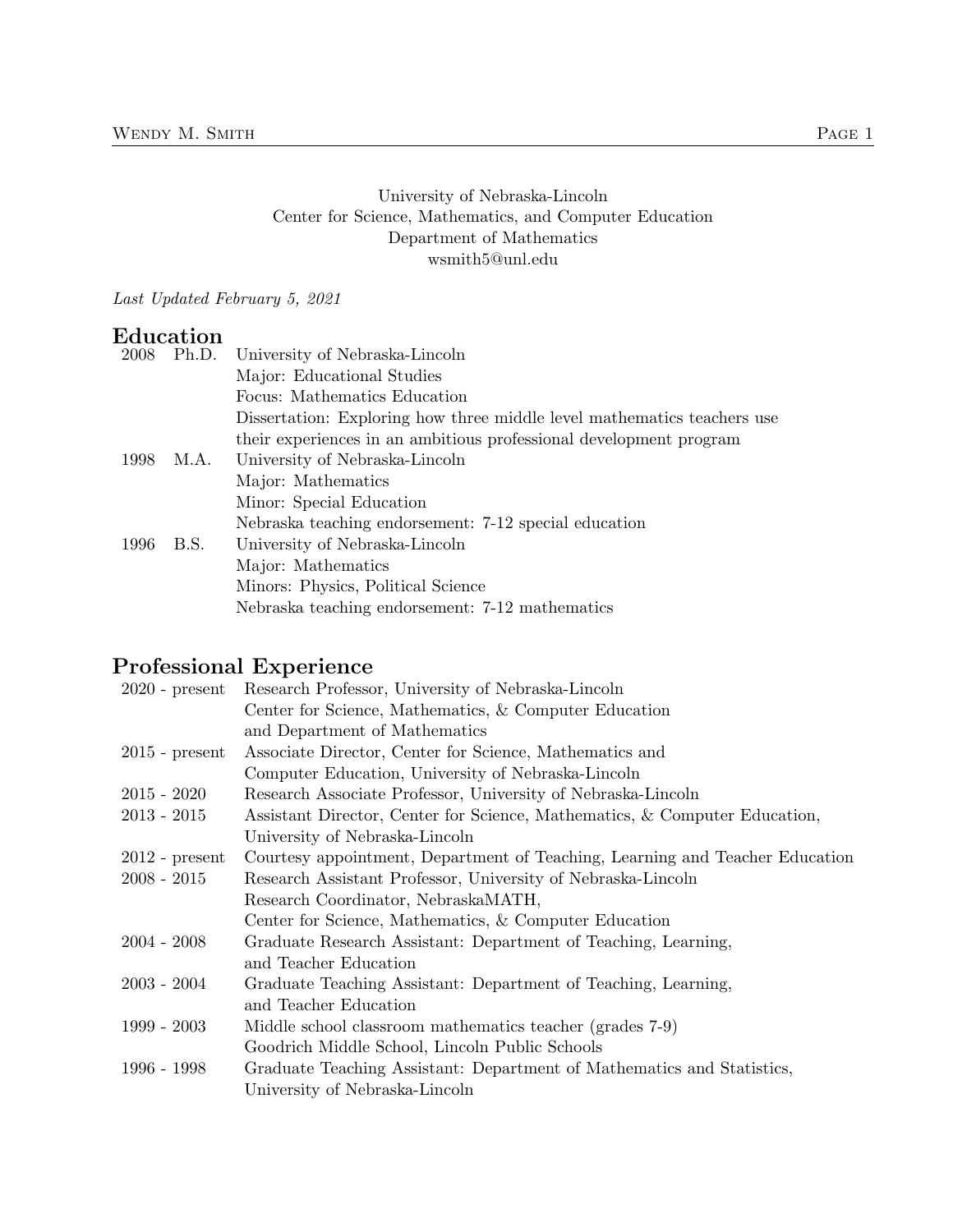# Awards and Honors

- In 2020, I was selected as one of 15 inaugural members of the University of Nebraska-Lincoln Research Leaders program (2020-2021).
- In 2018, I was awarded the Don Miller Distinguished Service Award by the Nebraska Association of Teachers of Mathematics. The purpose of this award is to honor mathematics educators for their contribution to the improvement of mathematics education in the state of Nebraska. This is a statewide award.
- In 2016, I was awarded the Floyd S. Oldt Boss of the Year Award from the University of Nebraska Office Professional Association (UNOPA). This is a UNL award.

# Professional Memberships

- American Association for the Advancement of Science (AAAS)
- American Mathematical Society (AMS)
- American Education Research Association (AERA)
- American Evaluation Association (AEA)
- Association of Mathematics Teacher Educators (AMTE)
- Association for Women in Mathematics (AWM)
- Mathematical Association of America (MAA)
- Research in Undergraduate Mathematics Education (SIGMAA on RUME)
- SIGMAA on Mathematical Knowledge for Teaching
- National Council of Teacher of Mathematics (NCTM)
- Nebraska Association of Teachers of Mathematics (NATM)
- Psychology of Mathematics Education, North American Chapter (PME-NA)

## Publications Peer-Reviewed Articles

- 1. Smith, W. M., Ren, L., Beattie, H. F., & Heaton, R. M. (accepted to appear 2021). Noticing about noticing: Mathematics Teacher Educators and Primary Teachers. Journal of Early Childhood Teacher Education.
- 2. Williams, M., Apkarian, N., Uhing, K., Funk, R., Smith, W. M., Wakefield, N., Martinez, A., & Rasmussen, C. (2020). In the driver's seat: Course coordinators as change agents for active learning in university precalculus to calculus 2. In S. S. Karunakaran, Z. Reed, & A. Higgins, (Eds.), Proceedings of the 23rd Annual Conference on Research in Undergraduate Mathematics Education (pp.  $646-654$ ). Boston, MA.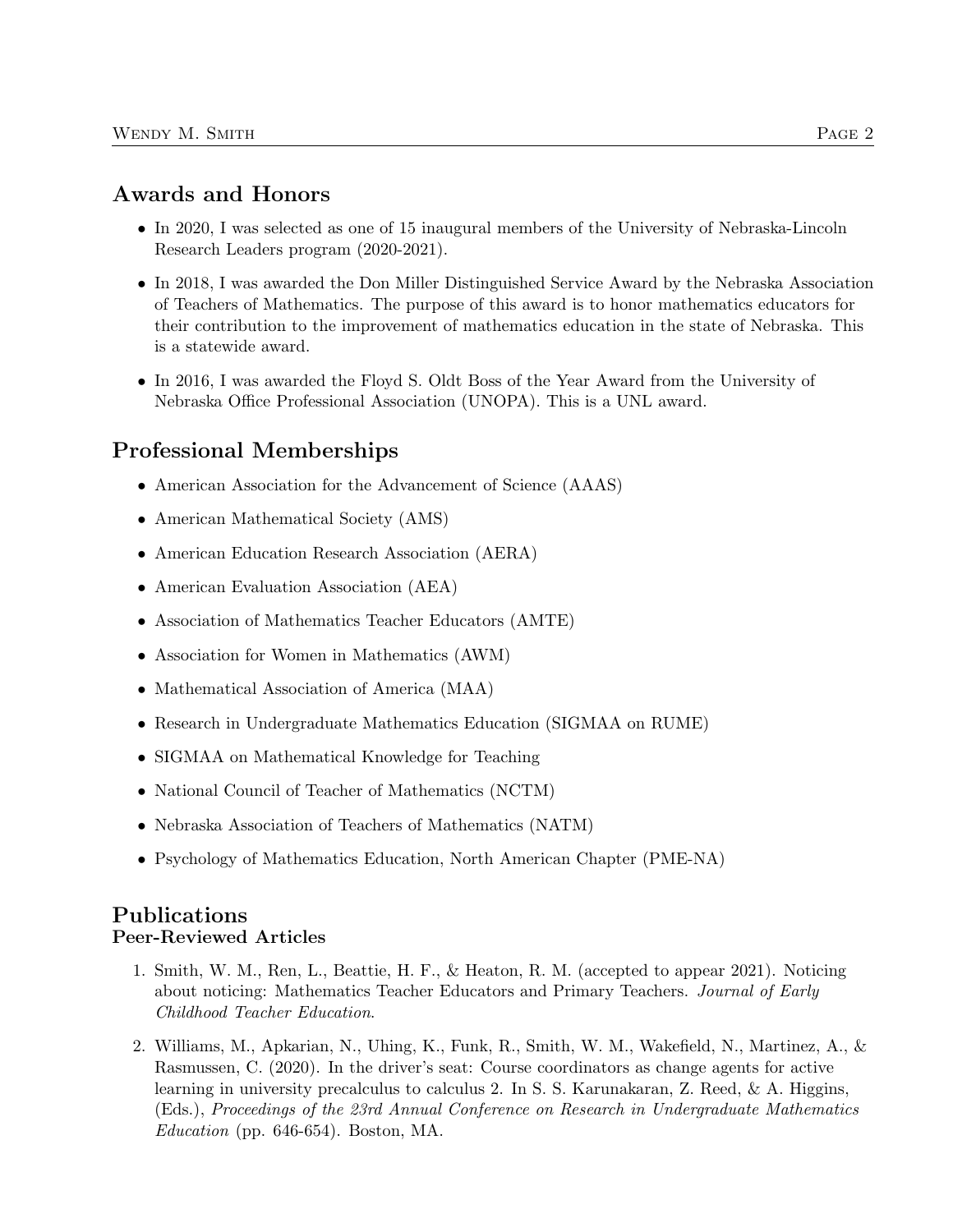- 3. Williams, M., Smith, W. M., Uhing, K., & Funk, R. (2019). Leadership and commitment to educational innovation: Comparing two cases of active learning reforms. In A. Weinberg, D. Moore-Russo, H. Soto, & M. Wawro (Eds.), Proceedings of the 22nd Annual Conference on Research in Undergraduate Mathematics Education (pp. 680-687). Oklahoma City, Oklahoma.
- 4. Beck, M. F., Albano, A. D., & Smith, W. M. (2019). Person-fit as an index of inattentive responding: A comparison of methods using polytomous survey data. Applied Psychological Measurement, 43, 339-359. urlhttps://doi.org/10.1177/0146621618798666
- 5. Bowers, J., Smith, W. M., Ren, L., & Hanna, R. (2019). Integrating active learning labs in a college-based pre-calculus lecture class: Measuring the value added. Investigations in Mathematics Learning, 11, 1-15. DOI 10.1080/19477503.2017.1375355
- 6. Green, J., Smith, W. M., Blankenship. E., Schmid, K., Kerby, A., & Carlson, M. A. (2018). Introductory statistics: Preparing in-service middle-level mathematics teachers for classroom research. Statistics Education Research Journal, 17, 216-239.
- 7. Ren, L., & Smith, W. M. (2018). Teacher characteristics and contextual factors: Links to early primary teachers' mathematical beliefs and attitudes. Journal of Mathematics Teacher Education, 21 (4), 321-350. https://doi.org/10.1007/s10857-017-9365-3
- 8. Kutaka, T. S., Ren, L., Smith, W. M., Beattie, H. F., Edwards, C. P., Green, J. L., Chernyavskiy, P., Stroup, W., Heaton, R. M., & Lewis. W. J. (2018). Examining change in K-3 teachers' mathematical knowledge, attitudes, and beliefs: The case of Primarily Math. Journal of Mathematics Teacher Education, 21, 14-177. DOI 10.10007/x10857-016-8355-x
- 9. Kutaka, T. S., Albano, A. D., Smith, W. M., Edwards, C. P. Ren, L., & Beattie, H. F. (2017). Connecting teacher professional development and student mathematics achievement: A 4-year study of an Elementary Mathematics Specialist Program. Journal of Teacher Education, 68(5), 140-154. DOI 10.1177/0022487116687551 JTE also interviewed us for a blog post related to this manuscript: http://edwp.educ.msu.edu/jte-insider/2017/teacherpdmathachieve/
- 10. Smith, W. M., Webb, D. C., Bowers, J., & Voigt, M. (2017). SEMINAL: Preliminary findings on institutional changes in departments of mathematics. In W. Smith, B. Lawler, J. Bowers, and L. Augustyn (Eds.), Proceedings of the Sixth Annual Mathematics Teacher Education Partnership (pp. 121-128). Washington, DC: Association of Public and Land grant Universities. http://www.aplu.org/projects-and-initiatives/stem-education/ mathematics-teacher-education-partnership/mtep-conferences-meetings/mtep6.html
- 11. Wakefield, N., & Smith, W. M. (2016). Enriching Student's Online Homework Experience in Pre-Calculus Courses: Hints and Cognitive Supports. In Fukawa-Connolly (Ed.), *Proceedings of* the 19th Research in Undergraduate Mathematics Education Conference, Pittsburg, PA.
- 12. Males, L. M., Flores, M., Ivins, I., Smith, W. M., Lai, Y., & Swidler, S. A. (2016). Planning with curriculum materials: An analysis of teachers' attending, interpreting, and responding. In M. B. Wood, E. E. Turner, M. Civil and J. A. Eli (Eds.), Proceedings of the 38th annual meeting of the North American Chapter of the International Group for the Psychology of Mathematics Education, (pp. 81-88). Tucson, AZ: The University of Arizona.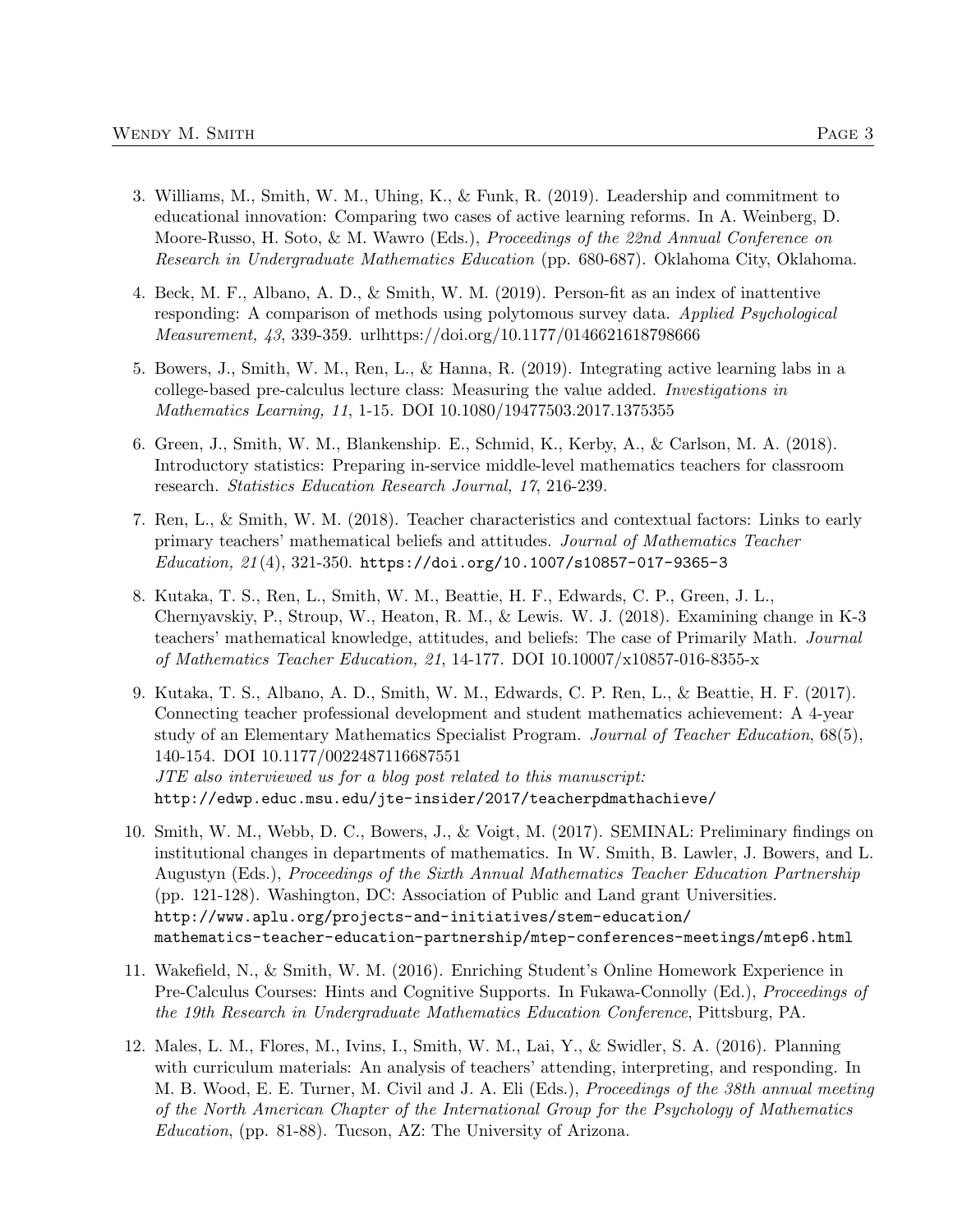- 13. Ren, L., Green, J. L., & Smith, W. M. (2016). Using the Fennema-Sherman Mathematics Attitude Inventory with lower primary teachers: An adaptation and validation study. Mathematics Education Research Journal, 28 (2), 303-326. DOI 10.1007/s13394-016-0168-0
- 14. Aaberg, S., Vitosh, J., & Smith, W. M. (2016). The legend of the Indian wrapper. Mathematics Teacher,  $110(2)$ , 134-141.
- 15. Schmid, K. K., Blankenship, E. E., Kerby, A., Green, J. L., & Smith, W. M. (2014). The development and evolution of a course for in-service middle-level mathematics teachers. Journal of Statistics Education [online], 22 (3). DOI 10.1080/10691898.2014.11889715
- 16. Colton, C., & Smith, W. M. (2014). Successfully transitioning to linear equations. Mathematics Teacher, 107(6), 452-457.
- 17. Smith, W. M., Lewis, W. J., & Heaton, R. M. (2013). Ensuring mathematics learning in rural schools through investments in teacher knowledge. Great Plains Research, 23, 185-197.
- 18. Ren, L., & Smith, W. M. (2013). Using the Mathematics Belief Scales short form with K-3 teachers: Validating the factor structure. In M. Martinez, & A. Castro Superfine, (Eds.), Proceedings of the 35th annual meeting of the North American Chapter of the International Group for the Psychology of Mathematics Education, pp. 857-860. Chicago, IL: University of Illinois at Chicago.
- 19. Heaton, R. M., & Smith, W. M. (2013). Developing effective mathematics teachers through National Science Foundation funded Math and Science Partnership grants. The Mathematics Enthusiast,  $10(3)$ , 509-518.
- 20. Larson, M. R., & Smith, W. M. (2013). Distributed leadership, professional development, and district coherence: Improving primary students' mathematics achievement. Journal of Mathematics Education at Teachers College, 4, 26-33.
- 21. Smith, W. M., & Heaton, R. M. (2013). Learning from practice about improving the quality of mathematics teacher research. Mathematics Teacher Educator, 1(2), 148-161.
- 22. Petit Cunningham, E., Smith, W. M., & Yang, Y. (2012). Exploring the impact of professional development on K-3 teachers' practices and their students' understanding. In L. R. Van Zoest, J.-J. Lo, & J. L. Kratky, (Eds.), Proceedings of the 34th annual meeting of the North American Chapter of the International Group for the Psychology of Mathematics Education. Kalamazoo, MI: Western Michigan University.
- 23. Smith, W. M. (2012). Exploring relationships among teacher change and uses of contexts. Mathematics Education Research Journal, 24 (3), 301-321. DOI 10.1007/s13394-012-0053-4
- 24. Heaton, R. M., Lewis, W. J., & Smith, W. M. (2009). Building middle level mathematics teachers' capacities as teachers and leaders: The Math in the Middle Institute Partnership. The Journal of Mathematics and Science: Collaborative Explorations, 11, 1-18.

Books, Book Chapters and Proceedings Editor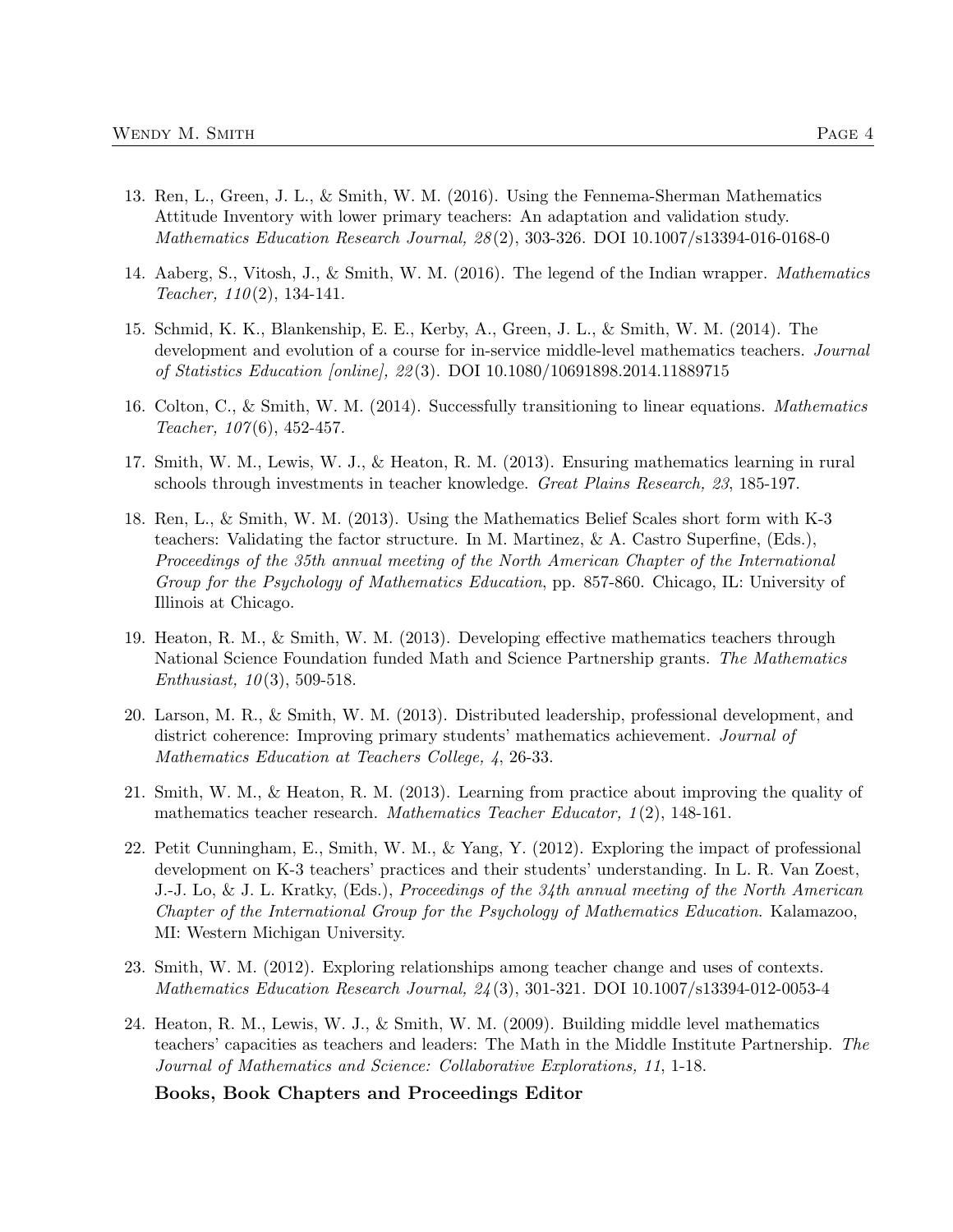- 25. Smith, W. M., Voigt, M., Ström, A., Webb, D. C., & Martin, W. G., (Eds.) (2021). Transformational Change Efforts: Student Engagement in Mathematics Through an Institutional Network for Active Learning. MAA/AMS Press.
- 26. Smith. W. M., & Funk. R. (2021). The Student Engagement in Mathematics through an Institutional Network for Active Learning project: An overview. In W. M. Smith, M. Voigt, A. Ström, and W. G. Martin (Eds.) Transformational Change Efforts: Student Engagement in Mathematics through an Institutional Network for Active Learning (Chapter 1). MAA/AMS Press.
- 27. Smith. W. M., Funk, R., Voigt, M, & Uhing, K. (2021). Research design and methodology. In W. M. Smith, M. Voigt, A. Ström, and W. G. Martin (Eds.) Transformational Change Efforts: Student Engagement in Mathematics through an Institutional Network for Active Learning (Chapter 2). MAA/AMS Press.
- 28. Funk. R., Smith, W. M., Uhing, K, & Williams, M. (2021). Phased Change University: A multistage approach to educational improvement. In W. M. Smith, M. Voigt, A. Ström, and W. G. Martin (Eds.) Transformational Change Efforts: Student Engagement in Mathematics through an Institutional Network for Active Learning (Chapter 3). MAA/AMS Press.
- 29. Williams, M., Funk, R., Smith, W. M., & Uhing, K. (2021). Long-Term University: Building a self-sustaining system.In W. M. Smith, M. Voigt, A. Ström, and W. G. Martin (Eds.) Transformational Change Efforts: Student Engagement in Mathematics through an Institutional Network for Active Learning (Chapter 6). MAA/AMS Press.
- 30. O'Sullivan. M. E., Smith, W. M., & Tubbs, R. (2021). Leadership.In W. M. Smith, M. Voigt, A. Ström, and W. G. Martin (Eds.) Transformational Change Efforts: Student Engagement in Mathematics through an Institutional Network for Active Learning (Chapter 10). MAA/AMS Press.
- 31. Voigt, M., Smith, W. M., Kress, N., Grant, D., & Ström, A.  $(2021)$ . Culture and equity.  $|\text{In W.}$ M. Smith, M. Voigt, A. Ström, and W. G. Martin (Eds.) Transformational Change Efforts: Student Engagement in Mathematics through an Institutional Network for Active Learning. MAA/AMS Press.
- 32. Smith, W. M. and the SEMINAL team. (2021). Conclusion: Sustainable transformations. In W. M. Smith, M. Voigt, A. Ström, D. C. Webb, and W. G. Martin (Eds.), Transformational Change Efforts: Student Engagement in Mathematics Through an Institutional Network for Active Learning (Chapter 17). MAA/AMS Press.
- 33. Tatto, M. T., Rodriguez, M. C., Smith, W. M., Pippin, J., & Reckase, M. D. (2020). The First Five Years of Teaching Mathematics (FIRSTMATH): Concepts, Methods & Strategies for Comparative International Research. Springer.
- 34. Smith, W. M., & Augustyn, L. C. (Eds.) (2020). Proceedings of the Ninth Annual Mathematics Teacher Education Partnership. Association of Public and Land grant Universities. http://www.aplu.org/projects-and-initiatives/stem-education/ mathematics-teacher-education-partnership/mtep-conferences-meetings/mtep9.html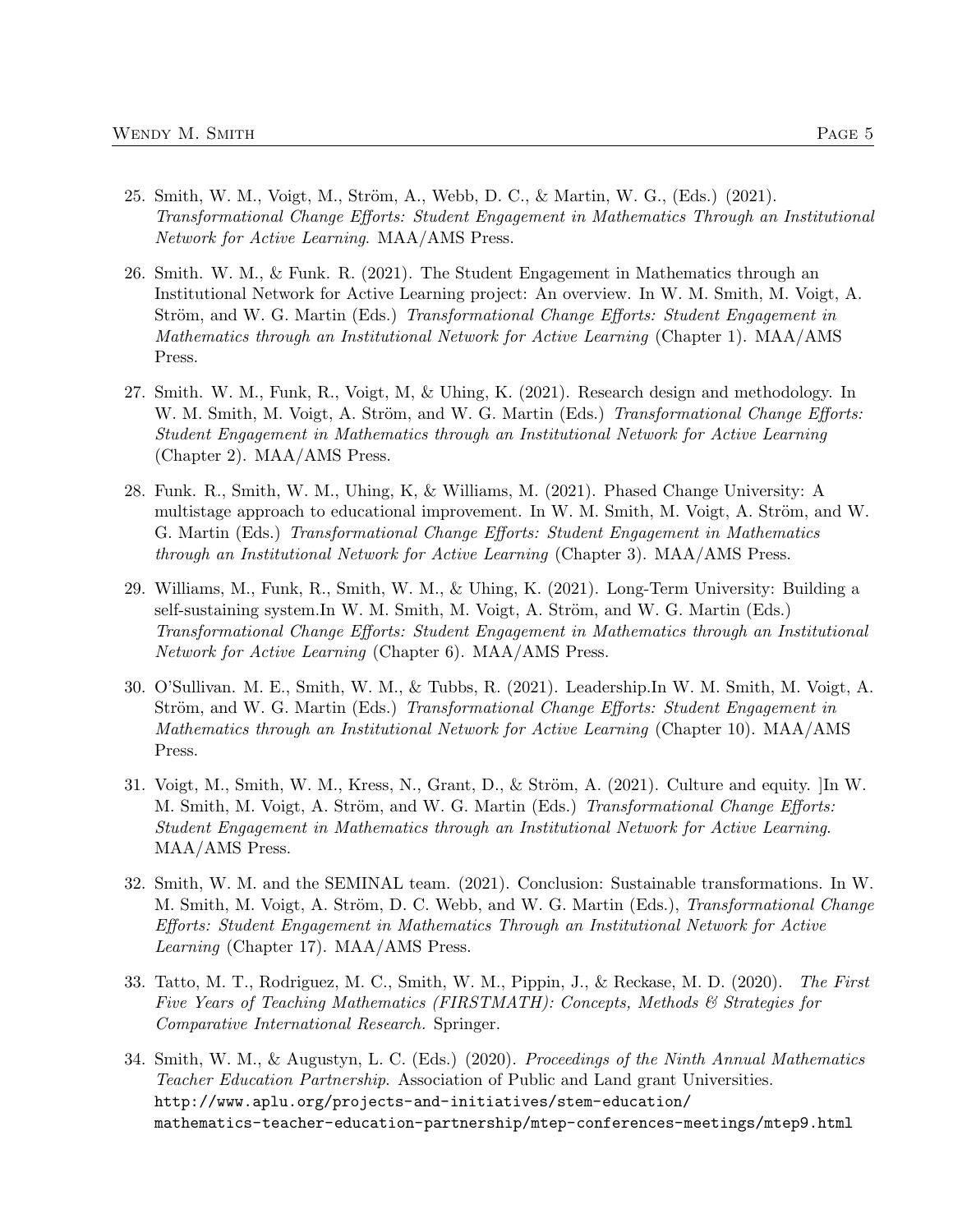- 35. Martin, W. G., Lischka, A., Smith, W. M., & Lawler, B. R. (Eds.) (2020). The Mathematics Teacher Education Partnership: The power of a networked improvement community to transform secondary mathematics teacher preparation. Volume 4 in B. Benken (Ed.), Association of Mathematics Teacher Educators Professional Book Series. Information Age Publishing.
- 36. Smith, W. M., Callahan, K., Mingus, T., & Hodge, A. (2020). Active learning mathematics research action cluster. In G. W. Martin, A. Lischka, W. M. Smith and B. R. Lawler (Eds.), The Mathematics Teacher Education Partnership: The power of a networked improvement community to transform secondary mathematics teacher preparation (pp. 143-178). Volume 4 in B. Benken (Ed.), Association of Mathematics Teacher Educators Professional Book Series. Information Age Publishing.
- 37. Martin, W. G., Smith, W. M., & Mohr-Schroeder, M. (2020). Program transformation. In G. W. Martin, A. Lischka, W. M. Smith and B. R. Lawler (Eds.), The Mathematics Teacher Education Partnership: The power of a networked improvement community to transform secondary mathematics teacher preparation (pp. 25-56). Volume 4 in B. Benken (Ed.), Association of Mathematics Teacher Educators Professional Book Series. Information Age Publishing.
- 38. Martin, W. G., Lischka, A. E., Smith, W. M., & Lawler, B. R. (2020). Looking back to look ahead: Transforming secondary mathematics teacher preparation. In W. G. Martin, A. E. Lischka, W. M. Smith and B. R. Lawler (Eds.), The Mathematics Teacher Education Partnership: The power of a networked improvement community to transform secondary mathematics teacher preparation (pp. 373-390). Volume 4 in B. Benken (Ed.), Association of Mathematics Teacher Educators Professional Book Series. Information Age Publishing.
- 39. LeMahieu, P., Smith, W. M., & Davis, A. (2020). Reflections on the MTE-Partnership: The power of networked improvement communities to support transformational change. In W. G. Martin, A. Lischka, W. M. Smith and B. R. Lawler (Eds.), The Mathematics Teacher Education Partnership: The power of a networked improvement community to transform secondary mathematics teacher preparation (pp. 401-410). Volume 4 in B. Benken (Ed.), Association of Mathematics Teacher Educators Professional Book Series. Information Age Publishing.
- 40. Smith, W. M., Callahan, K., Strayer, J., Jones, R. S., & Augustyn, L. C. (Eds.) (2019). Proceedings of the Eighth Annual Mathematics Teacher Education Partnership. Washington, DC: Association of Public and Land grant Universities. http://www.aplu.org/projects-and-initiatives/stem-education/ mathematics-teacher-education-partnership/mtep-conferences-meetings/mtep8.html
- 41. Tatto, M. T., Smith, W. M., Rodriguez, M. C., Reckase, M., & Bankov, K. (Eds.) (2018). Exploring the Mathematical Education of Teachers Using TEDS-M Data. Springer.
- 42. Kutaka, T. S., Smith, W. M., & Albano, A. D. (2018). Differences in beliefs and knowledge for future teachers: An international study of future teachers. In M. T. Tatto, W. M. Smith, M. C. Rodriguez, M. Reckase and K. Bankov (Eds.) Exploring the Mathematical Education of Teachers Using TEDS-M Data (pp. 349-378). Springer.
- 43. Kutaka, T. S., Smith, W. M., & Males, L. M. Exploring mathematical pedagogical content knowledge: An international study of future teachers. In M. T. Tatto, W. M. Smith, M. C.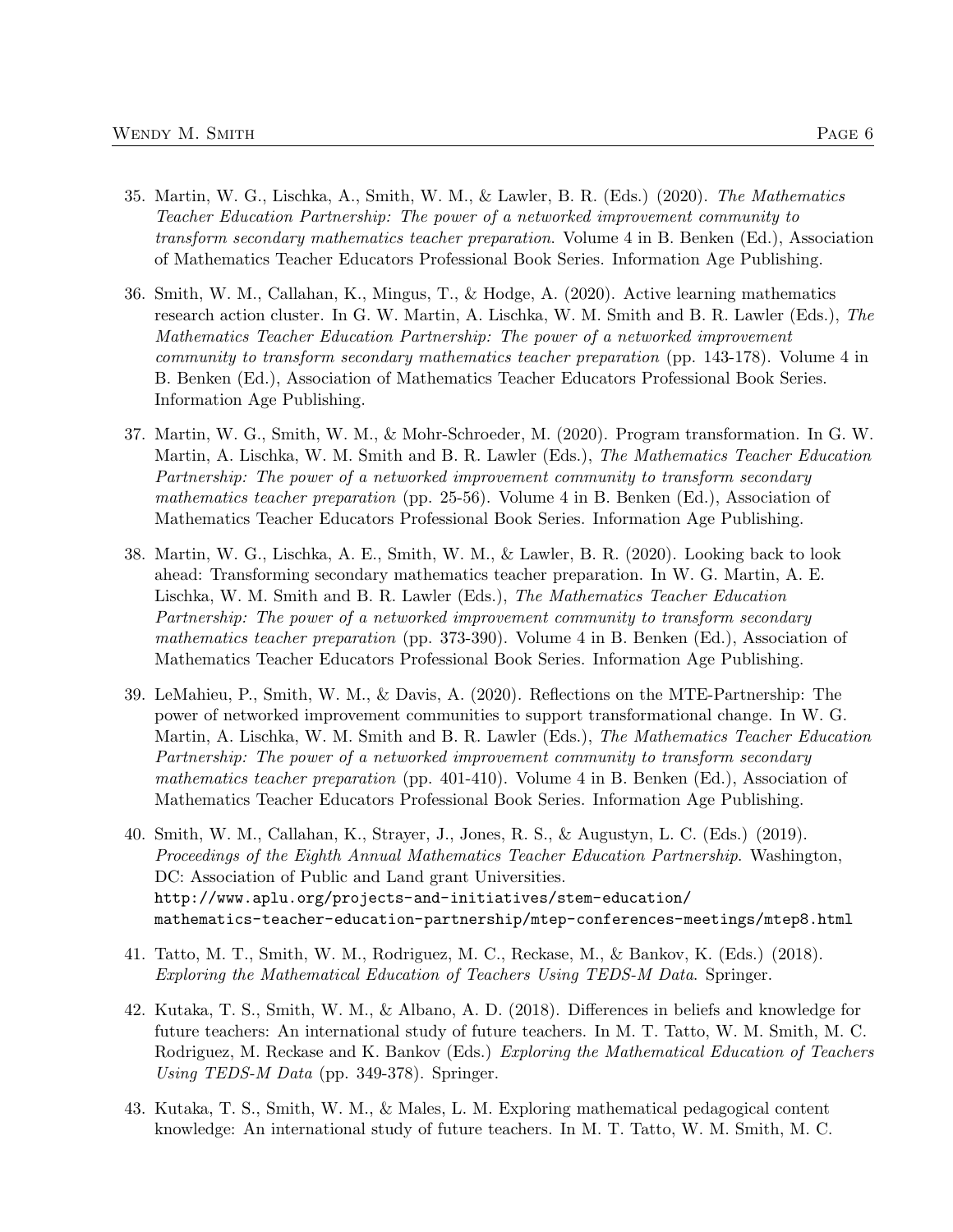Rodriguez, M. Reckase and K. Bankov (Eds.) Exploring the Mathematical Education of Teachers Using TEDS-M Data (pp. 279-310). Springer.

- 44. Tatto, M. T., & Smith, W. M. (2018). Introduction: Exploring different dimensions of teacher education programs in the TEDS-M study. In M. T. Tatto, W. M. Smith, M. C. Rodriguez, M. Reckase and K. Bankov (Eds.) Exploring the Mathematical Education of Teachers Using TEDS-M Data, (pp. 17-30). Springer.
- 45. Tatto, M. T., & Smith, W. M. (2018). Introduction: Exploring future teacher characteristics, knowledge, beliefs and opportunities to learn in the TEDS-M study. In M. T. Tatto, W. M. Smith, M. C. Rodriguez, M. Reckase and K. Bankov (Eds.) Exploring the Mathematical Education of Teachers Using TEDS-M Data, (pp. 195-204). Springer.
- 46. Tatto, M. T., & Smith, W. M. (2018). Introduction: Methodological challenges and strategies in the TEDS-M study. In M. T. Tatto, W. M. Smith, M. C. Rodriguez, M. Reckase and K. Bankov (Eds.) Exploring the Mathematical Education of Teachers Using TEDS-M Data, (pp. 479-188). Switzerland: Springer.
- 47. Smith, W. M., Lawler, B., Strayer, J., & Augustyn, L. C. (Eds.) (2018). Proceedings of the Seventh Annual Mathematics Teacher Education Partnership. Association of Public and Land grant Universities. http://www.aplu.org/projects-and-initiatives/stem-education/ mathematics-teacher-education-partnership/mtep-conferences-meetings/mtep7.html
- 48. Smith, W. M., Lawler, B., Bowers, J., & Augustyn, L. C. (Eds.) (2017). Proceedings of the Sixth Annual Mathematics Teacher Education Partnership. Association of Public and Land grant Universities. http://www.aplu.org/projects-and-initiatives/stem-education/ mathematics-teacher-education-partnership/mtep-conferences-meetings/mtep6.html
- 49. Beattie, H., Ren, L., Smith, W. M., & Heaton, R. M. (2017). Measuring elementary mathematics teachers' noticing: Using child studies as a vehicle. In E. O. Schack, M. H. Fisher, and J. A. Wilhelm (Eds.), Teacher noticing: Bridging and broadening perspectives, contexts and frameworks. Part of the Research in Mathematics Education Monograph series; Springer.
- 50. Lai, Y., Smith, W. M., Wakefield, N. P. Miller, E. R., St. Goar, J., Groothuis, C. M., and Wells, K. M. (2016). Characterizing mathematics graduate student teaching assistants' opportunities to learn from teaching. In J. Dewar, P. Hsu, and H. Pollatsek (Eds.) Mathematics education: A spectrum of work in mathematical sciences departments (Chapter 6, pp. 73-88), Association for Women in Mathematics Series. Switzerland: Springer International Publishing. DOI 10.1007/978-3-319-44950-0 6
- 51. Heaton, R. M., Lewis, W. J., & Smith, W. M. (2013). The Math in the Middle Institute: Strengthening middle level teachers' mathematical and pedagogical capacities. In C. Beaver, L. Burton, M. Fung, & K. Kruczek, Eds., Resources for Preparing Middle School Mathematics Teachers, pp. 47-58. MAA Notes Series. http://www.maa.org/ebooks/notes/NTE80.html
- 52. Heaton, R. M., Lewis, W. J., Homp, M. R., Dunbar, S. R., & Smith, W. M. (2013). Challenging and rigorous yet accessible and relevant mathematics courses for middle level teachers. In C. Beaver, L. Burton, M. Fung, & K. Kruczek, Eds., Resources for Preparing Middle School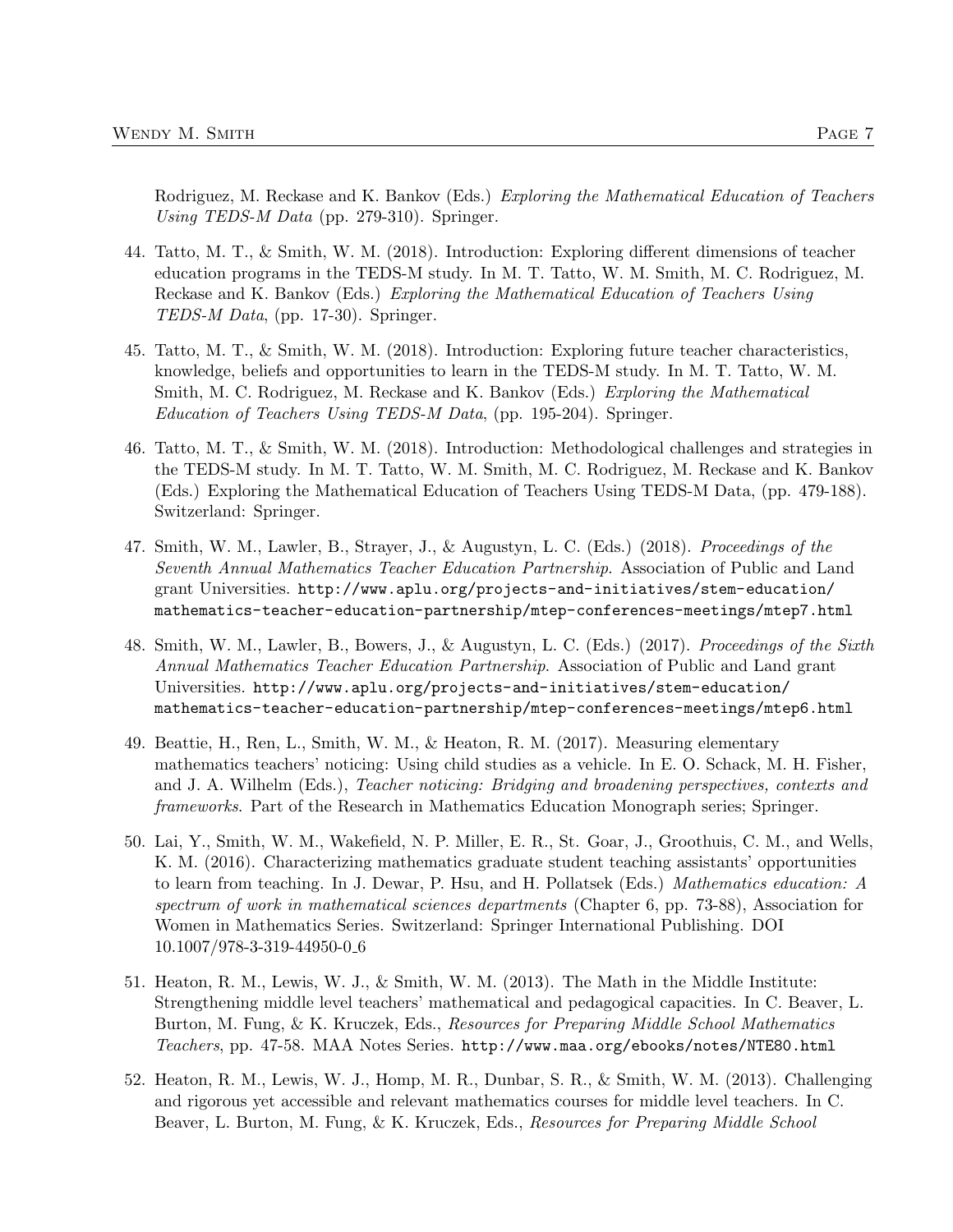Mathematics Teachers, pp. 181-201. MAA Notes Series. http://www.maa.org/ebooks/notes/NTE80.html

53. Smith, W. M., Graupner, S., Hayek, L. M., & Welker, J. L. (2012). Essential elements for building community: The New Teacher Network. In California Mathematics Project (Ed.), Monograph: Mathematics Teacher Retention, pp. 124-129. Los Angeles, CA: California Mathematics Project.

### Other Publications (not peer-reviewed)

- 54. Smith, W. M., Rasmussen, C., R., & Tubbs, R. (2021). Introduction to the special issue on infusing active learning into precalculus and calculus courses: Insights and lessons learned from mathematics departments in the process of change. PRIMUS.
- 55. McQuillan, J., Leadabrand, M., Smith, W. M., Speigel, A., & Wonch Hill, P. (2020). Seeing our connections in a pandemic: How network maps help trace viral spread. Informational essay accompanying C'rona Comix for the Worlds of Connections project. University of Nebraska Press. http://worldofviruses.unl.edu/covid-19/
- 56. Franz., D. P., Lawler, B. L., Lischka, A., Martin, W. G., Mohr-Schroeder, M., Smith, W. M., Strutchens, M., Sutton, J., & Uy, F. (2020). MTEP 2.0: Launching a new focus on program transformation. In W. M. Smith and L. C. Augustyn (Eds.), Proceedings of the ninth annual Mathematics Teacher Education Partnership (virtual) conference. Association of Public and Land-grant Universities. http://www.aplu.org/projects-and-initiatives/stem-education/ mathematics-teacher-education-partnership/mtep-conferences-meetings/mtep9.html
- 57. Smith, W. M. (2020). Actively learning mathematics. In W. M. Smith and L. C. Augustyn (Eds.), Proceedings of the ninth annual Mathematics Teacher Education Partnership (virtual) conference (pp. 28-31). Association of Public and Land-grant Universities. http://www.aplu.org/projects-and-initiatives/stem-education/ mathematics-teacher-education-partnership/mtep-conferences-meetings/mtep9.html
- 58. Apkarian, N., Smith, W. M., Vroom, K., Voigt, M., Gehrtz, J., PtC Project Team, and SEMINAL Project Team (2019). X-PIPS-M Survey Suite. https://www.maa.org/sites/
- 59. Molfese, V., Burton, A., Smith, W. M., Chen, K., Leeper-Miller, J., Heaton, R. M., & Augustyn, L. C. (2019). Infants and toddlers as mathematical thinkers. https://scimath.unl.edu/csmce/math-early-on/2019/
- 60. Smith, W. M. (2019). Actively learning mathematics. In W. M. Smith, K. Callahan, J. Strayer, R. S. Jones, and L. C. Augustyn (Eds.), Proceedings of the Eighth Annual Mathematics Teacher Education Partnership (pp. 34-36). Association of Public and Land-grant Universities. http://www.aplu.org/projects-and-initiatives/stem-education/ mathematics-teacher-education-partnership/mtep-conferences-meetings/mtep8.html
- 61. Martin, W. G., Smith, W. M., Mohr-Schroeder, M. J., Franz, D. P., & Strutchens, M. E. (2019). Transformations Panel. In W. M. Smith, K. Callahan, J. Strayer, R. S. Jones, and L. C. Augustyn (Eds.), Proceedings of the Eighth Annual Mathematics Teacher Education Partnership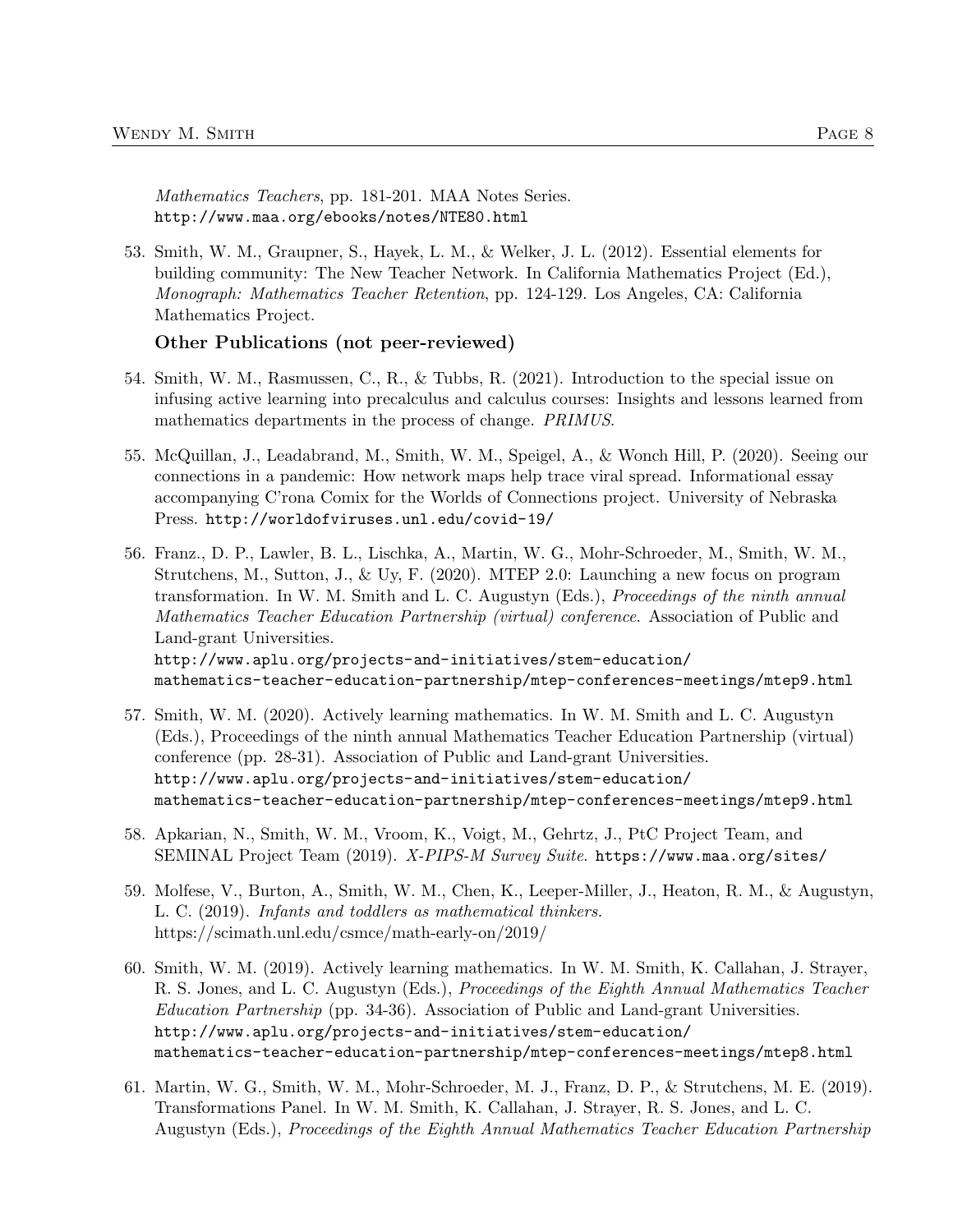(pp. 13-19). Association of Public and Land-grant Universities. http://www.aplu.org/projects-and-initiatives/stem-education/ mathematics-teacher-education-partnership/mtep-conferences-meetings/mtep8.html

- 62. Smith, W. M. (2018). NebraskaMATH STEP: Secondary Teacher Education Partnership. In W. M. Smith, B. Lawler, J. Strayer, and L. C. Augustyn (Eds.), Proceedings of the Seventh Annual Mathematics Teacher Education Partnership (pp. 35-38). Association of Public and Land-grant Universities. http://www.aplu.org/projects-and-initiatives/stem-education/ mathematics-teacher-education-partnership/mtep-conferences-meetings/mtep7.html
- 63. Smith, W. M. (2018). Actively learning mathematics. In W. M. Smith, B. Lawler, J. Strayer, and L. C. Augustyn (Eds.), Proceedings of the Seventh Annual Mathematics Teacher Education Partnership (pp. 57-62). Association of Public and Land-grant Universities. http://www.aplu.org/projects-and-initiatives/stem-education/ mathematics-teacher-education-partnership/mtep-conferences-meetings/mtep7.html
- 64. Martin, W. G., and Smith, W. M. (2018). Transformations working group. In W. M. Smith, B. Lawler, J. Strayer, and L. C. Augustyn (Eds.), Proceedings of the Seventh Annual Mathematics Teacher Education Partnership (pp. 39-44). Association of Public and Land-grant Universities. http://www.aplu.org/projects-and-initiatives/stem-education/ mathematics-teacher-education-partnership/mtep-conferences-meetings/mtep7.html
- 65. Smith, W. M., & Webb, D. C. (2017). Active Learning in Mathematics Research Action Cluster. In W. M. Smith, B. Lawler, J. Bowers, and L. Augustyn (Eds.), *Proceedings of the Sixth Annual* Mathematics Teacher Education Partnership (pp. 49-53). Association of Public and Land grant Universities.
- 66. Smith, W. M. (2016). Active learning mathematics at the University of Nebraska-Lincoln. In B. R. Lawler, Ronau, R. N., & M. J. Moh-Schroeder (Eds.), Proceedings of the fifth annual Mathematics Teacher Education Partnership conference (pp. 121-128). Association of Public Land-grant Universities.
- 67. Bowers, J., & Smith, W. M. (2016). Getting college ready for "college ready" students. In B. R. Lawler, Ronau, R. N., & M. J. Moh-Schroeder (Eds.), *Proceedings of the fifth annual* Mathematics Teacher Education Partnership conference (pp. 116-120). Association of Public Land-grant Universities.
- 68. Augustyn, L. C., Smith, W. M., & Lewis, W. J. (2016). Strengthening a community of teacher leaders. https://scimath.unl.edu/noyce/\_files/Noyce\%20Teacher\%20Leadership\ %20Booklet\%202016.pdf
- 69. Smith, W. M. (2008). Exploring how three middle level mathematics teachers use their experiences in an ambitious professional development program. Doctoral dissertation, Lincoln, NE.
- 70. Heaton, R. M., Smith, W. M., Kromminga, R., & Hartman, D. (2008). Understanding the meaning of rural within a middle school mathematics professional development and research project in Nebraska. Appalachian Collaborative Center for Learning, Assessment, and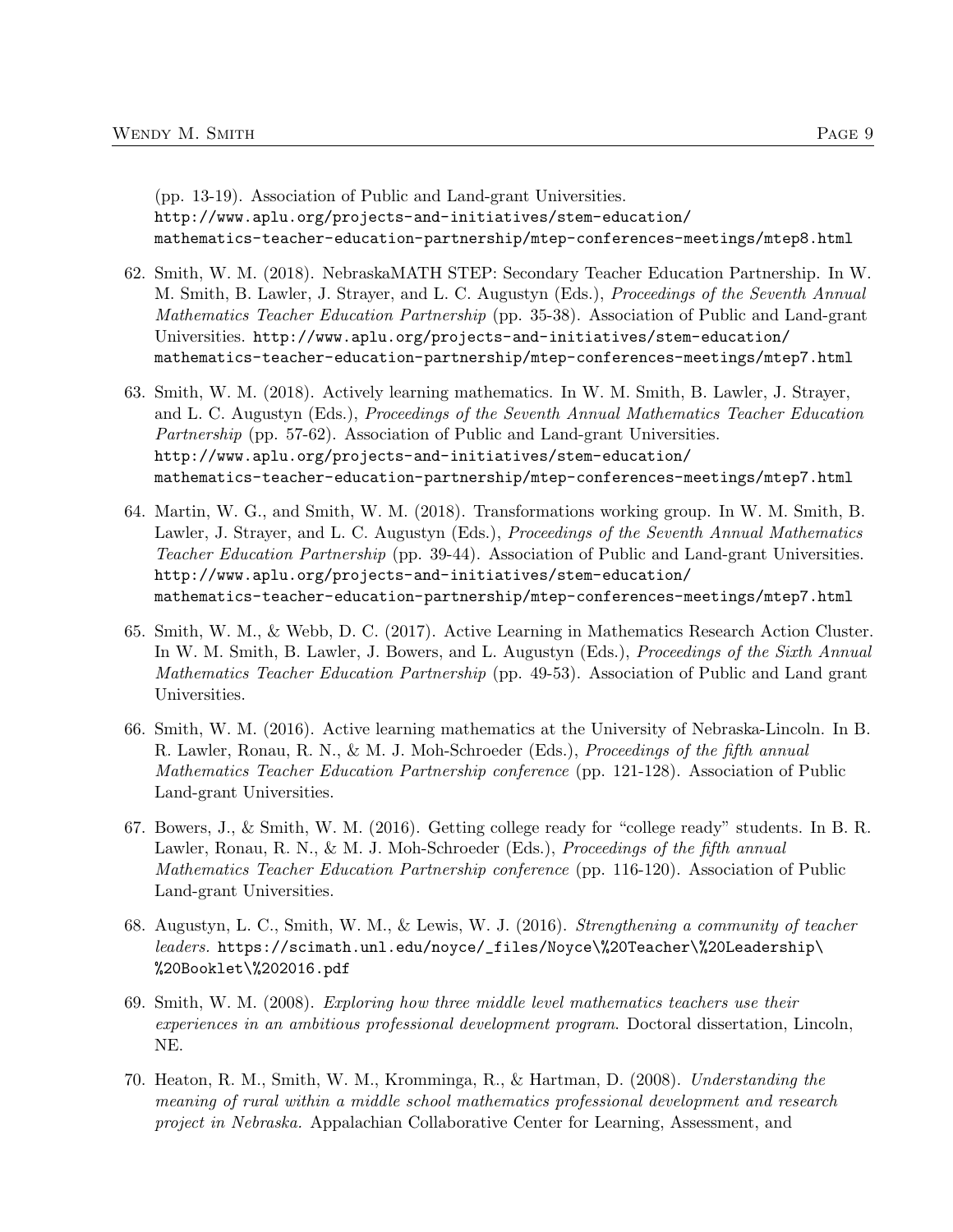Instruction in Mathematics (ACCLAIM) Working Paper #40. https://sites.google.com/site/acclaimruralmath/Home/acclaim-publications

71. Heaton, R. M., Smith, W. M., Kromminga, R., & Hartman, D. (2008). The ambiguity of rural.  $Rural Mathematics Education, 7(1).$  http://www.acclaim-math.org//newsletter.aspx?id=55

#### Manuscripts under review or revision

- 72. Funk, R., Uhing, K., Williams, M. & Smith, W. M. The role of leadership in educational innovation: A comparison of two mathematics departments' initiation, implementation and sustainment of active learning in the first-year courses. SN Social Science.
- 73. Hamel, E., Leeper Miller, J., Molfese, T., Burton, A., Smith, W. M., & Heaton, R. The cycle of inquiry as a framework for improving early childhood math instruction. Early Education and Development.
- 74. Yow, J. A., Criswell, B., Lotter, C., Smith, W. M., Rushton, G., Adams. P., Ahrens, S., & Hutchinson, A. Program attributes for developing and supporting STEM teacher leaders. Teaching and Teacher Education

#### Manuscripts in Preparation or under revision for re-submission

- 1. Donsig, A., Uhing, K., Wakefield, N., Smith, W. M., Funk, R., Hass, M., Brummer, J., & Lai, Y. (in preparation). Investing in instructors' agency to improve precalculus and calculus teaching and learning. PRIMUS.
- 2. Males, L. M., Setniker, A., Smith, W. M., & Flores, M. (in preparation). Using Staged Planning to Understand How Novice and Experienced Teachers Attend, Interpret and Respond to Curricular Materials. Journal of Teacher Education.
- 3. Williams, M., Apkarian, N., Uhing, K., Funk, R., Smith, W. M., Wakefield, N., Martinez, A., & Rasmussen, C. (in preparation). In the driver's seat: Course coordinators as change agents for active learning in university precalculus to calculus 2. International Journal of Research in Undergraduate Mathematics Education.
- 4. Carney, M., Howell, H., Jacobson, E. Smith, W. M., Smith, J., Bharaj, P., & Kersting, N. (in preparation). Review of validated assessments of teachers' mathematical knowledge. Review of Educational Research.
- 5. McQuillan, J., Miranda, Smith, W. M., & Speigel, A. (in preparation) Teacher Networks for Inquiry-Oriented Science.

### Presentations

Not listed here are presentations that are listed above in conference proceedings.

### International Presentations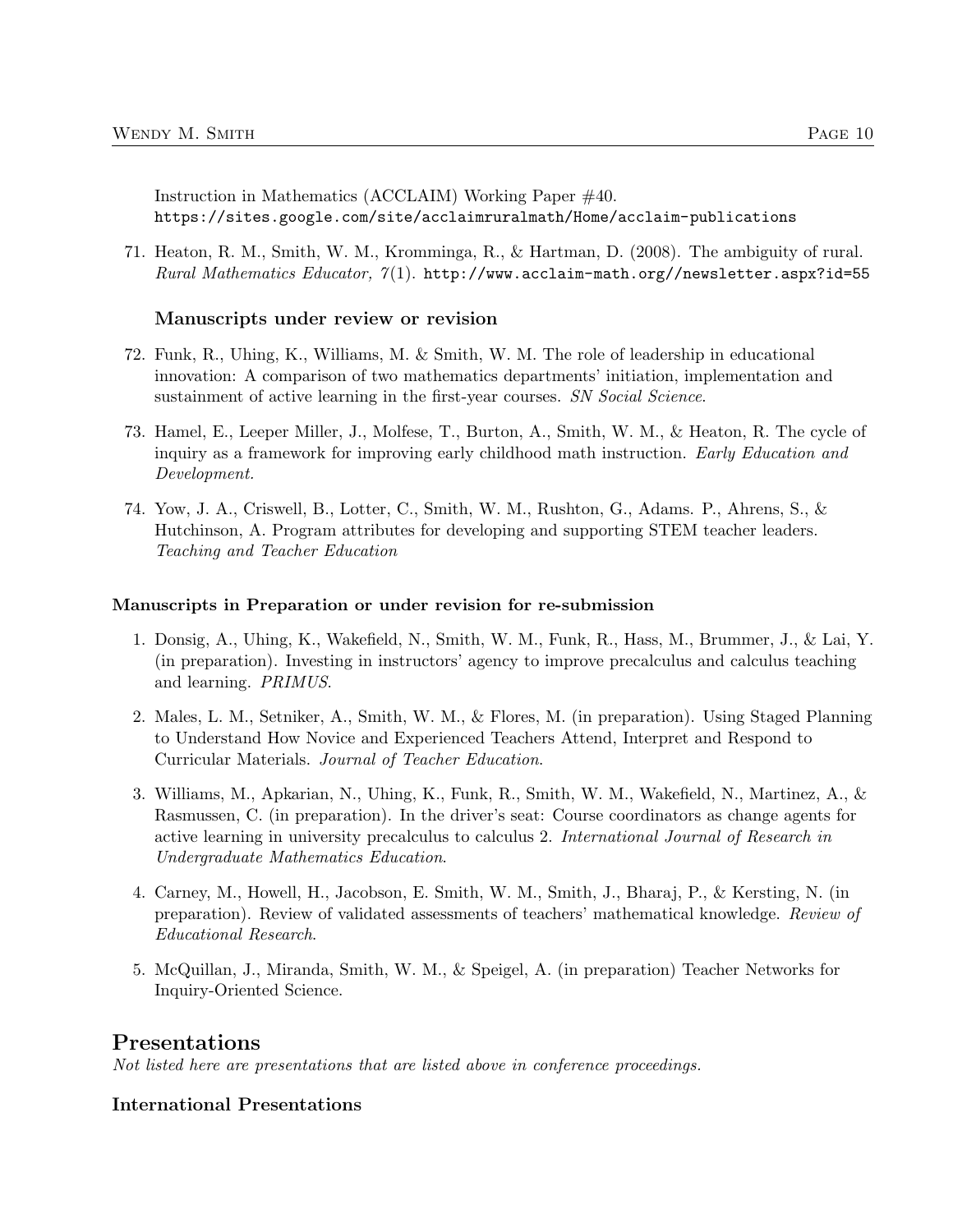- 1. Bankov, K., Smith, W. M., & Tatto, M. T. (November, 2014). Learning to teach: Building global research capacity for evidence-based decision making. Presentation at the annual meeting of the World Educational Research Association, Edinburgh, Scotland.
- 2. Tatto, M. T., Rodriguez, M. C., Reckase, M., & Smith. W. M. (November, 2013). FIRSTMATH: Lessons in piloting an international study of novice mathematics teachers. Invited panel presentation at the Trends in Mathematics Education Conference, Istanbul, Turkey. Invited.
- 3. Smith, W. M., & Males, L. M. (March, 2013). Navigating teaching from the beginning: Two cases of first year teachers accessing and utilizing resources. Paper presented at the Trends in Mathematics Education Reform Conference, Prague, Czech Republic. Invited.
- 4. Smith, W. M. (March, 2013). Studying Nebraska's new mathematics teachers. Poster presented at the Trends in Mathematics Education Reform Conference, Prague, Czech Republic.
- 5. Smith, W. M. (Nov., 2012). Studying Nebraska's new mathematics teachers. Poster presented at the Trends in Mathematics Education Conference, Cork, Ireland. Invited.
- 6. Kutaka, T. S., Edwards, C. P., & Smith, W. M. (April, 2012). Math competence beliefs in the early childhood years. Paper presented at the Annual Meeting of the American Educational Research Association, Vancouver, BC.

#### National Presentations

- 7. Smith, W. M., & Rosenberg, J. (October, 2021). Implementing Active Learning in Undergraduate STEM Courses with Dr. Jessica Rosenberg and Dr. Wendy Smith. AAAS-IUSE Virtual Workshop Series (invited).
- 8. Smith, W. M. (March, 2021). Transforming first-year mathematics: Student engagement in mathematics through an institutional network for active learning. Invited plenary presentation to the virtual conference Catalyzing Systemic Change in Undergraduate Mathematics: A Convening of Mathematics Leaders.
- 9. Smith, W. M. (March, 2021). Opportunities for Securing Funding to Study Secondary Mathematics Teacher Preparation Program Transformation. Presentation to the Mathematics Teacher Education Partnership NIC-Cast Series [virtual].
- 10. Rasmussen, C., & Smith, W. M. (February, 2021). Transforming First-Year Mathematics Courses. PCRG Webinar series on RUME [virtual].
- 11. Smith, W. M., Lischka, A., Lawler, B., Martin, W. G., Strutchens, M., Franz, D. P., & Uy, F. (February, 2021). The Mathematics Teacher Education Partnership: Transforming Secondary Teacher Preparation Toward the AMTE Standards. Presentation to the Annual meeting of the Association of Mathematics Teacher Educators [virtual].
- 12. Smith, W. M., & Lawler, B. (February, 2021). Leading Program Change in Secondary Mathematics Teacher Preparation. Presentation to the Mathematics Teacher Education Partnership pre-conference workshop prior to the annual meeting of the Association of Mathematics Teacher Educators [virtual].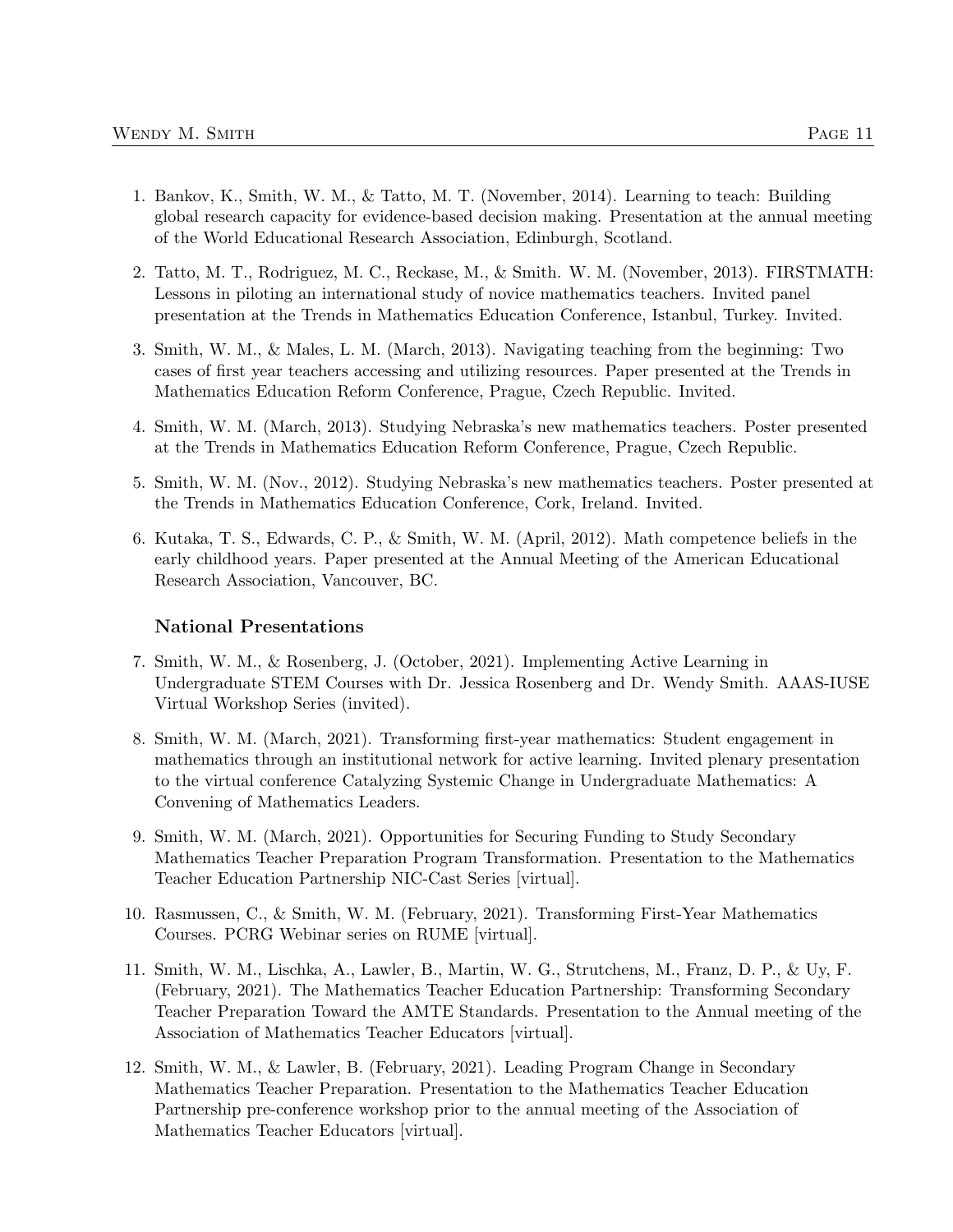- 13. Smith, W. M., & Lischka, A. (Feburary, 2021). Partnerships to Support Program Transformation in Secondary Mathematics Teacher Preparation. Invited presentation to the Mathematics Teacher Education Partnership pre-conference workshop prior to the annual meeting of the Association of Mathematics Teacher Educators [virtual].
- 14. Smith, W. M., Lischka, A., Mohr-Schroeder, M., Lawler, B., & Martin, W. G. (January, 2021). Presentation to the Mathematics Teacher Education Partnership NIC-Cast Series [virtual].
- 15. Rasmussen, C., Donsig, A., O'Sullivan, M., Smith, W. M., Webb, D. C. & Grant, G. (accepted for 2021). Successful Department Change Efforts to Transform Precalculus and Calculus. Panel presentation accepted to the Joint Math Meetings then shifted to a virtual webinar.
- 16. Smith, W. M.,& Martinez, A. E. (November, 2020). Transforming first-year mathematics: Student engagement in mathematics through an institutional network for active learning. Presentation to the Annual (Virtual) Conference of the American Association of Colleges and Universities, online.
- 17. Smith, W. M. (September, 2020). Driver diagrams. Presentation to the Mathematics Teacher Education Partnership's Networked Improvement Community webcast (NIC-Cast).
- 18. Martin, W. G., Smith, W. M., & Uy, F. (August, 2020). Building our networked improvement community to transform secondary mathematics teacher preparation. Presentation to the Mathematics Teacher Education Partnerships' Networked Improvement Community webcast (NIC-Cast).
- 19. Smith, W. M. (July, 2020). Noyce track 4 PAPPG and ancillary proposal documents. Online webinar for the PERSIST project (DUE-1904102).
- 20. Smith, W. M., & Sutton, J. T. (July, 2020). Noyce Track 4 planning for objective external feedback. Online webinar for the PERSIST project (DUE-1904102).
- 21. Martin, W. G., Smith, W. M., & Uy, F. (June, 2020). Welcome and team exercise I: Identification of the partnership. Invited Plenary presentation to the Mathematics Teacher Education Partnership Virtual Conference, [online].
- 22. Smith, W. M. (June, 2020). Team exercise III: Driver diagrams. Invited Plenary presentation to the Mathematics Teacher Education Partnership Virtual Conference, [online].
- 23. Martin, W. G., & Smith, W. M. (June, 2020). Conclusion and next steps. Invited Plenary presentation to the Mathematics Teacher Education Partnership Virtual Conference, [online].
- 24. Males, L. M., Block, S., & Smith, W. M. (June, 2020). Transforming Secondary Mathematics Teacher Preparation across a State: Promises and Challenges. Contributed discussion session at the Mathematics Teacher Education Partnership Virtual Conference, [online].
- 25. Williams, M., Apkarian, N., Uhing, K., Funk, R., Smith, W. M., Wakefield, N., Martinez, A., & Rasmussen, C. (was July, 2020; now scheduled July, 2021). Course coordinators as change agents for active learning in university precalculus to calculus 2. Paper would have been presented at the International Congress on Mathematics Education, Shanghai, China.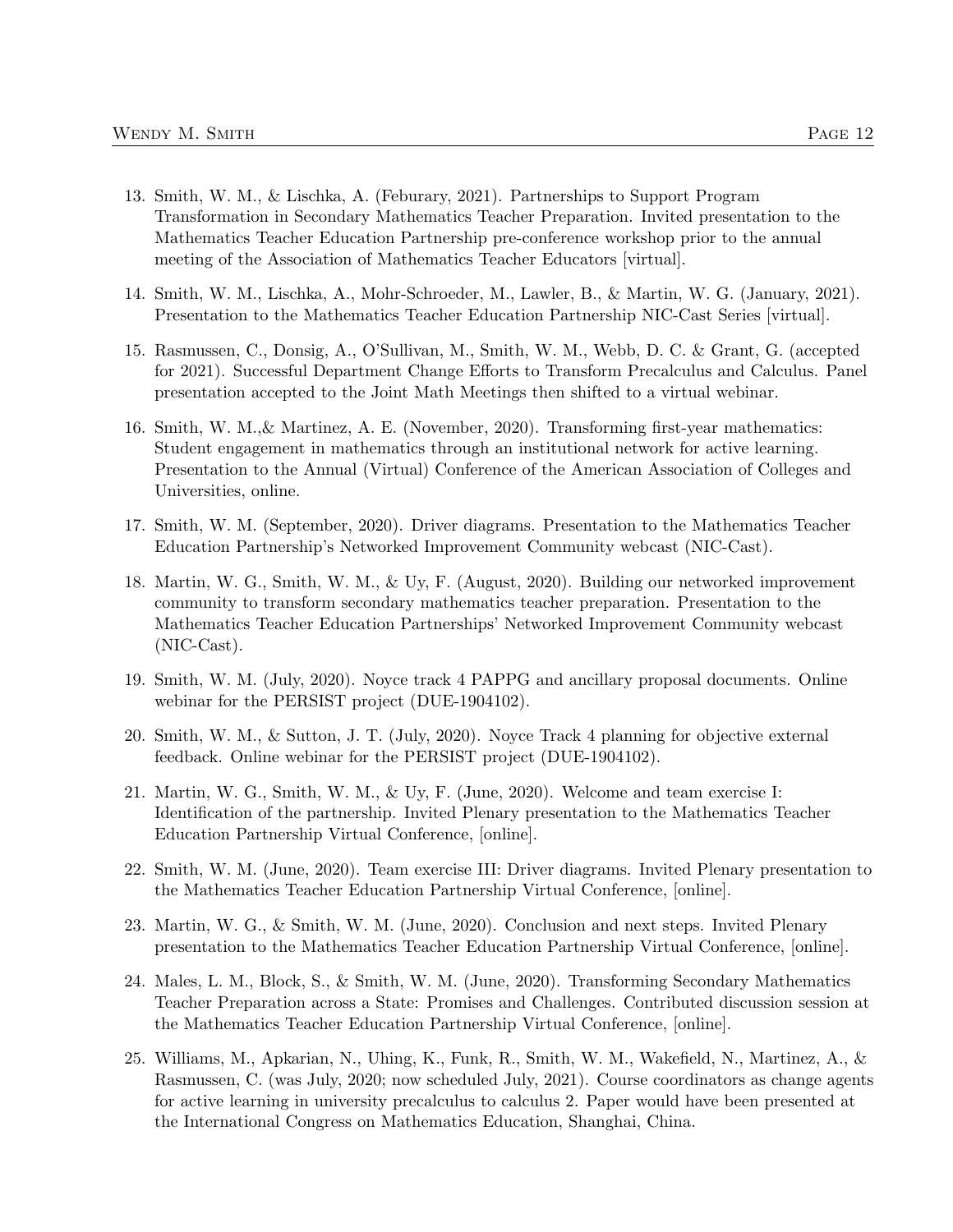- 26. Smith, W. M., Wakefield, N., Voigt, M., McGrane, C., & Martinez, A. (May, 2020). A look at SEMINAL survey data. Plenary presentation to the SEMINAL virtual conference (online).
- 27. Smith, W. M., & McGrane, C. (May, 2020). Introduction to data on student outcomes. Concurrent presentation to the SEMINAL virtual conference (online).
- 28. Tatto, M. T., & Smith, W. M. (presentation canceled when conference format changed, March, 2020). Developing a fair system to evaluate teacher preparation and teaching: Building research capacity. Presentation to the Annual Conference of the Comparative & International Education Society, Miami, FL.
- 29. Williams, M., Apkarian, N., Uhing, K., Funk, R., Smith, W. M., Wakefield, N., Martinez, A., & Rasmussen, C. (February, 2020). In the driver's seat: Course coordinators as change agents for active learning in university precalculus to calculus 2. Paper presented at the Conference on Undergraduate Mathematics Education, Boston, MA.
- 30. Smith, W. M., & Harrell-Willaims, L. (Feburary, 2020). Grant writing. Invited presentation to the Mentoring and Partnerships for Womxn in Research in Undergraduate Mathematics Education (MPWR) workshop, Boston, MA.
- 31. Smith, W. M. (January, 2020). SEMINAL. Colloquium presentation at The Ohio State University, Columbus, OH.
- 32. Rasmussen, C., Smith, W. M., Webb, D. C., & Gobstein, H. (November, 2019). Change efforts to improve student success in foundational math courses. Presentation to the Association of American Colleges and Universities Conference, Chicago, IL.
- 33. Thomas, A., & Smith, W. M. (October, 2019). Learning Leadership. Presentation to the National STEM Education Research Summit, Raleigh, NC.
- 34. Smith, W. M. (June, 2019). Transformation Panel. Plenary panel presentation to the Mathematics Teacher Education Partnership Conference, St. Louis, MO.
- 35. Smith, W. M., & Apkarian, N. (May, 2019). SEMINAL-PtC. Plenary presentation to the Joint SEMINAL-PtC Workshop, Lincoln, NE.
- 36. Amick, L., Strutchens, M. E., Smith, W. M., Lischka, A. E., & Franz, D. P. (April, 2019). Collaborating to improve the preparation of secondary mathematics teachers. Presentation to the annual Research Conference of the National Council of Teachers of Mathematics, San Diego, CA.
- 37. Williams, M., Smith, W. M., Uhing, K., & Funk, R. (March, 2019). Leadership and commitment to educational innovation: Comparing two cases of active learning reforms. Presentation to the Research in Undergraduate Mathematics Education conference, Oklahoma City, OK.
- 38. Smith, W. M. (February, 2019). How school-university partnerships can foster mathematics teacher leadership: Applying an ecological framework. Presentation to the annual conference of the Association of Mathematics Teacher Educators, Orlando, FL.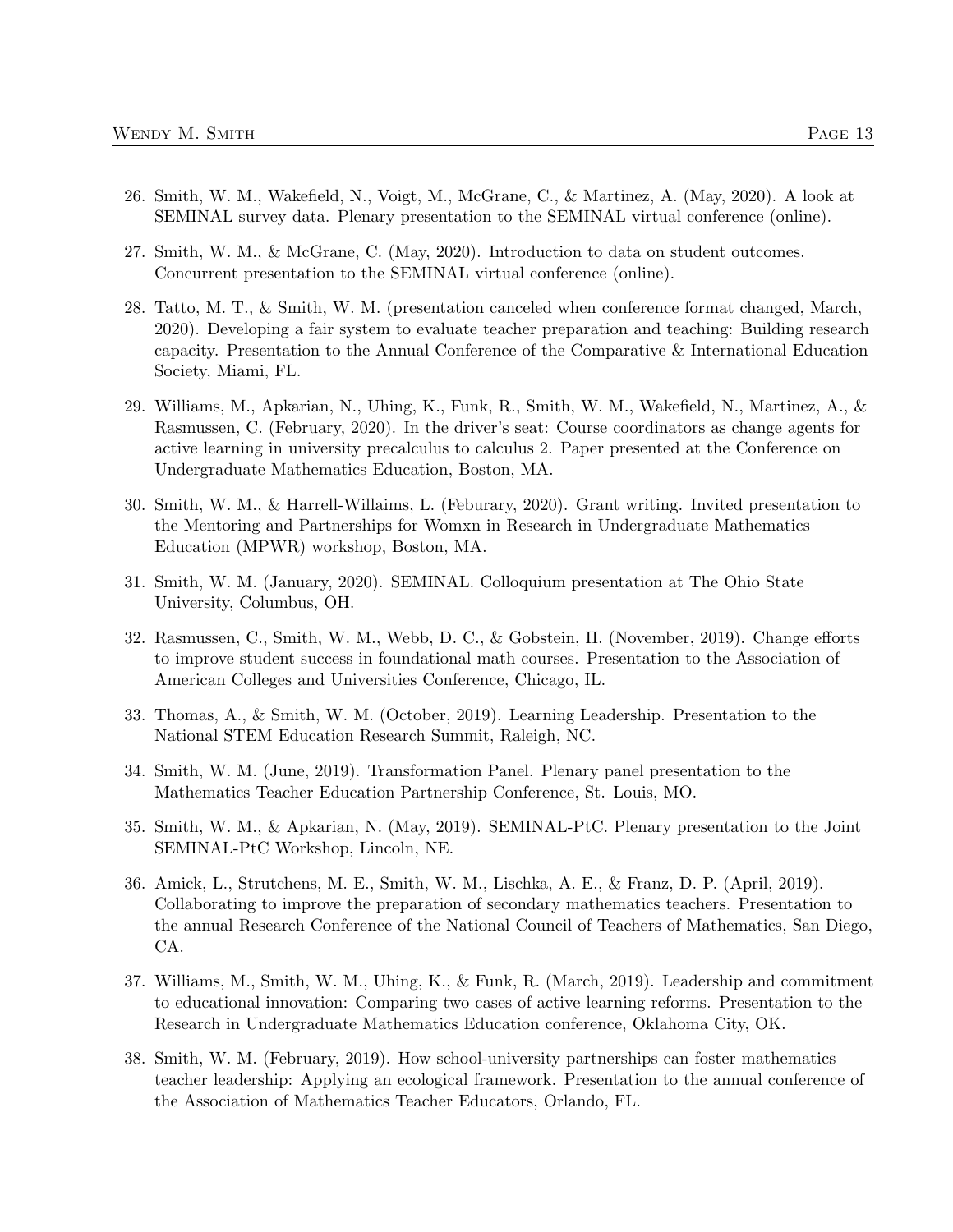- 39. Smith, W. M., Rasmussen, C. R., Webb, D. C., Tubbs, R., Voigt, M., & Gobstein, H. (January, 2019). The Student Engagement in Mathematics through an Institutional Network for Active Learning project: Investigating departmental change. Invited presentation at the annual Joint Mathematics Meeting, Baltimore, MD.
- 40. Smith, W. M., & Rushton, G. (July, 2018). Teacher Leadership (T-LEAD): Investigating the persistence and trajectories of Noyce Master Teaching Fellows. Presentation at the annual Noyce conference, Washington, D.C.
- 41. Smith, W. M. (June, 2018). NebraskaMATH STEP: Secondary Teacher Education Partnership. Invited presentation at the annual Mathematics Teacher Education Partnership conference, Denver, CO.
- 42. Martin, W. G., Ellis, M. W., Smith, W. M., & Strutchens, M. E. (February, 2018). Transforming secondary mathematics teacher preparation: A networked approach to enacting the AMTE standards. Presentation to the annual conference of the Association of Mathematics Teacher Educators, Houston, TX.
- 43. Tatto, M. T., Rodriguez, M. C., Smith, W. M., & Reckase, M. D. (February, 2018). Learning to Teach: A Cross-National Study of Novice Teachers (Methodological Challenges with a focus on Novice Mathematics Teachers. Invited presentation to dean's lecture series, Arizona State University, Tempe, AZ.
- 44. Smith, W. M., Webb, D. C., Bowers, J., & Voigt, M. (June, 2017). SEMINAL. Presentation to the annual conference of the Math Teacher Education Partnership, New Orleans, LA.
- 45. Males, L. M., Flores, M., Smith, W. M., & Setniker, A. (April, 2017). At the intersection of curriculum use and planning: How do teachers plan? Presentation to the annual Research Conference of the National Council of Teachers of Mathematics, San Antonio, TX.
- 46. Smith, W. M., Donsig, A., & Wakefield, N. (February, 2017). Precalculus course transformation at the University of Nebraska-Lincoln. Presentation at the John N. Gardner Institute Gateway Course Experience Conference, Las Vegas, NV.
- 47. Beattie, H., Smith, W. M., Ren. L., & Heaton, R. M. (February, 2017). Learning from practice: Developing elementary mathematics teachers' noticing. Presentation at the annual meeting of the Association of Mathematics Teacher Educators, Orlando, FL.
- 48. Lai, Y., & Smith. W. M. (January, 2017). Mathematical knowledge for teaching and mathematical habits of mind in the NebraskaNOYCE program. Presentation at the Joint Math Meetings, Atlanta, GA.
- 49. Smith, W. M., Augustyn, L. C., Vitosh, J., Katt, S., & Goodell, J. (July, 2016). Noyce teacher leadership: Opportunities and leadership trajectories. Presented at the national Noyce conference, Washington, DC.
- 50. Smith, W. M. (June, 2016). Active learning mathematics at the University of Nebraska-Lincoln. Presented at the annual meeting of the Mathematics Teacher Education Partnership, Atlanta, GA.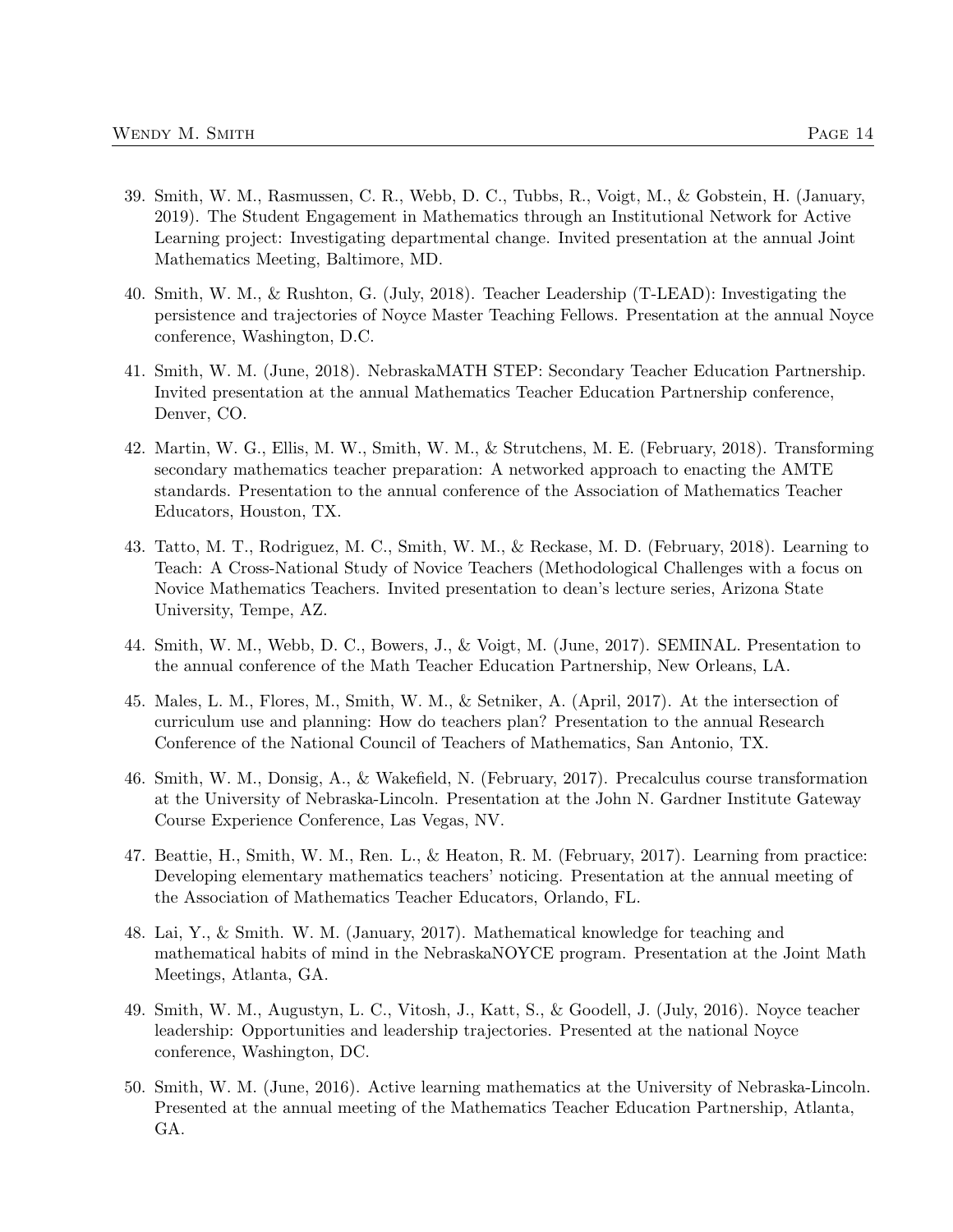- 51. Bowers, J., & Smith, W. M. (June, 2016). Getting college ready for "college ready" students. Presented at the annual meeting of the Mathematics Teacher Education Partnership, Atlanta, GA.
- 52. Tatto, M. T., & Smith, W. M. (April, 2016). Learning to teach mathematics: A cross-national study as a follow-up of TEDS-M. Symposium presented at the Annual Meeting of the National Council of Teachers of Mathematics, San Francisco, CA.
- 53. Ren, L., Smith, W. M., Beattie, H., & Heaton, R. M. (April, 2016). Using child studies to promote K-3 teacher noticing. Center for Research on Children, Youth, Families and Schools' 2016 Summit on Research in Early Childhood, Lincoln, NE.
- 54. Tatto, M. T., & Smith, W. M. (January, 2016). Learning to teach mathematics: Methodological challenges in a cross-national study of novice mathematics teachers. Paper presented at the Annual Meeting of the Association of Mathematics Teacher Educators, Irvine, CA.
- 55. Smith, W. M. (April, 2015). Novice mathematics teachers' enacted practices: Developing an observation protocol to use in international settings. Symposium paper presentation at the annual meeting of the American Educational Research Association, Chicago, IL.
- 56. Kutaka, T. S., Smith, W. M., Albano, A. D., & Kang, C. (April, 2015). Differences in beliefs and knowledge for teaching mathematics: An international study of future teachers. Symposium paper presentation at the annual meeting of the American Educational Research Association, Chicago, IL.
- 57. Smith, W. M. (February, 2015). Discussing the development of a mathematically-focused observation instrument. Presentation at the annual meeting of the Association of Mathematics Teacher Educators, Orlando. FL.
- 58. Smith, W. M., Edwards, C. P., Heaton, R. M., & Homp, M. R. (April, 2014). Translating teacher learning in professional development to classroom practice. Presentation at the annual meeting of the American Educational Research Association, Philadelphia, PA. (also co-Chair of this Symposium)
- 59. Swidler, S. A., Smith, W. M., & Heaton, R. M. (February, 2014). Practitioner inquiry in preservice mathematics teacher education. Presentation at the annual meeting of the Association of Mathematics Teacher Educators, Irvine, CA.
- 60. Smith, W. M., Males, L. M., Swidler, S. A., Larson, B., & Pinquoch, B. (February, 2014). Preparing better teachers: Multiple perspectives on secondary mathematics certification. Symposium presentation at the annual meeting of the Association of Mathematics Teacher Educators, Irvine, CA.
- 61. Sutton, J. T., Smith, W. M., & Good, B. (October, 2013). Data management: Do it right from the outset or do it again and again. Presentation at the annual American Evaluation Association, Washington, D.C.
- 62. Smith, W. M., Sutton, J. T., & Good, B. (October, 2013). Data management: Do it right from the outset or do it again and again. Presentation for the Research Education Lab (REL) Central Online Seminar series. Invited.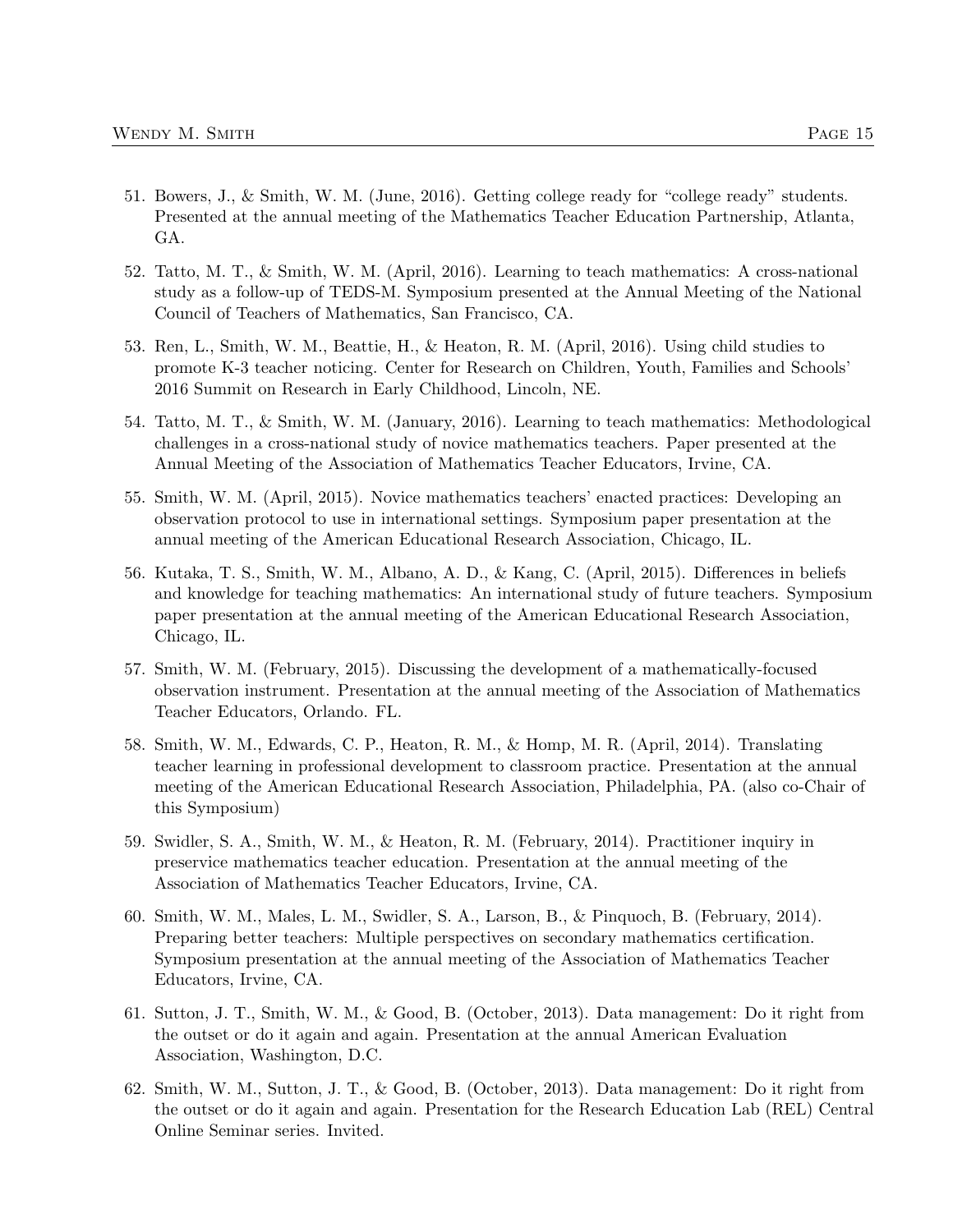- 63. Smith, W. M., Lewis, W. J., & Heaton, R. M. (April, 2013). Ensuring mathematics learning in rural schools through investments in teacher knowledge. Presentation to the Great Plains Symposium: Gains and Losses from School Consolidation in the Great Plains, Kearney, NE. Invited
- 64. Kutaka, T. S., Fleharty, H., Smith, W. S., & Green, J. L. (April, 2013). Connections between teachers' mathematical knowledge for teaching and school-level poverty. Paper presented at the annual meeting of the American Educational Research Association, San Francisco, CA.
- 65. Smith, W. M., Sutton, J. T., & Good, B. (April, 2013). Data management: Do it right from the outset or do it again and again. Presentation for the MSPnet Academy webinar series. Invited
- 66. Smith, W. M., Sutton, J. T., & Good, B. (February, 2013). Data management: Do it right from the outset or do it again and again. Presentation at the Math Science Partnerships Learning Network Conference, Washington, D. C.
- 67. Fellers, P., Stroup, W. W., Lukin, L., Sutton, J. T., Wang, X., Smith, W. M., & Green, J. L. (February, 2013). An investigation of the behavior of value-added models for estimating MSP impact. Math Science Partnerships Learning Network Conference, Washington, D.C.
- 68. Smith, W. M. (January, 2013). Preservice teachers' investigations of struggling students: Developing more equitable mathematics teaching practices. Presentation at the Annual Meeting of the Association of Mathematics Teacher Educators, Orlando, FL.
- 69. Smith, W. M. (Sep, 2012). How to turn good ideas into articles and presentations. Presentation at the Nebraska Association of Teachers of Mathematics, Lincoln, NE.
- 70. Edwards, C. P., & Smith, W. M. (April, 2012). Improving math education in Nebraska primary classrooms through teacher professional development: The NebraskaMATH project. CYFS Summit on Research in Early Childhood, Lincoln, NE.
- 71. Smith, W. M., & Shen, Y. (February, 2012). Examining K-3 teacher change trajectories across participation in a longitudinal mathematical professional development program. Paper presented at the Annual meeting of the Association of Mathematics Teacher Educators, Fort Worth, TX.
- 72. Smith, W.M. (October, 2011). Enacting standards for mathematical practices in NebraskaMATH. Presentation at the Enacting Standards for Mathematical Practices Conference, Lincoln, NE. Invited.
- 73. Smith, W. M., Millerd, P., Sand, G., & Welker, J. (October, 2011). NebraskaMATH: Developing and supporting professional communities of mathematics teachers in Nebraska. Invited presentation at the fourth forum of the Conference Board of Mathematical Sciences, Reston, VA.
- 74. Smith, W. M., Heaton, R. M., & Petit Cunningham, E. (April, 2011). How deep analysis of student work can improve instruction. Paper presented at the Annual Meeting of the National Council of Teachers of Mathematics, Indianapolis, IN.
- 75. Smith, W. M. & Homp, M. R. (April, 2011). NebraskaMATH courses related to CCSS-M. Presentation at the Gearing up for the Common Core Standards in Mathematics Conference, Tucson, AZ. Invited.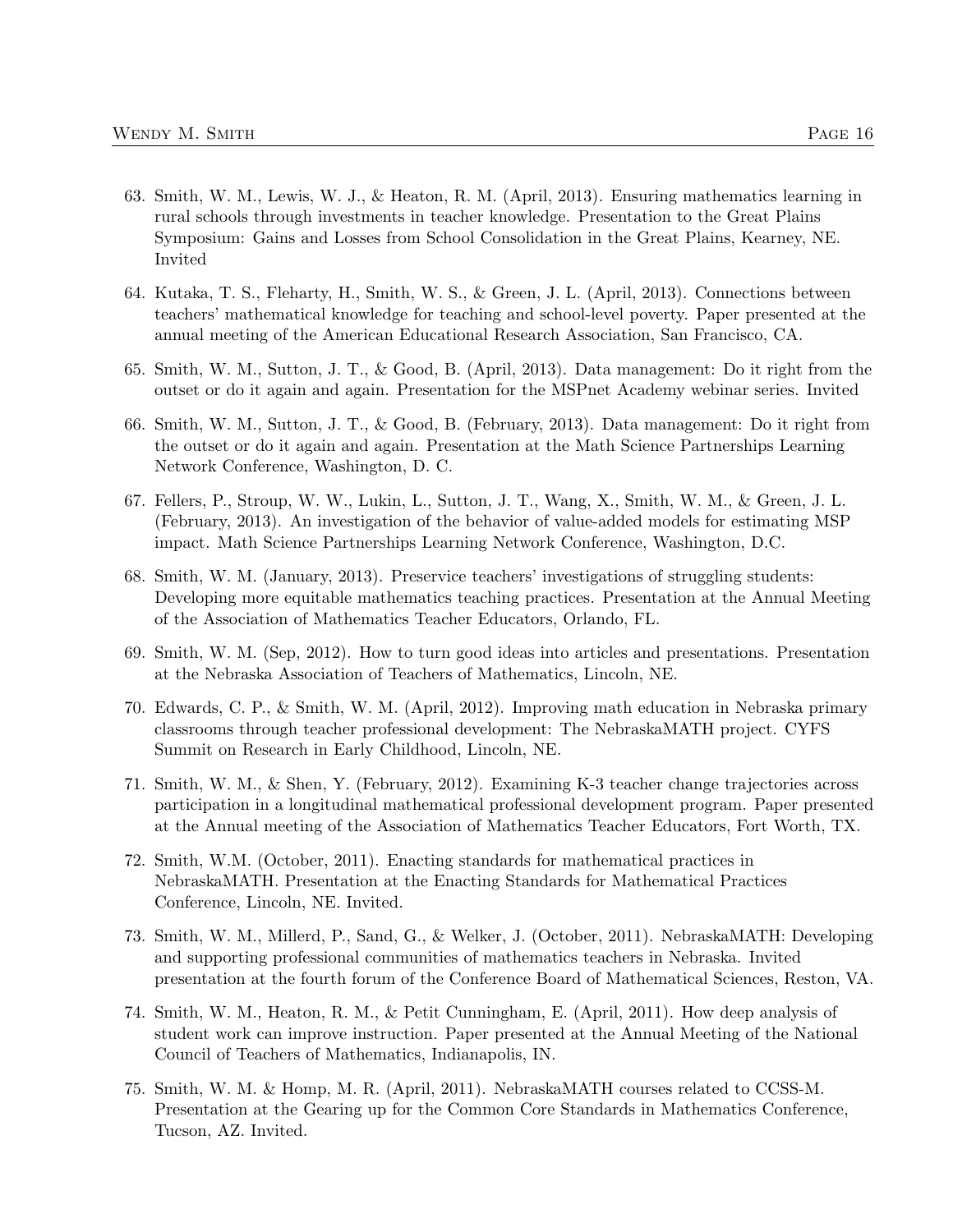- 77. Kutaka, T. S., Edwards, C. P., Smith, W. M., & Shen, Y. (April, 2011). Exploring How Accurately K-3 Children Assess Their Mathematical Competencies. Poster presented at the Research Pre-session of the Annual Meeting of the National Council of Teachers of Mathematics, Indianapolis, IN.
- 78. Heaton, R. M., & Smith, W. M. (2011). Action research about facilitating high quality teacher action research. Paper presented at the Annual meeting of the Association of Mathematics Teacher Educators, Irvine, CA.
- 79. Smith, W. M. (2011). NebraskaMATH: Primarily Math research design. Paper presented at the Math Science Partnership program's annual Learning Network Conference, Washington, DC.
- 80. Green, J. L., & Smith, W. M. (2011). Connecting the pieces: Methodology for developing student achievement trajectories from different instruments. Paper presented at the Math Science Partnership program's annual Learning Network Conference, Washington, DC.
- 81. Green, J., Smith, W. M., Heaton, R. M., Shuo, J., & Stroup, W. (2010). Estimating the impact of a professional development program on student learning using a value-added model. Paper presented at the Annual Meeting of the American Educational Researcher Association, Denver, CO.
- 82. Smith, W. M. (April 2009). Exploring how three middle level mathematics teachers use their experiences in an ambitious professional development program. Paper presented at the Annual Meeting of the American Educational Research Association, San Diego.

#### Local/Statewide Presentations

- 83. Soh, L.-K., Nugent, G., & Smith, W. M. (March, 2021). AIR@NE. Presentation to the Discipline Based Education Research Seminar [online].
- 84. Smith, W. M. (January, 2020). SEMINAL: An updated look at understanding departmental transformation efforts. Presentation to the Discipline Based Education Research Seminar, Lincoln, NE.
- 85. Smith, W. M. (November, 2018). SEMINAL: Preliminary Findings. Presentation to the Discipline Based Education Research Seminar, Lincoln, NE. Invited 1-hour presentation to about 10 UNL DBER faculty and graduate students.
- 86. Smith, W. M. (September, 2018). NebraskaMATH statewide partnership: Collaborating to improve mathematics teacher preparation. Presentation to the Nebraska Association of Teachers of Mathematics Annual Conference, Kearney, NE.
- 87. Smith, W. M. (September, 2017). SEMINAL: Preliminary Findings. Presentation to the Discipline Based Education Research Seminar, Lincoln, NE.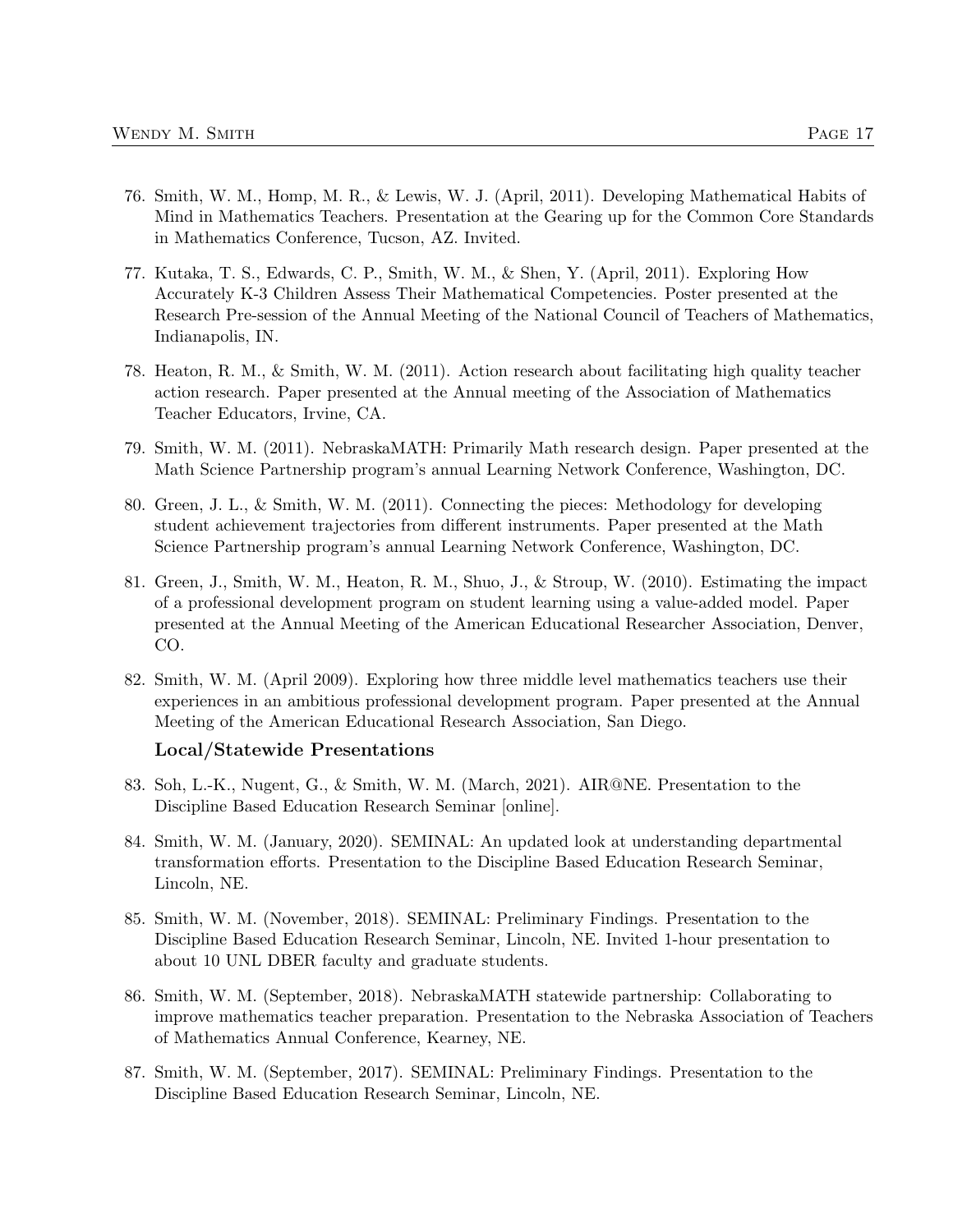- 88. Smith, W. M., & Sutton, J. T. (September, 2017). Examination of Coaching Models: What Could Work for You? Presentation to the Nebraska Association of Teachers of Mathematics Annual Conference, Kearney, NE.
- 89. Smith, W. M. (April, 2017). Undergraduate SEMINAL grant. Presentation to the Discipline Based Education Research Seminar, Lincoln, NE.
- 90. Smith, W. M. (October, 2016). Collegiate Active Learning Calculus Survey (CALCS): Adapting an instrument and using results. Presentation to the Discipline Based Education Research Seminar, Lincoln, NE.
- 91. Smith, W. M., (September, 2016). Improving Practice Through Informal Teacher Research. Presentation to the Nebraska Association of Teachers of Mathematics Annual Conference, Kearney, NE.
- 92. Smith, W. M. (September, 2015). NebraskaMATH: Sharing Findings from a Statewide Partnership. Presentation to the Discipline Based Education Research Seminar, Lincoln, NE.
- 93. Smith, W. M. (April, 2015). Transforming Precalculus Instruction: Evidence-Based Course Design. Presentation to the Discipline Based Education Research Seminar, Lincoln, NE.
- 94. Heaton, R. M., Smith, W. M., & Kutaka, T. S. (December, 2014). Primarily Math. Presentation at the Nebraska Summit on Math and Science Education, Lincoln, NE.
- 95. Smith, W. M. (October, 2013). Examining the research of Dr. Doug Clements. Presentation to the Issues in Mathematics Education Seminar, Lincoln, NE.
- 96. Heaton, R. M., Smith, W. M., & Kutaka, T. S. (September, 2013). Creating Interdisciplinary Collaborations to Support and Understand Mathematics Teaching and Learning. Presentation to the Discipline Based Education Research Seminar, Lincoln, NE.
- 97. Smith, W. M. (October 2011 and May 2012). District Mathematics Professional Development Workshop. Shenandoah, IA.
- 98. Smith, W. M. (October, 2011). Enacting standards for mathematical practices in NebraskaMATH. Invited presentation given at the Enacting Standards for Mathematical Practices Conference, Lincoln, NE.
- 99. Smith, W. M. (September, 2011). What assumptions do you hold related to "effective math teaching"? Presentation to the Issues in Mathematics Education Seminar, Lincoln, NE.
- 100. Smith, W. M. (September, 2008). Teachers' Uses of Context. Presentation to the Issues in Mathematics Education Seminar, Lincoln, NE.

# Service to the Profession: Editorial, Refereeing, Reviewing, and Organizing Conferences and Workshops

#### • JMM Sessions hosted

I co-hosted a contributed paper session related to departments incorporating active learning into first-year mathematics courses. With over 30 submitted abstracts, we were awarded three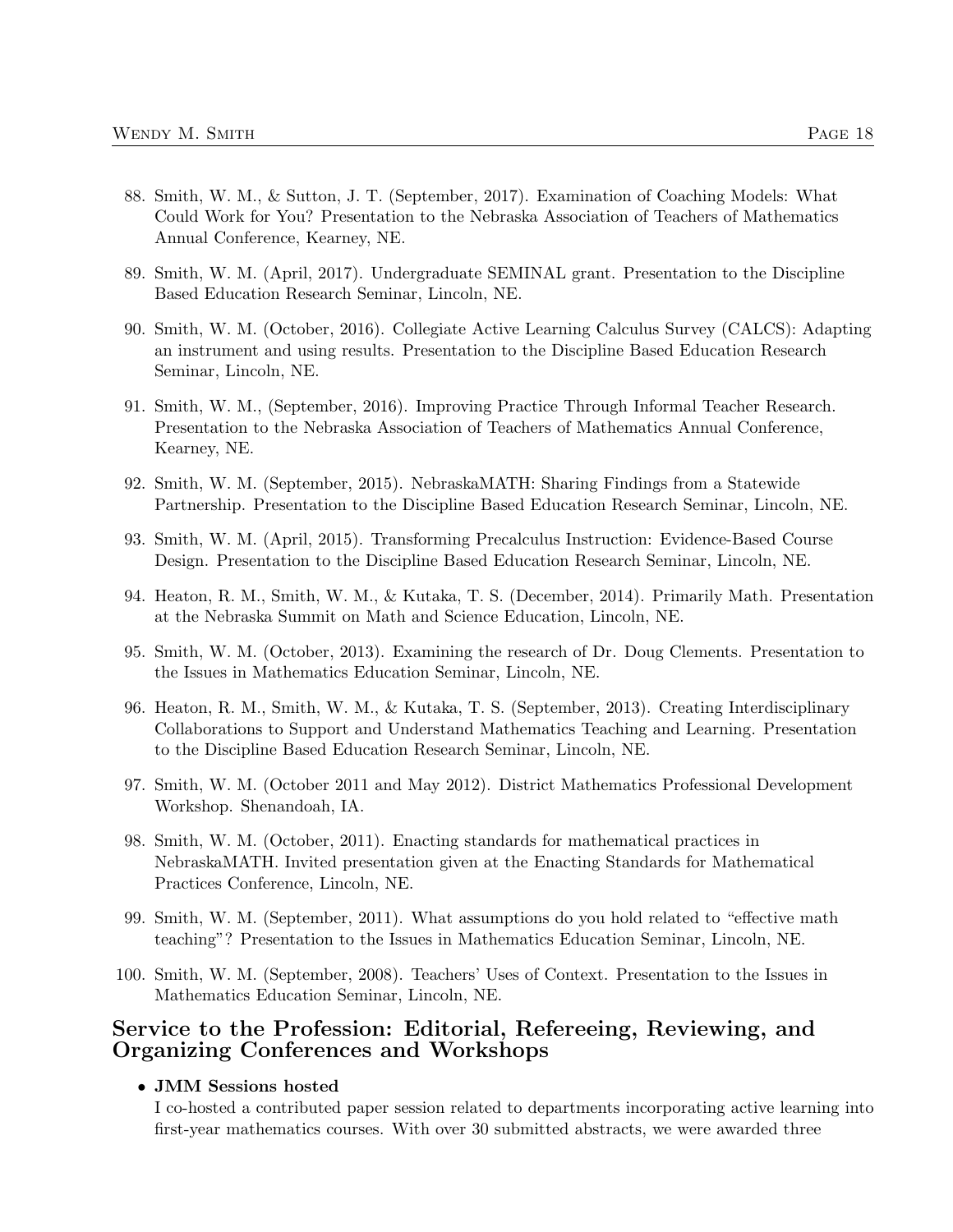different 2-4 hour sessions to host 27 of the contributed talks. Co-hosts Chris Rasmussen and Matthew Voigt, San Diego State University. Attendance across the 10.5 hours ranged from approximately 12-75. 2020 Denver, CO.

### • Conference and Workshop Organization

- 1. I led the organization of a virtual conference for SEMINAL (see grant activity) under the new Change DIAL conference award (see grant activity). The virtual conference had over 60 attendees to most sessions.
- 2. I co-led the organization of PERSIST workshops for Noyce Track 4 PIs (July 2019) and prospective Noyce Track 4 PIs (Feb 2020 and July 2020), together with the other project personnel.
- 3. I led the organization of a conference between the SEMINAL (see grant activity) and Progress through Calculus projects in May 2019. The conference had approximately 80 attendees from around the country, from departments working to adopt more active learning strategies in their precalculus and calculus sequence courses. An NSF program officer was also in attendance (Talitha Washington).
- 4. I co-led the organization of the Mathematics Teacher Education Partnership annual summer conferences (in person 2018, 2019; online 2020); these have been funded by the NIC-Transform grant (see grant activity).
- 5. Together with Chris Rasmussen (San Diego State University), Naneh Apkarian (Arizona State University), in 2020 we were awarded the MSRI's Critical Issues in Mathematics Education Conference for April 2021. The in-person event is postponed but will have a small virtual component on the original dates.

### • Seminar Organization

I co-organized the Mathematics Education Doctoral Seminar, with Drs. Nathan Wakefield and Yvonne Lai. We meet weekly for 90 minutes and feature a variety of formats to engage attendees in mathematics education. We had approximately 15-17 attendees most weeks. This seminar is mentioned under my teaching section.

### • Editorial Duties

- 1. Guest editor of a 2020 special issue of PRIMUS (with Chris Rasmussen, San Diego State University, and Rob Tubbs, University of Colorado Boulder). We solicited and reviewed manuscripts in 2019; approved final revisions in 2020. 26 of the 27 of the submitted articles are available online (as of Dec 2020), with print version to come in 2021.
- 2. Co-edit the Mathematics Teacher Education Partnership book, published in 2020 (see publications).
- 3. Lead the editorial team for the SEMINAL Phase 1 book, to appear in 2021 (see publications).
- 4. Lead Editor, 2017-2021 Proceedings of the annual meeting of the Mathematics Teacher Education Partnership
- 5. Guest Editor, special issue of The Mathematics Enthusiast, with Ruth Heaton (2012-2013)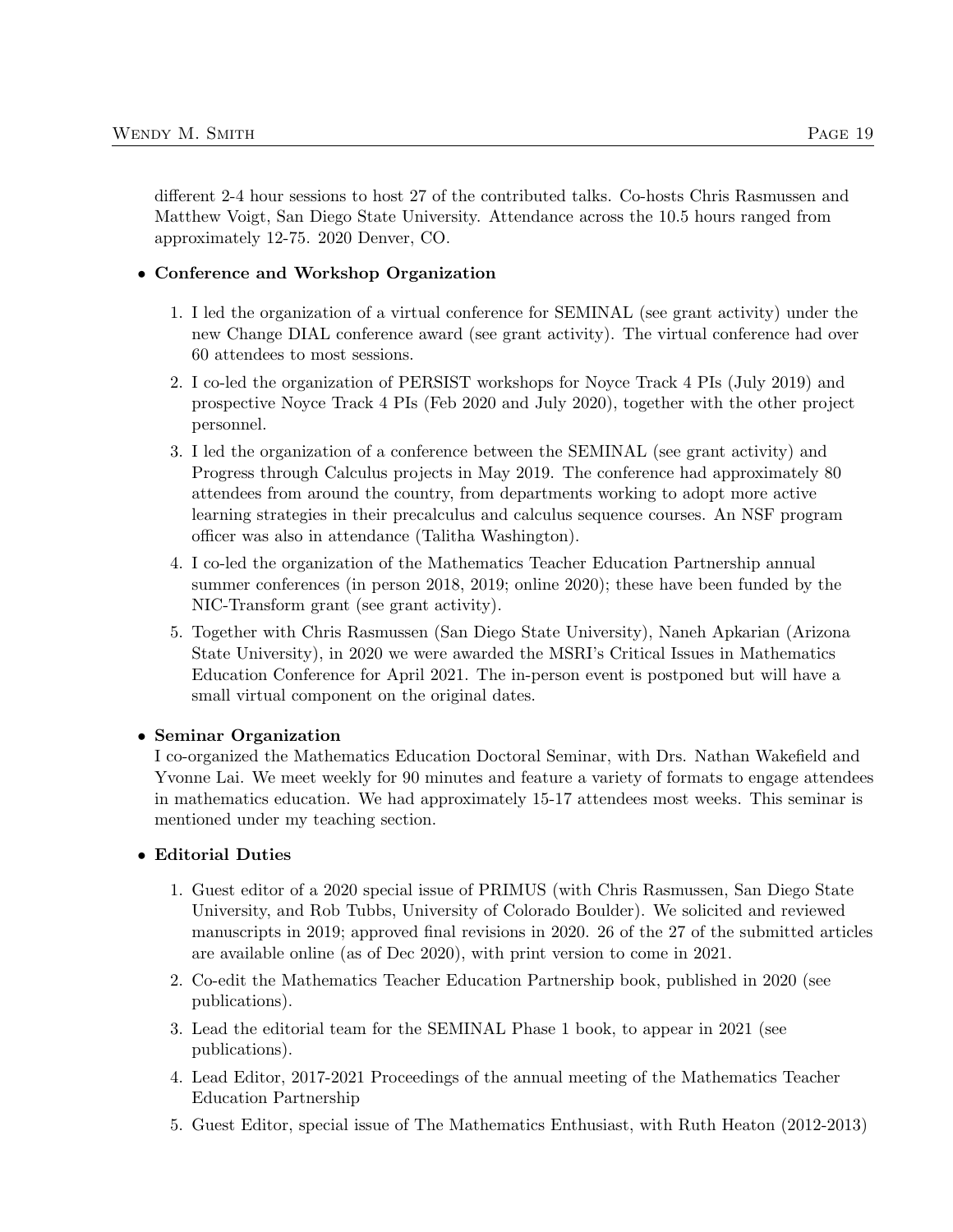#### • Refereeing

| Educational Policy Analysis Archives (invited)                          |
|-------------------------------------------------------------------------|
| International Journal of STEM Education (invited)                       |
| Mathematics Teaching and Learning (invited)                             |
| Investigations in Mathematics Learning                                  |
| National Council of Teachers of Mathematics Research                    |
| Conference (invited)                                                    |
| Journal of Teacher Education (invited)                                  |
| National Council of Supervisors of Mathematics (invited)                |
| Great Plains Research                                                   |
| Journal of Statistics Education                                         |
| Journal for Research in Mathematics Education                           |
| Psychology of Mathematics Education-North American                      |
| Chapter                                                                 |
| National Council of Teachers of Mathematics annual                      |
| conference                                                              |
| Mathematics Teacher Educator                                            |
| Contemporary Issues in Technology and Teacher Education                 |
| $-$ Math                                                                |
| Association of Mathematics Teacher Educators annual                     |
| conference                                                              |
| $2009-2019$<br>American Educational Research Association annual meeting |
| Journal of Educational and Behavioral Statistics (invited)              |
|                                                                         |

- Professional travel (not including conferences already listed under presentations)
	- National STEM Education Centers: Accelerating Systemic Change Network virtual conference, June 2020
	- Validity Evidence for Measurement in Mathematics Education (V-M2Ed), February 2020 (Las Vegas, NV)
	- Joint Mathematics Meetings (JMM), January, 2020
	- Research on Undergraduate Mathematics Education (RUME), Feburary 2018 (San Diego, CA)
	- American Educational Research Association 2006 (San Francisco), 2011 (Denver)
	- Association of Mathematics Teacher Educators 2010 (Irvine), 2020 (Phoenix)
	- Joint Math Meetings January 2018 (San Diego)
	- Carnegie Summit on Education, March 2017 (San Francisco)
	- National STEM Education Centers, June 2017 (New Orleans)
	- Science and Math Teacher Imperative (SMTI), June 2017 (New Orleans)
	- Mathematics Teacher Education Partnership 2012 (Atlanta), 2014 (Milwaukee), 2015 (Fullerton, CA)
	- Nebraska Association of Teachers of Mathematics 1998-2001, 2011, 2013-2015 (Kearney, NE)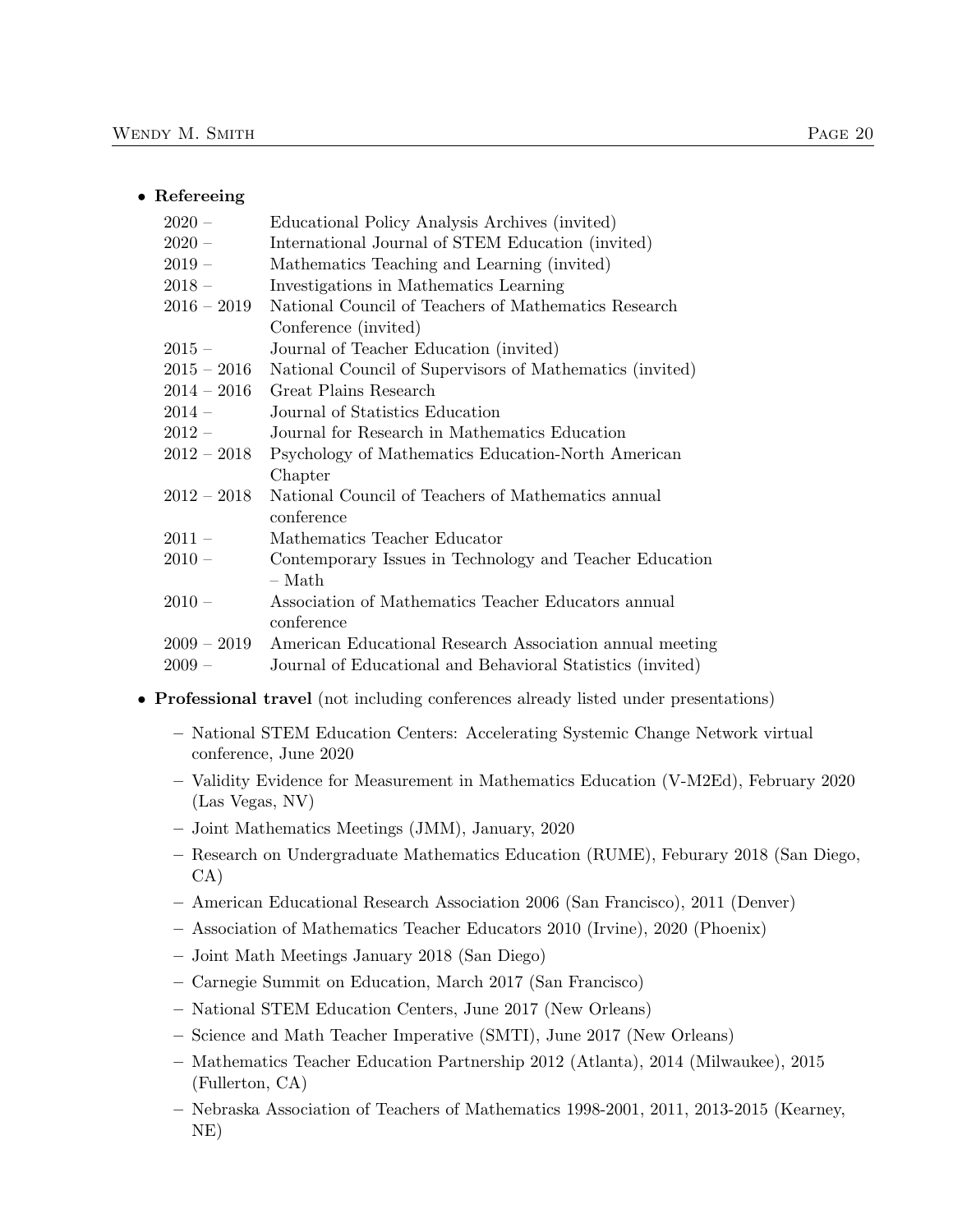- Critical Issues in Mathematics Education (CIME), Mathematical Sciences Research Institute (MSRI) March 2014 (Berkeley)
- Science and Mathematics Teacher Imperative, Mathematics Teacher Education Partnership June 2014 (Milwaukee)
- Summer Institute for Online Teaching, University of Nebraska, May 2020 (online course)
- Teacher Education Development Study-Mathematics (TEDS-M) July 2014 (Limerick, Ireland)
- Teacher Education Development Study-Mathematics (TEDS-M) Writing Workshop, January 2016 (East Lansing, Michigan), March 2016 (East Lansing, Michigan), July 2016 (St. Paul, Minnesota)
- Research and Development Conference: Preparing and Implementing Successful Mathematics Coaching Programs, June 2016 (Richmond, VA)
- Research on Undergraduate Mathematics Education (RUME), February 2018 (San Diego, CA), February 2017 (San Diego, CA)

### External Service

- Member, AMTE Program committee, 2020-2022.
- Member, Constitutions and By-Laws Connections Committee for the Association of Mathematics Teacher Educators, 2018-2021.
- Manuscript Feedback Group. The Association of Mathematics Teacher Educators.
- Organizing statewide committee of faculty in mathematics, mathematics education, and special education; K-12 school and district personnel in mathematics, special education, and English language learners; and representatives from the State Department of Education.
- Mathematics Teacher Education Partnership planning team (2016-present) and assistant director (2020-present)
- Member, National Advisory Board for College Mathematics Instructor Preparation Project (NSF/IUSE Collaborative grant to U. South Carolina and WestEd), 2020-2022
- Member, National Advisory Board for Dordt College's Noyce grant, 2017-2022
- Member, National Advisory Board for The Noyce Connection: Biulding a Community of Science and Mathematics Teacher Educators (an NSF/Noyce grant to AAAS)
- Member, National Advisory Board for COMMIT (Communities of Inquiry for Improving Teaching) grant to the U. of Nebraska at Omaha (2021-2024)
- Other (e.g. serving on NSF/Simons Foundation/AAAS panels, attending research workshops at UNL, research initiatives etc.)
	- Panelist and ad hoc reviewer for the National Science Foundation (2016-present)
	- Attend Nebraska Department of Education annual Teacher Education Forum (day-long event), 2018, 2019, 2020 (online)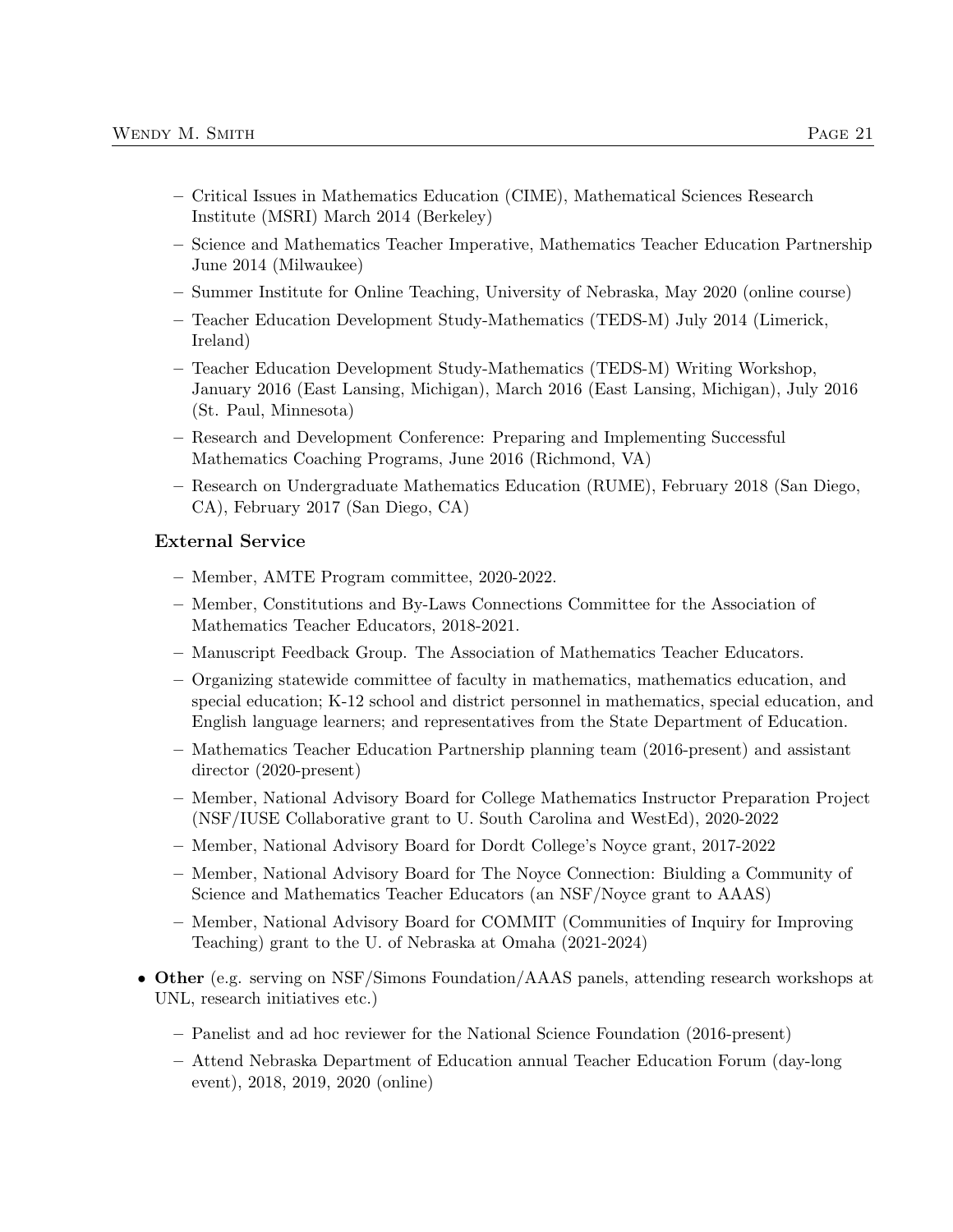– As the CSMCE Associate Director, I help other faculty with funded research. I serve as a financial administrator for a number of such grants I help faculty write and submit IRB protocols aligned with their research. I help support faculty in writing and submitting grants, particularly related to crafting budgets and getting IRB permissions. I also work with a number of faculty on the outreach portions of their grants, committing CSMCE support to their efforts.

### External Funding as PI or Co-PI [\$36,919,534]

- 1. Title: Exploring Cognitive and Foundational Processes Underlying Pre-Algebra among Students with and without Mathematics Learning Difficulties
	- Agency/Organization: IES/special education (#2417140222001)
	- PIs/Co-PIs: Jessica Namkung (PI), Wendy Smith (Co-PI)
	- Amount: \$1,399,534
	- Period: 7/1/2020-6/30/2024
	- **Details:** Dr. Namkung is leading these efforts to pilot measures to capture middle school students' cognitive processes in mathematics (pre-algebra). Due to the pandemic, year 1 work is on hold until fall 2021. As Co-PI, my role is liaising with school districts, and supporting the PI in data collection and analysis, and later with dissemination efforts.
- 2. Title: Change in Departments and Institutions via Active Learning (Change DIAL)
	- Agency/Organization: NSF (Conference award) (DUE-1944720)
	- PIs/Co-PIs: Wendy Smith (PI); Co-PIs Lindsay Augustyn (UNL), Chris Rasmussen (San Diego State), David Webb (University of Colorado Boulder)
	- Amount: \$99,791
	- Period: 4/15/2020-3/31/2022
	- Details: This conference grant was intended to support an in-person conference in Lincoln, NE in June 2020. However, between the award date and the global pandemic, the plans have shifted to a summer 2021 conference virtual conference plus a fall 2021/spring 2022 in person conference in Lincoln. The conference has three central goals: Connect conference participants to an existing community of mathematics faculty, researchers, and administrators dedicated to educational innovation in Precalculus through Calculus 2 courses. (2) Leverage these connections to share and generate knowledge of strategies for initiating, implementing, and sustaining cultural change that supports the improvement of courses in the calculus sequence. (3) Foster instructor development by encouraging participants to share highly effective instructional practices and tasks for an active learning classroom.
- 3. Title: STEM Career Opportunities in Nebraska: Networks, Experiential-learning and Computational Thinking (STEM CONNECT)
	- Agency/Organization: NSF/S-STEM (DUE-1930211)
	- PIs/Co-PIs: Jim Lewis (PI), Amy Goodburn, Petronela Radu, Brittany Sharif, Wendy Smith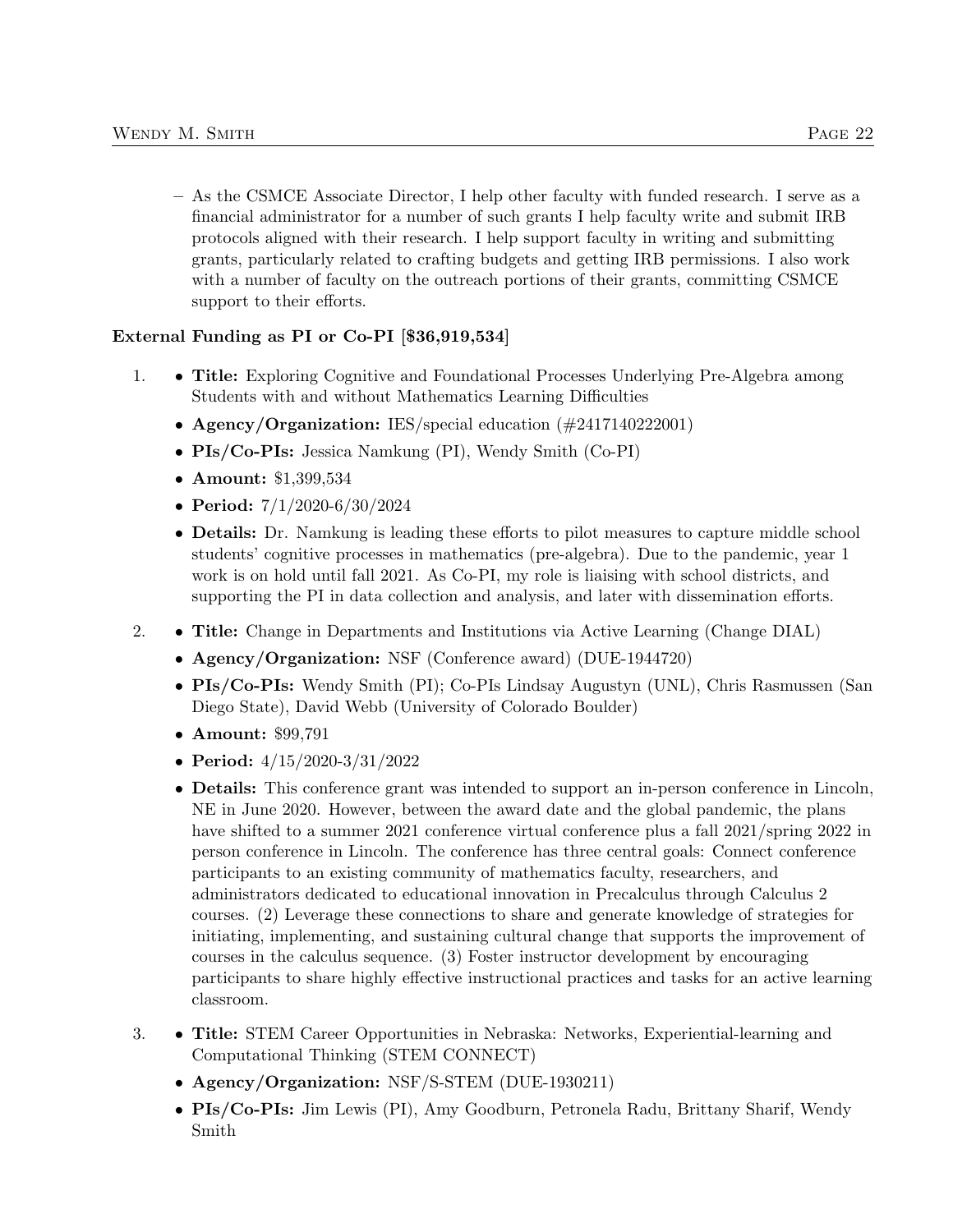- Amount: \$3,580,869
- Period: 10/01/2019-9/30/2014
- Details: This scholarship grant for undergraduate STEM majors features a partnership with two of Nebraska's community colleges (Southeast and Western Nebraska). With a focus on supporting high-need students at the beginning of their college career as well as their transition from community college to four-year programs, the project features special sections of mathematics and computer science courses for cohort participants to build their computational thinking skills.
- 4. Title: Innovating Life Sciences Education through Computational Modeling and Simulations
	- Agency/Organization: NSF/IUSE (DUE-1915131)
	- PIs/Co-PIs: Tomas Helikar (PI); Wendy Smith % Joe Dauer (Co-PIs)
	- Amount: \$1,896,570
	- Period: 10/1/2019-9/30/2024
	- Details: This institutional transformation grant seeks to scale up the practices of modeling and simulation in undergraduate life sciences courses, using the Cell Collective platform.
- 5. Title: Persistence, Effectiveness and Retention Studies In STEM Teaching (PERSIST)
	- Agency/Organization: NSF/Noyce (DUE-1904102)
	- PIs/Co-PIs: Wendy Smith (PI); Co-PIs Hannah Sevian (University of Massachusetts Boston) and Gillian Roehig (University of Minnesota)
	- Amount: \$392,264
	- Period: 1/1/2019-12/31/2021
	- Details: This collaborative grant funds workshops for current and potential future Noyce Track 4 PIs, to help foster collaborative research related to STEM teacher preparation, effectiveness and retention. In 2020, after one of the 3 spring conferences was shifted online (March 14; the Jan & Feb ones were held as planned), we used the saved funds to offer an additional set of online workshops in summer 2020. During fall 2020, we converted those recordings into a usable format and have set up an OpenCanvas "course" that people can access for free to view our webinars and access related materials.
- 6. Title: Computer Science for All: Adapt, Implement and Research at Nebraska (AIR@NE)
	- Agency/Organization:NSF/CSforAll (DUE-1837476)
	- PIs/Co-PIs: Leen-Kiat Soh (PI); Co-PIs Wendy Smith, Gwen Nugent, Guy Trainin, and Kent Steen (LPS)
	- Amount: \$2,000,000
	- Period: 10/1/2018-9/30/2022
	- **Details:** This grant funds K-8 teacher professional development in computer science and how to teach computer science, with a goal of developing teacher leaders in computer science across the state. The project also has a research component to understand how to better prepare K-8 teachers to effectively teach computer science to students, thereby broadening participation by K-12 students in computer science.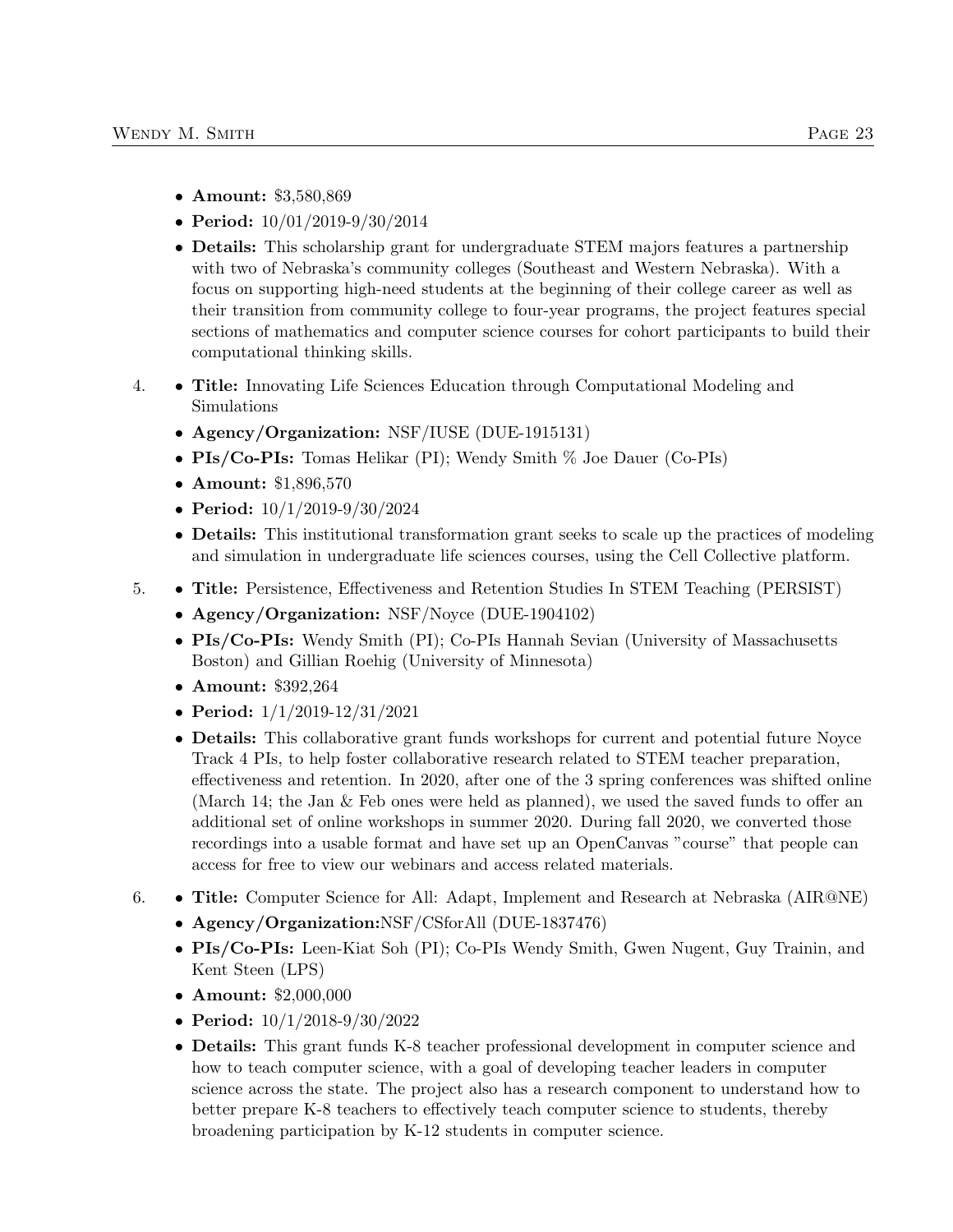- Agency/Organization: NSF/IUSE (DUE-1834551)
- PIs/Co-PIs: Wendy Smith (PI, UNL); Gary Martin (PI, Auburn)
- Amount: \$150,000 UNL (\$300,000 total)
- Period:  $10/1/2018-9/30/2021$  (new in 2020: one year no cost extension)
- Details: This collaborative research grant studied five institutions working on program transformation for improving secondary mathematics teacher preparation. A key focus of this grant was the development and testing of a knowledge generating and management system, to document what sites are doing, learning from each other, and refine efforts. The work also is related to the Mathematics Teacher Education Partnership.
- 8. Title: Teacher Leadership: Investigating Trajectories and Persistence (T-Lead)
	- Agency/Organization: NSF/Noyce (Track 4) (DUE-1758462)
	- PIs/Co-PIs: Wendy Smith (PI, UNL); Co-PIs at Middle Tennessee State (Greg Rushton), Westchester University (Brett Criswell), and University of South Carolina (Jan Yow and Christine Lotter), together with subawards to Auburn University (Gary Martin and Marilyn Strutchens), California State University San Bernadino (Cory Johnson), University of Cincinnati (Helen Myers), University of Colorado Boulder (Valerie Otero), and Michigan Technical University (Amanda Gonczi)
	- Amount: \$701,004 UNL (\$1,500,000 total)
	- Period: 6/8/2018-5/31/2021
	- Details: This collaborative research grant collected data from eight Noyce projects that fund Master Teaching Fellowships, including two at UNL. We explored the relative influences of a variety of contextual factors on teachers' leadership trajectories and persistence as teachers in high-need schools. This project also worked to validate a measure of teacher leadership activities and efficacy with experienced teachers.
- 9. Title: NebraskaSTEM
	- Agency/Organization: NSF/Noyce (Track 3) (DUE-1758496)
	- PIs/Co-PIs: Amanda Thomas (PI); Co-PIs Wendy Smith, Guy Trainin, Leen-Kiat Soh
	- Amount: \$1,499,493
	- Period: 3/2/2018-3/1/2023
	- Details: This Noyce grant recruited and supports 15 elementary STEM teacher leaders from high-need rural Nebraska districts. The teachers first completed a STEM teacher leadership master's degree (August 2019), and then have worked locally on leadership projects related to improving student outcomes in elementary STEM.
- 10. Title: Student Engagement in Mathematics through an Institutional Network for Active Learning (SEMINAL)
	- Agency/Organization: NSF/IUSE (DUE-1624643)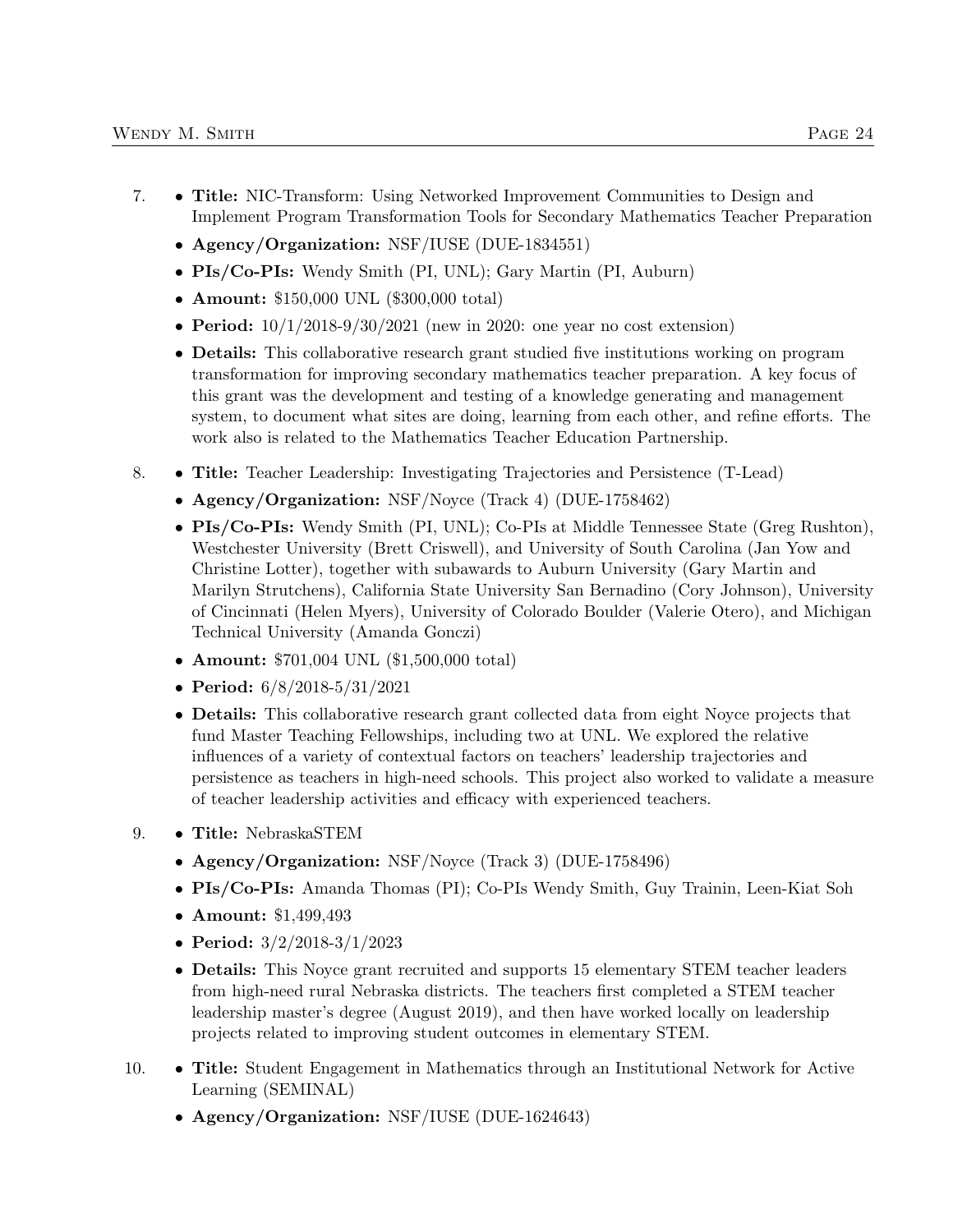- PIs/Co-PIs: Wendy Smith (PI); UNL Co-PIs Allan Donsig, Nathan Wakefield; collaborative PIs Howard Gobstein (APLU), David Webb, David Grant, Robert Tubbs (Colorado Boulder), Chris Rasmussen and Michael O'Sullivan (San Diego State University)
- Amount: \$332,442 UNL plus \$66,462 supplemental funding awarded in 2020 (\$3,653,022 total with supplements)
- Period:  $9/1/2016-2/28/2022$  (new in 2020: 6 month extension along with supplement)
- Details: A fundamental goal of the project is to develop a better understanding of how to enact and support institutional change for implementing active learning mathematics (ALM) in undergraduate learning environments. This project will investigate environments at six institutions that have successfully improved student learning in the Precalculus-to-Calculus 2 (P2C2) sequence by employing active learning in mathematics (ALM), as well as nine other institutions in the process of institutionalizing ALM. The results of this work will lead to important strategies for adapting, implementing, supporting, and assessing ALM in P2C2 courses. The 2020 supplement provides for additional data collection, analyses, and dissemination.
- 11. Title: Nebraska Partnership TEAMS: Teaching to Enhance Achievement in Math and Science
	- Agency/Organization: Department of Education Math Science Partnership
	- PIs/Co-PIs: Wendy Smith (PI); Co-PIs Leilani Arthurs, Elizabeth Lewis, Lorraine Males, Mindi Searls, Amanda Thomas, Michelle Homp, Julie Thomas, Yvonne Lai, Ruth Heaton
	- Amount: \$1,062,400
	- Period: 8/5/2016-7/31/2018
	- Details: This service grant allowed us, in cooperation with a corps of teacher leaders, to create and offer professional development to K-12 math and science teachers statewide (at multiple locations) in summer 2017 and across the 2017/18 school year. The project also sought to strengthen the statewide professional community of K-12 math and science teachers. We held leadership institutes in summer 2018 for teachers and their principals.
- 12. Title: NebraskaNOYCE Phase II
	- Agency/Organization: NSF/Noyce (research track) (DUE-1439867)
	- PIs/Co-PIs: Wendy Smith PI; Yvonne Lai and Lorraine Males Co-PIs
	- Amount: \$299,878
	- Period: 9/1/2014-9/30/2019
	- Details: This research grant allowed us to conduct research about the impact of the Noyce Master Teaching Fellows and Teaching Fellows supported by the NebraskaNOYCE grant.
- 13. Title: SWIRLS
	- Agency/Organization: NSF, as a supplement to NebraskaNOYCE Phase II
	- PIs/Co-PIs: Yvonne Lai (PI); Wendy Smith (Co-PI)
	- Amount: \$49,986
	- Period:  $1/1/2018-9/30/2019$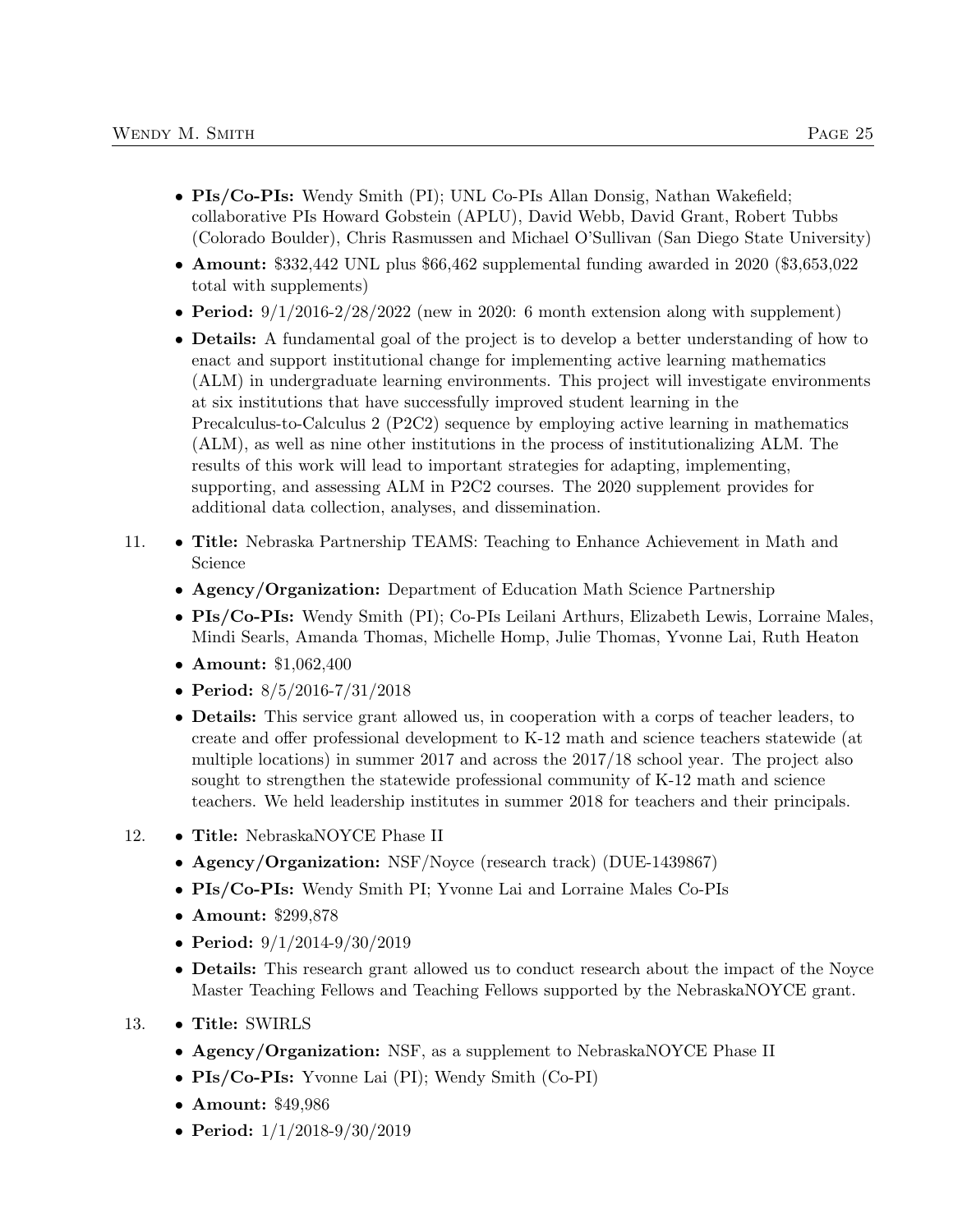- Details: This supplement funded a graduate research assistant to have an internship in a non-university setting, at ETS, in 2018. The funds then provided travel support for the graduate student to disseminate her research in 2019.
- 14. Title: Midwest Regional Robert Noyce Connections 2014-2016
	- Agency/Organization: NSF/Noyce (DUE-1405512)
	- PIs/Co-PIs: Wendy Smith (PI); Co-PIs W. Hunter (Illinois State), R. Post (Wittenberg University), Kim Nguyen (IUPUI)
	- Amount: \$799,420
	- Period: 2/1/2014-1/31/2016
	- Details: This grant was for our team to host the Midwest Regional Noyce Conference, and also to conduct other community-building and informational activities throughout 2014 and 2015, including webinars, local workshops, and building an online community among Noyce project personnel and Noyce Scholars in 15 Midwest states. We held a workshop for teachers at the Kennedy Space Center (FL) in 2016.
- 15. Title: UNL-LPS Title I Professional Development Partnership, 2014-2017
	- Agency/Organization: Lincoln Public Schools Title I Professional Development Funds
	- PIs/Co-PIs: Wendy Smith and Jim Lewis
	- **Amount:** 4 one-year grants, May 2014-Aug 2017: \$538,246 (2014), \$553,196 (2015), \$219,007 (2016), \$28,178 (2017)
	- Period: May 2014-Aug 2017
	- Details: These grants were for UNL and LPS to partner in offering one cohort each of Primarily Math (grades K-3) and Math in the Middle (grades 4-8) to teachers in LPS Title I buildings. The 2016 and 2017 awards included funds for teachers in grades 4-6 at Title I buildings to take one mathematics course for teachers.
- 16. Title: Active Learning Mathematics Research Action Cluster
	- Agency/Organization: Helmsley Charitable Trust/ Association of Public Land-grant Universities (APLU)
	- PIs/Co-PIs: PI: Jim Lewis, Co-PIs Allan Donsig and Wendy Smith.
	- Amount: \$70,283 (subaward to APLU's \$1,049,368 award)
	- Period: 12/2013-3/2015
	- Details: This grant was a subaward to the larger grant awarded to APLU, PIs Howard Gobstein and Gary Martin. This pilot project research grant studies reforms to college freshmen-level mathematics courses. Five universities collaborated on this project. This project was part of the larger Mathematics Teacher Education Partnership project. This award led to the NSF IUSE SEMINAL project (see above)
- 17. Title: NebraskaMATH Omaha Public Schools Teacher Leader Academy
	- Agency/Organization: The Sherwood Foundation<sup>®</sup> and the Lozier Foundation
	- PIs/Co-PIs: PI Jim Lewis; Co-PIs Ruth Heaton and Wendy Smith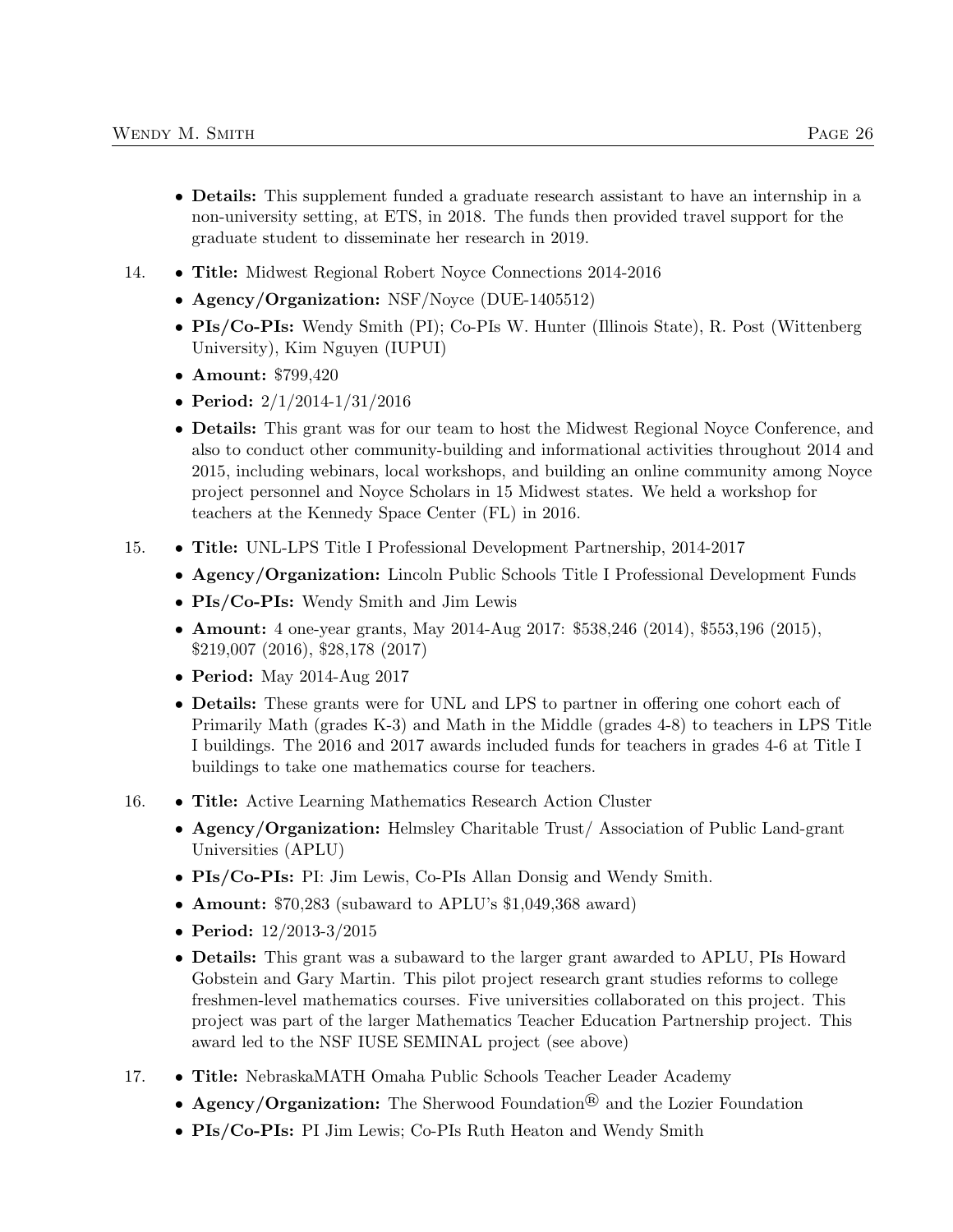- Amount: \$5,455,811 (2013-2016); \$1,829,433 (2016-2017)
- Period: 2013-2016
- Details: This research and development grant extended the NebraskaMATH partnership for focus work with teachers from the Omaha Public Schools.
- 18. Title: 2012 Learning Network Conference
	- Agency/Organization: NSF (DUE-1143844)
	- PIs/Co-PIs: PI: Lance Perez; Co-PIs Wendy Smith, Ruth Heaton, Hannah Sevian (University of Massachusetts Boston)
	- Amount: \$255,394
	- Period: 9/1/2011-8/31/2012
	- Details: This grant was for our team to plan and carry out NSF's annual Math Science Partnerships Learning Network Conference in Washington, D.C., January 22-24, 2012, and then to oversee a broader dissemination effort of selected conference presentations.
- 19. Title: Data Connections: Developing a Coherent Picture of Mathematics Teaching and Learning
	- Agency/Organization: NSF/MSP RETA (DUE-1050667)
	- PIs/Co-PIs: PI: Walt Stroup; Co-PIs Wendy Smith, Leslie Eastman (Lincoln Public Schools), Jenny Green (Montana State [now Michigan State]).
	- Amount: \$1,213,475
	- Period:  $6/15/11-5/31/15$
	- Details: This grant developed, refined, and disseminated statistical models that developed a coherent picture of mathematics teaching and learning, particularly in regard to Math Science Partnership programs.
- 20. Title: 2011 Learning Network Conference
	- Agency/Organization: NSF (DUE-1067910)
	- PIs/Co-PIs: PI: Lance Perez; Co-PIs Wendy Smith, Ruth Heaton, Hannah Sevian (University of Massachusetts Boston)
	- Amount: \$141,383
	- Period:  $11/15/2010-10/31/2012$
	- Details: This grant was for our team to plan and carry out NSF's annual Math Science Partnerships Learning Network Conference in Washington, D.C., January 23-25, 2011, and then to oversee a broader dissemination effort of selected conference presentations.
- 21. Title: NebraskaNOYCE
	- Agency/Organization: NSF/Noyce (TF/MTF Track) (DUE-1035268)
	- PIs/Co-PIs: Wendy SMith (PI); Co-PIs Yvonne Lai, Lorraine Males, Steve Swidler
	- Amount: \$3,000,000
	- Period: 9/01/2010-8/31/2017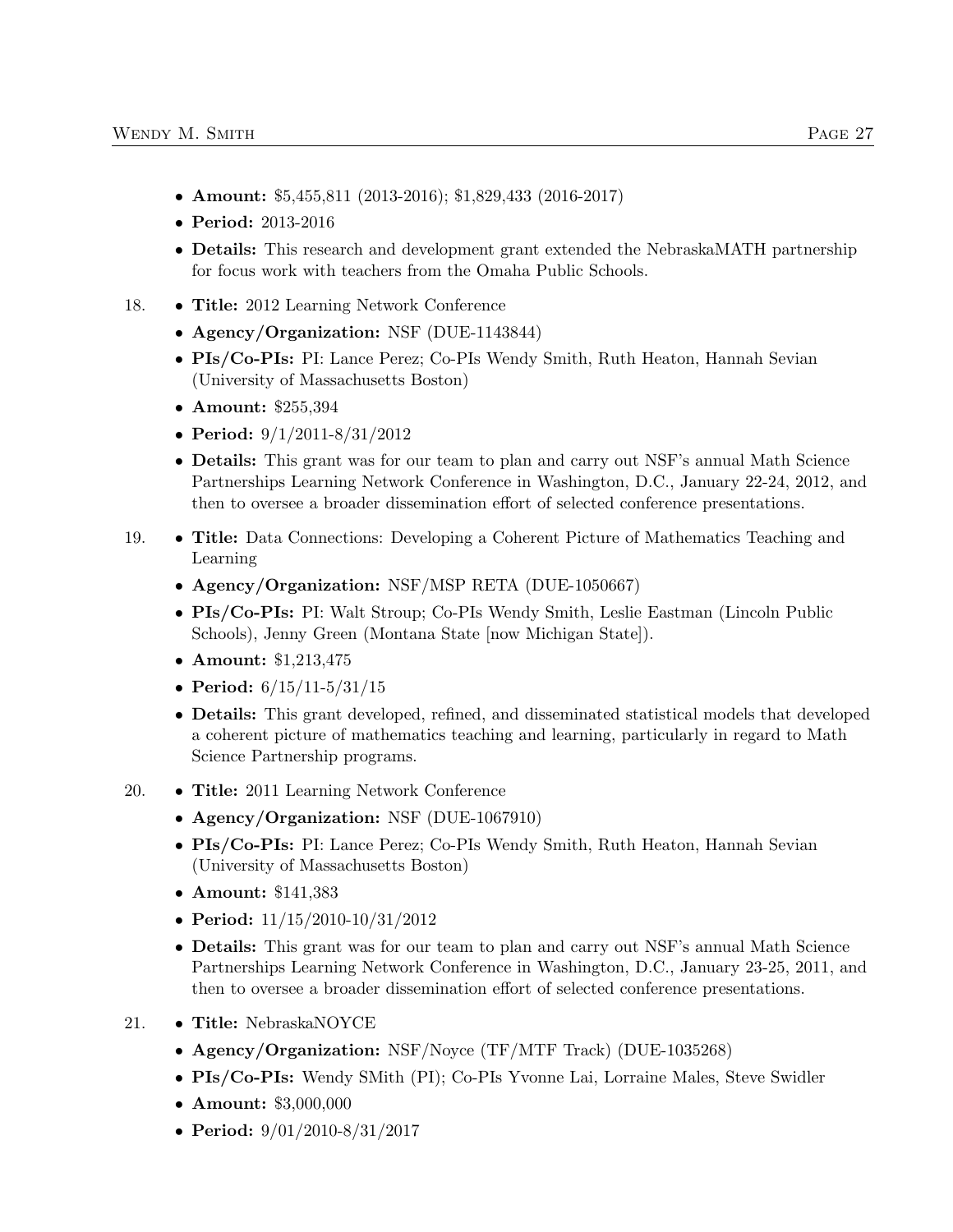- Details: This grant created Robert Noyce NSF Teacher Scholarship programs both for people to become new secondary mathematics teachers in high need Nebraska secondary schools, and for master mathematics teachers in Nebraska to be funded to further their education and take on added leadership roles in Nebraska mathematics instruction in high need schools.
- 22. Title: NebraskaMATH
	- Agency/Organization: NSF/MSP (DUE-0831835)
	- PIs/Co-PIs: PI Jim Lewis 2009-2014, Ruth Heaton 2015; Co-PIs Carolyn Edwards (dec.), Tom McGowan (ret.), Jadi Miller (was LPS), Ira Papick (ret.), Walt Stroup (ret.); Wendy Smith as Research Coordinator 2009-2014, Co-PI in 2015.
	- Amount: \$9,235,407
	- Period: 01/01/2009-12/31/2015
	- Details: This targeted Math Science Partnership grant created Primarily Math for K-3 teachers, Nebraska Algebra, and the New Teacher Network, to help address the critical transition points of K-12 schooling through longitudinal professional development for teachers. This highly successful grant also included a very large research component to study the impact of professional development on both teacher and student outcomes.

### External Funded Proposals as Senior Personnel [\$2,042,242]

- 1. Title: Development of Research to Improve Undergraduate Student Outcomes in Mathematics
	- Agency/Organization: NSF
	- PIs/Co-PIs: Julia St. Goar (PI, Merrimack College); named mentors Yvonne Lai & Wendy Smith
	- Amount: \$50,661 subaward to UNL
	- Period: 9/3/2020-8/31/2022
	- Details: Lai & Smith serve as senior mathematics education researcher mentors for Dr. St. Goar, to provide feedback on the research design, analysis, and dissemination. The research objectives are (1) extended data analysis of student work on congruence proofs in two courses, (2) design of student interviews to examine potential Key Developmental Understandings (KDUs) for congruence and similarity proofs, (3) conducting interviews examining potential KDUs for congruence proofs, and (4) videos of a geometry course at the University of Nebraska-Lincoln (UNL) focused on geometry from a transformation approach.
- 2. Title: Worlds of Connections: Engaging Youth with Health Research through Network Science and Stories in Augmented Reality
	- Agency/Organization: NIH SEPA NIGMS
	- PIs/Co-PIs: Julia McQuillan (PI); multiple Co-PIs including Wendy Smith and Amy Spiegel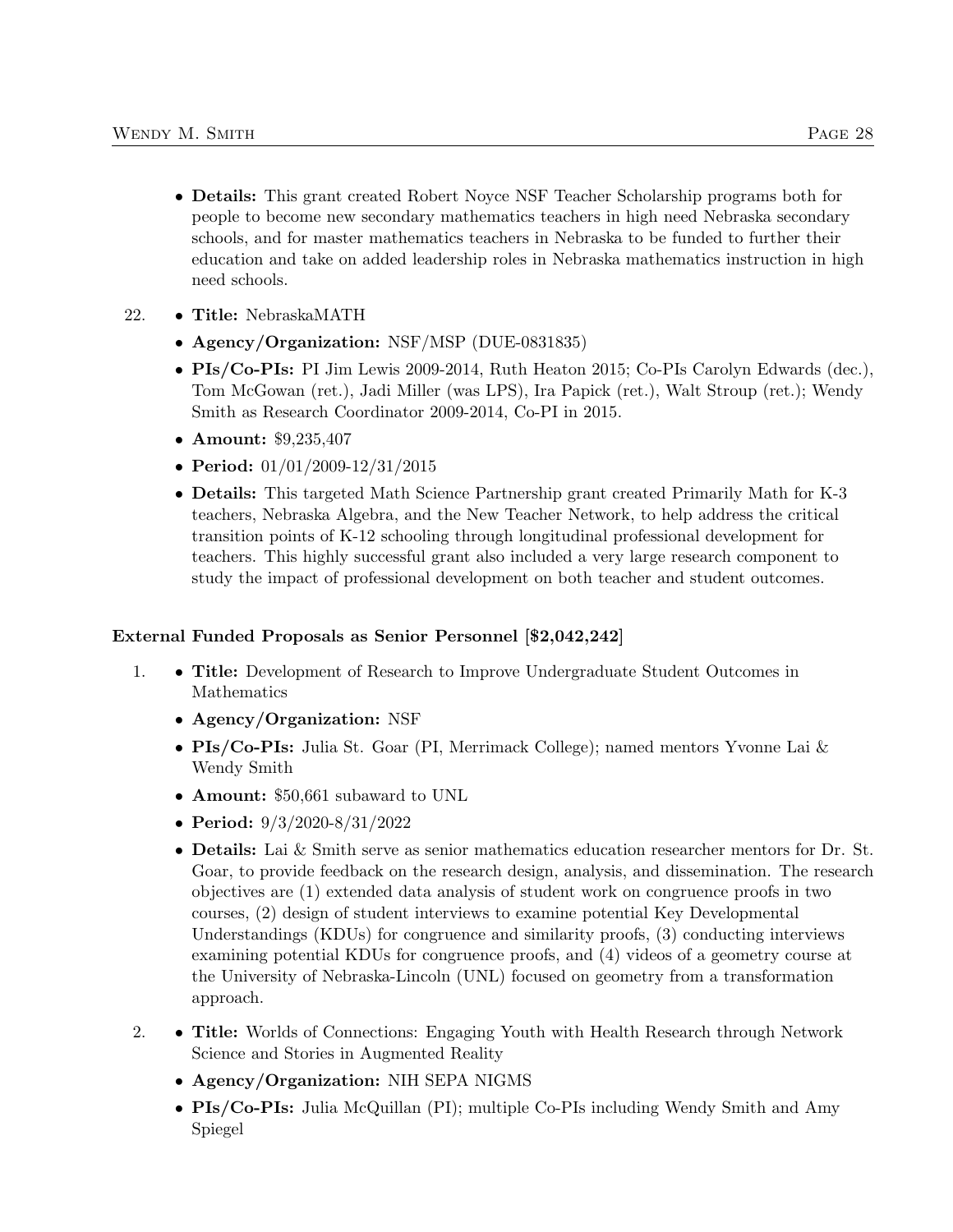- **Amount:** \$1,235,707 (\$183,245 cost share)
- Period: 9/1/2018-7/31/2023
- Details: Worlds of Connections (WOC) is an informal science learning research project that is funded by a National Institute of Health (NIH) Science Education Project Award (SEPA). Our long term goal is to enhance the diversity of the bio-behavioral and biomedical workforce by increasing interest in Network Science among members of underrepresented minority communities and to promote public understanding of the benefits of NIH-funded research for public health. My role was to help plan and lead the teacher workshop in 2019, to help develop the workshop into a course (to offer in 2021), and to serve generally as a mathematics consultant for the project in the activities they are developing for middle school students about network science.
- 3. Title: Math Early On Phase II
	- Agency/Organization: Buffett Early Childhood Fund
	- PIs/Co-PIs: Tori Molfese (PI); Co-PIs Jenny Leeper Miller, Wendy Smith (former PI was Ruth Heaton before she left UNL)
	- Amount: \$662,227
	- Period: 8/1/2015-7/31/2020
	- Details: Math Early On provides professional development in mathematics to preschool teachers working in Nebraska Educares.

### Internal Funded Proposals [\$89,734]

- 1. Title: Communities of Practice in First Year Math Courses: Investigating the Transition to Remote Learning
	- Agency/Organization: UNL ORED COVID-19 Rapid Response Grant Program
	- PIs/Co-PIs: Allan Donsig (PI); Co-PIs Nathan Wakefield & Wendy Smith
	- Amount: \$31,780
	- Period:  $4/15/2020 12/31/2020$
	- **Details:** We studied how the spring/summer 2020 sudden transition to online instruction affected both students and graduate student instructors in first year mathematics courses, emphasizing the role of existing supports, particularly the established community of practice. Communities of practice are essential to long term change in a department's instructional practice. This sudden change is a unique opportunity to see clearly the role of a community of practice in supporting instructors' adoption of teaching practices. Using extensive data on student outcomes, we want to understand how the community of practice affects students' learning and their perceptions of instruction. This project served as a pilot and we submitted an IUSE/NSF proposal in December 2020 to fund a larger related research effort.
- 2. Title: Women in Science, 2017-2019
	- Agency/Organization: NSF-EPSCOR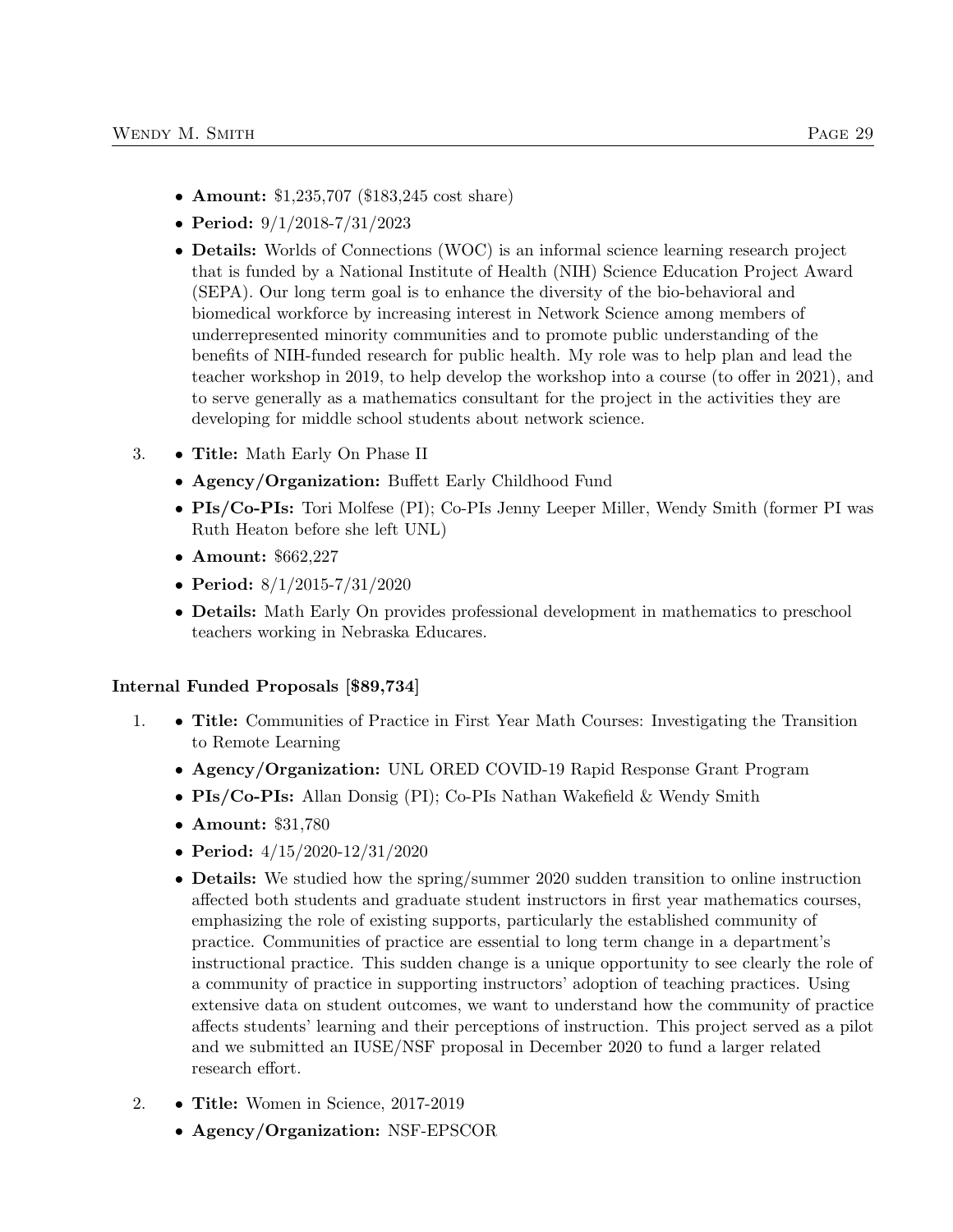- PIs/Co-PIs: Wendy Smith PI
- Amount: \$10,000 per year, 2017, 2018, 2019
- Period: 1/1/2017-12/31/2019
- **Details:** These funds support an annual event for high school girls to come to Lincoln, Nebraska for a 2-day conference, Women in Science. Starting with a plenary speaker by a female scientist, the workshop is mostly hands-on sessions the girls attend both on and off campus to engage in scientific activities.
- 3. Title: Supporting Blended Education in High-Enrollment Math Courses
	- Agency/Organization: University of Nebraska Kelly Fund
	- PIs/Co-PIs: PI Nathan Wakefield, Co-PI Wendy Smith
	- Amount: \$24,954
	- Period: 07/01/2015-06/30/2016
	- Details: In this project, we added "hints" to online WeBWorK homework questions for College Algebra. The hints were meant to address common misconceptions, and took the form of questions or statements rather than the more typical hint which walks students through a problem using different numbers.
- 4. Title: NASA Nebraska mini grant for Math Day 2014
	- Agency/Organization: NASA Nebraska
	- PIs/Co-PIs: Wendy Smith
	- Amount: \$3,000
	- Period: 7/1/2014-12/31/2014
	- Details: This project funded travel for districts to bring students to UNL's November 2014 Math Day in Lincoln, NE.

# Courses Taught

[Note: 10% of my appointment is teaching]

- MATH 896 Seminar: Functions in STEM (instructor of record for 5 sections) (summer 2017)
- EDPS 892 Introduction to Educational Assessment (co-lead instructor) (summer 2015)
- MATH 896 Seminar in Math: Math in the Middle Capstone Course (summer 2015)
- TEAC 800 Inquiry into Teaching and Learning (summer 2013, fall 2013)
- TEAC 801 Curriculum Inquiry (summer 2010, spring 2012, spring 2013, summer 2014)
- TEAC 836B Special Topics: Leadership in Mathematics Education (fall 2020)
- TEAC 888 Teacher as Scholarly Practitioner (fall 2010, fall 2014)
- TEAC 890 Responsive Instruction in the Mathematics Classroom (summer 2011)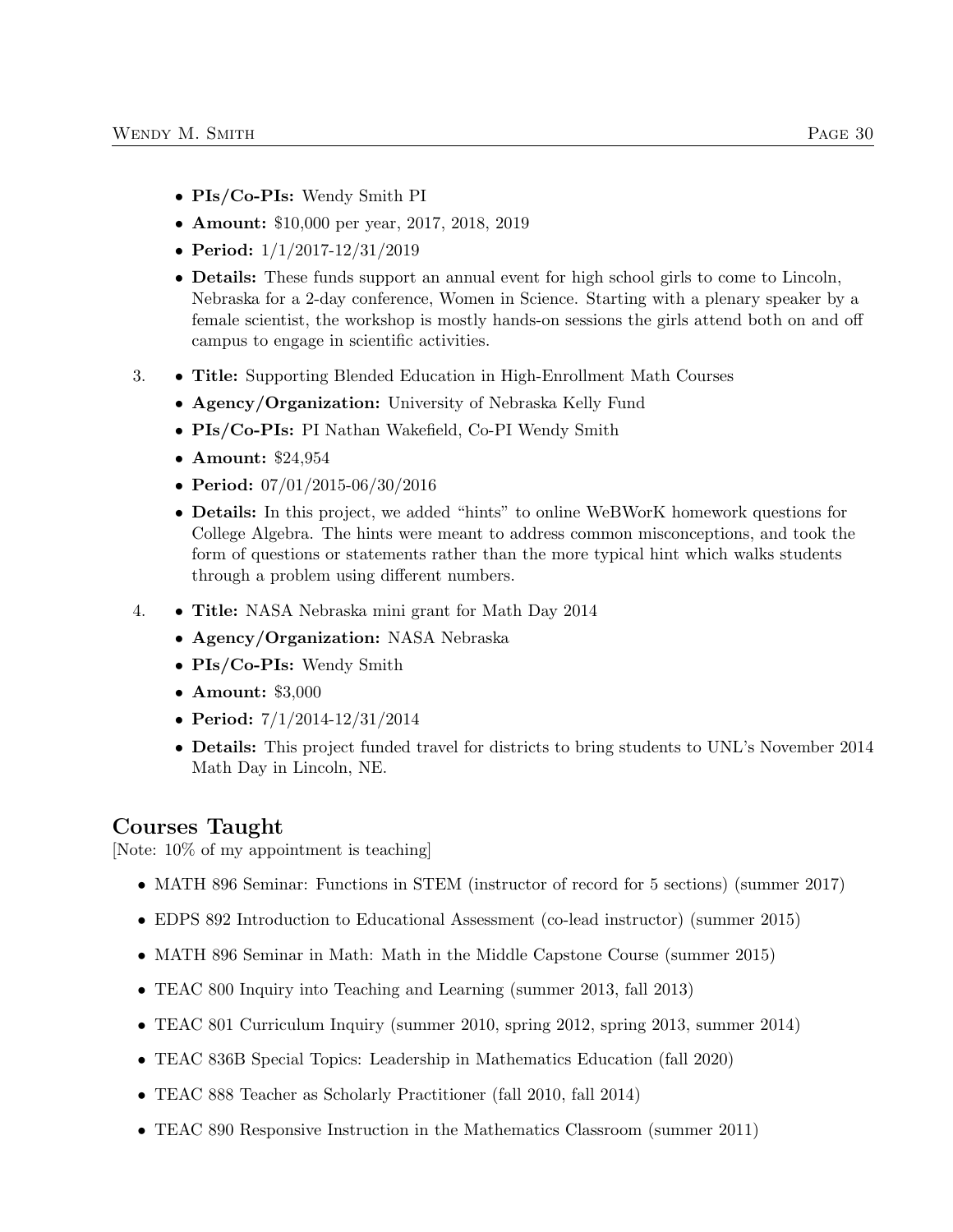- TEAC 949a Trends and Issues in Mathematics Education Research (summer 2011)
- TEAC 923 Seminar in Mathematics Education Research (summer 2012)
- TEAC 895/MATH 896 Graduate Seminar each fall & spring since fall 2010 to graduate students and postdocs working on CSMCE projects, from the Depts of Mathematics, TLTE, Ed Psych, Psychology, Statistics, CYFS

# Other Workshops (not for graduate credit)

- DBER Journal Club co-organizer, fall 2019 present
- I co-created and co-led a week-long professional development workshop in summer 2019 as part of the Worlds of Connections Project (PI Julia McQuillan). This workshop served as a pilot for a new graduate course for teachers (in Sociology) to be offered in 2021.
- I created and led professional development workshops designed to improve teacher leadership. The workshop was offered four times (Lincoln, Grand Island, Ogallala, and Norfolk) in summer 2018.
- I led a day-long, district-wide professional development session for all Hastings Public Schools elementary teachers, Growth Mindset with a Focus on Mathematics applications, February 2018.
- Planning Committee member, Enacting Standards for Mathematical Practices workshop, 2011

### Mentoring Postdoctoral Scholars

- 1. Dr. Amy Been Bennett, Mathematics, 2020-present
- 2. Dr. Molly Williams, CSMCE, 2016-2017
- 3. Dr. Lixin Ren, CSMCE, 2015-2016
- 4. Dr. Traci Kutaka, CSMCE, 2013-2015
- 5. Dr. Annika Denkert, CSMCE, 2013-2014

### Ph.D. Students:

- 1. Rachel Funk, Math PhD. Co-advising with Yvonne Lai. Expected graduation 2021.
- 2. Matthew Timm, TLTE EdD. Co-advising with Lorraine Males. Expected graduation 2021.
- 3. Ashley Cooper, TLTE EdD. Co-advising with Amanda Thomas. Expected graduation 2021.
- 4. Susie Katt, TLTE EdD. Co-advising with Lorraine Males. Graduated December 2020.
- 5. Amber Vlasnik, TLTE EdD. Co-advising with Lorraine Males. Graduated December 2020.

#### PhD Supervisory committees.

1. Brittany Johnson, UNL, Mathematics, expected 2023, reader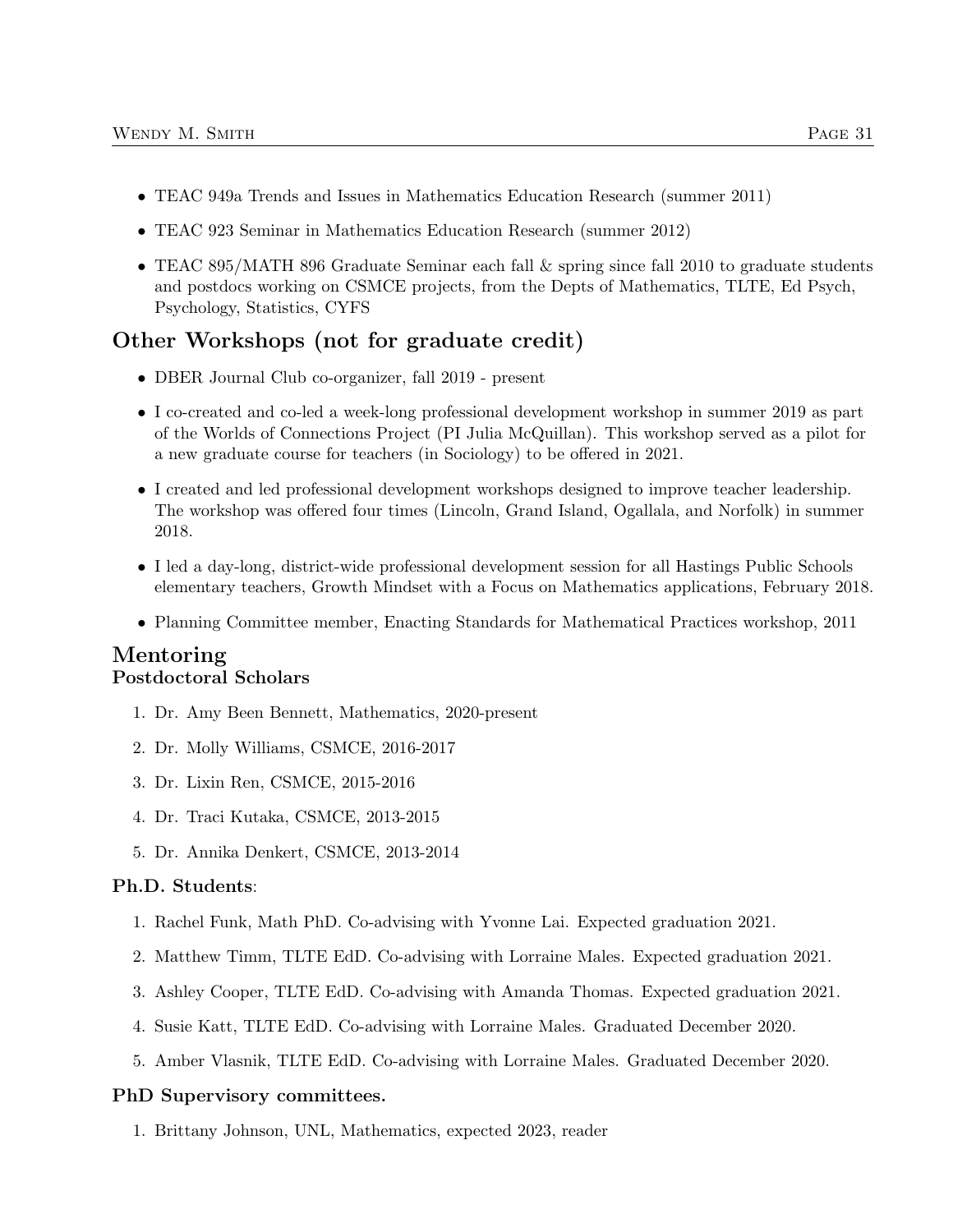- 2. Michael Hart, UNL, TLTE, expected graduation 2022, reader
- 3. Jentry Barrett, UNL, CYFS, expected graduation 2022, reader
- 4. Patrick Janike, UNL, TLTE, Ed.D. awarded in 2019, reader
- 5. Paula Jakopovic, UNL, Teaching, Learning and Teacher Education, Ph.D. awarded in August 2017, reader
- 6. Danielle Buhrman, UNL, Teaching, Learning and Teacher Education, Ed.D. awarded in May 2017, reader
- 7. Alison Temple, Grand Canyon University, Ph.D. awarded in May 2017
- 8. Tracy (Ruomeng) Zhao, UNL, Education Psychology, Ph.D. awarded in Dec 2016, reader
- 9. Mary (Molly) Williams, UNL, Teaching, Learning and Teacher Education, Ph.D. awarded in 2016, reader
- 10. Pamela Fellers, UNL, Statistics, Ph.D. awarded in 2014
- 11. Yinjing Shen, UNL, Child, Youth, and Family Studies, Ph.D. awarded in 2014, reader
- 12. Traci Kutaka, UNL, Psychology, Ph.D. awarded in 2013, reader
- 13. Nelly Belinga (Grand Canyon University), expected 2021, reader/external member
- 14. Diane Reilly (Grand Canyon University), expected 2021, reader/external member
- 15. Kasey Smith (Grand Canyon University), expected 2021, reader/external member
- 16. Roy Cobb (Grand Canyon University), Ph.D. awarded 2020, reader/external member

#### Master's Supervisory Committee Member

Since 2012, I have served as the primary advisor in the Mathematics Department for all Master of Arts for Teachers (MAT) students (175 graduates, 56 current), serving as the main point of contact between the teachers and Mathematics Dept and creating/coordinating the MAT exams. I served on the supervisory committee of the 175 MAT students listed here; an asterisk (\*) indicates that I advised that student on their final expository paper.

- 1. Geoff Carnahan, MAT, 2020
- 2. James Lynam, MAT, 2020
- 3. Laura Rademacher, MAT, 2020
- 4. Kaitlyn Tenski, MAT, 2020
- 5. Alison Timony, MAT, 2020
- 6. Alison Willis, MAT, 2020
- 7. Emily Kometscher, MAT, 2020
- 8. Amanda Nielsen, MAT, 2020
- 9. Chrissy Jackson, MAT, 2019
- 10. Michael Mauer, MAT, 2019
- 11. Michelle Ledford, MAT, 2019
- 12. Sarah Mack, MAT, 2019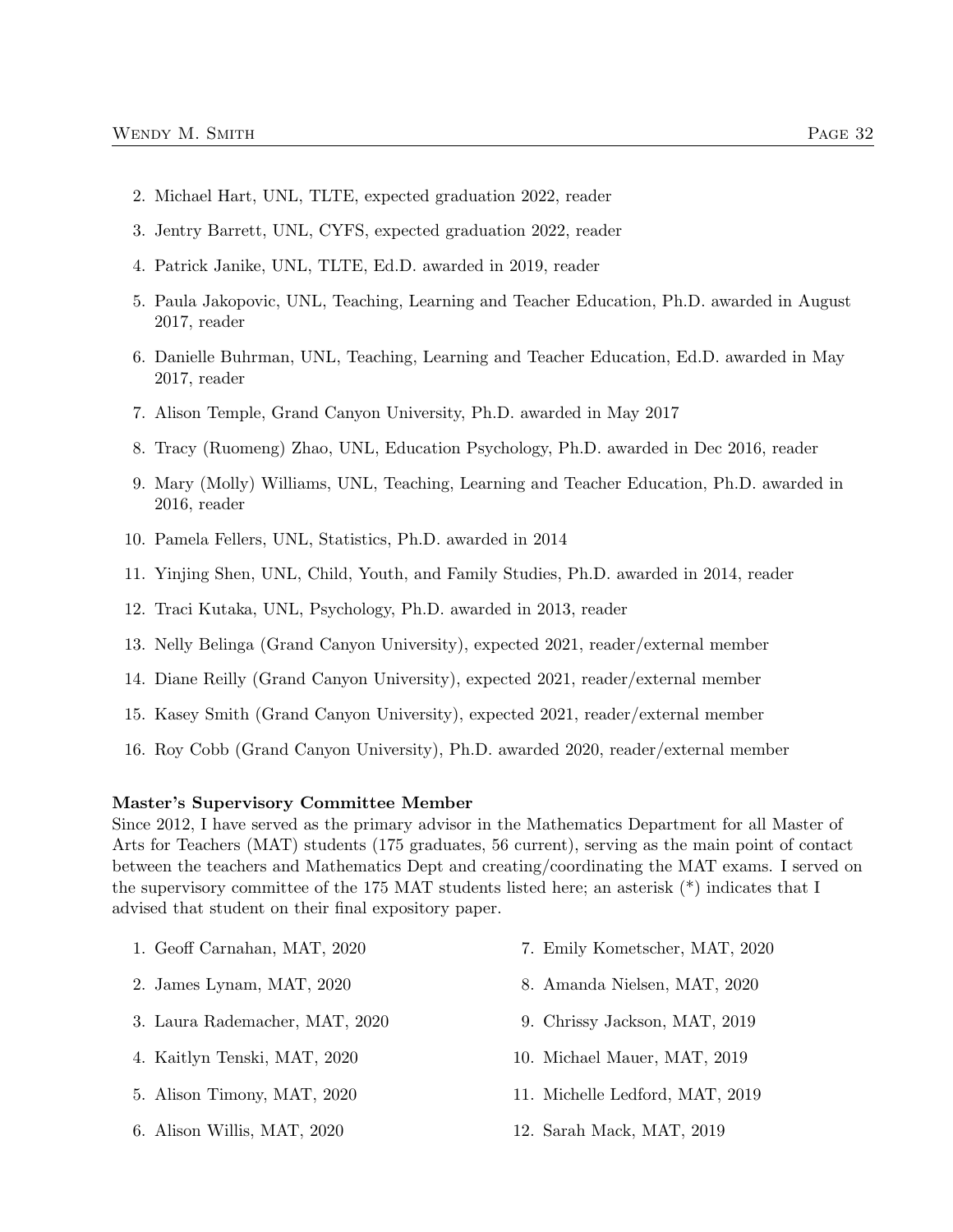- 13. Jinjin Shen, MAT, 2019
- 14. Timothy Smith, MAT, 2019
- 15. Geena Taite, MAT, 2019
- 16. Melissa Usasz, MAT, 2019
- 17. Rebecca Workman, MAT, 2019
- 18. Amber Clausen, MAT, 2019
- 19. Chelsey Grassel, MAT, 2018\*
- 20. Grant Doerr, MAT, 2018
- 21. Wendi Baus-Herbin, MAT, 2018
- 22. Emily Dvorak, MAT, 2018
- 23. Kristina Pearson, MAT, 2018
- 24. Jordan Sis, MAT, 2018
- 25. Jared Dixon, MAT, 2018\*
- 26. Elizabeth Hock, MAT, 2018\*
- 27. John Strand, MAT, 2018\*
- 28. Elizabeth Crabtree, MAT, 2017
- 29. Celia Newman, MAT, 2017
- 30. Alexander Dostal, MAT, 2017
- 31. Desiree Anderson, MAT, 2017\*
- 32. Scott Toovey, MAT, 2017\*
- 33. Cody Gregory, MAT, 2017
- 34. Brett Troyer, MAT, 2017
- 35. Mary Nuckolls, MAT, 2017
- 36. Ryan Treat, MAT, 2017\*
- 37. Kyle Ediger, MAT, 2017
- 38. Margaret Fisher, MAT, 2017
- 39. Masake Kane, MAT, 2017
- 40. Danielle Malson, MAT, 2017
- 41. Drew Adams, MAT, 2016
- 42. Staci Applegarth, MAT, 2016
- 43. Claire Aylward, MAT, 2016\*
- 44. Brent Barbour, MAT, 2016
- 45. Rachel Birtles, MAT, 2016
- 46. Kristi Briggs, MAT, 2016
- 47. Deb Bulin, MAT, 2016
- 48. Kristin Burt, MAT, 2016
- 49. Jacob Cathey, MAT, 2016
- 50. Ben Darling, MAT, 2016
- 51. Mindy Dhoritey, MAT, 2016
- 52. Sherri Doll, MAT, 2016
- 53. Rosanne Entzminger, MAT, 2016
- 54. Rebecca Evans, MAT, 2016
- 55. Kara Fauber, MAT, 2016
- 56. Anna Fischer, MAT, 2016
- 57. Chad Geiger, MAT, 2016
- 58. Michelle Gibbs, MAT, 2016
- 59. Jared Good, MAT, 2016
- 60. Allison Gregg, MAT, 2016
- 61. Kaitlyn Habermeier, MAT, 2016
- 62. Jasmine Hansen, MAT, 2016
- 63. Nicole Harris, MAT, 2016
- 64. Michael Hart, MAT, 2016
- 65. Craig Hendrix, MAT, 2016
- 66. Jessica Hoffmann, MAT, 2016
- 67. Aleah Holden, MAT, 2016
- 68. Mark Holland, MAT, 2016
- 69. Karen Humphrey, MAT, 2016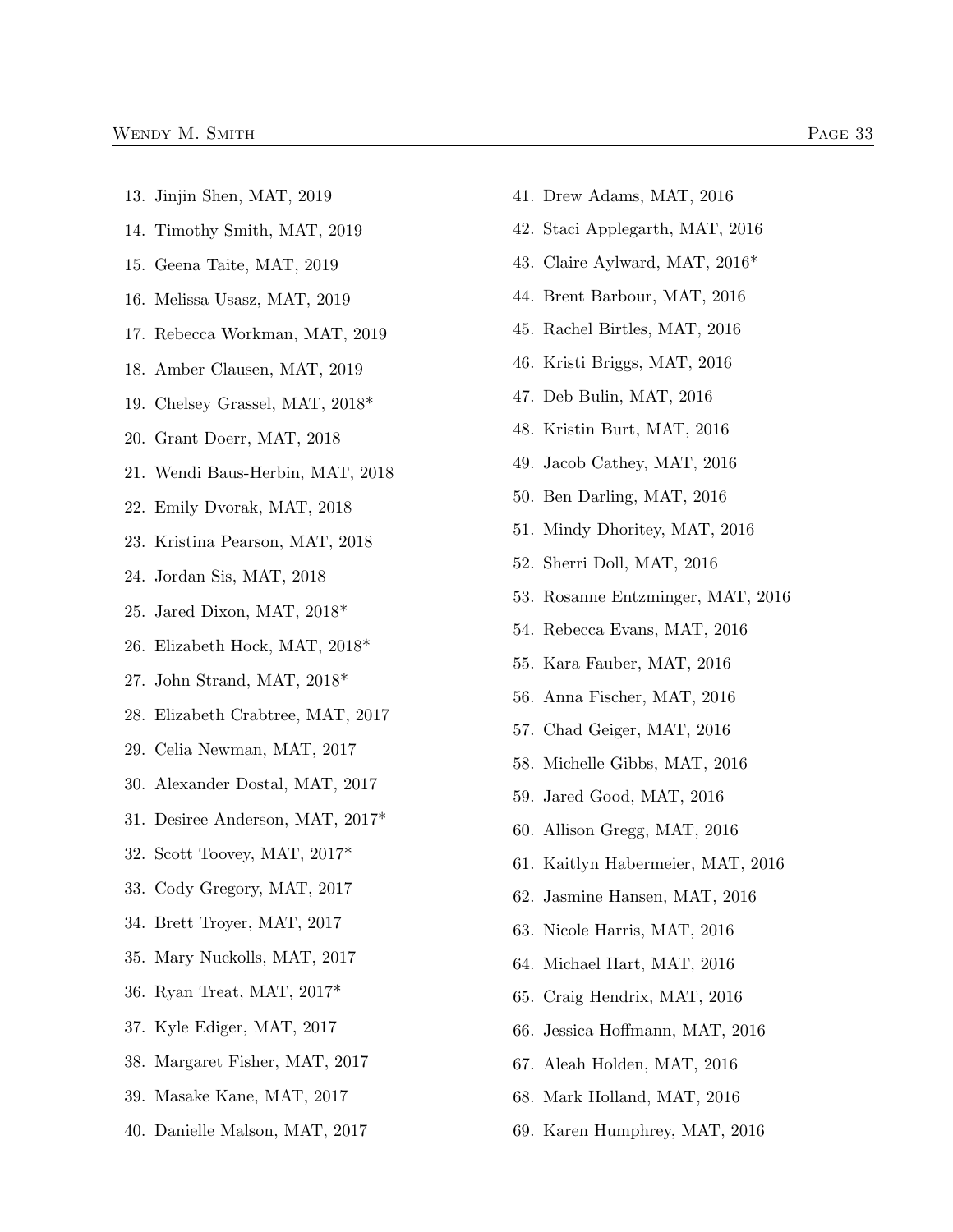- 70. Lauren Kasson, MAT, 2016\*
- 71. Katie Kimball, MAT, 2016
- 72. Dianna Knight, MAT, 2016
- 73. Cole Kohout, MAT, 2016
- 74. Hannah Leitt, MAT, 2016
- 75. Amber Liljedahl, MAT, 2016\*
- 76. Michael Masin, MAT, 2016
- 77. Douglass Matulka, MAT, 2016\*
- 78. Joanne Maurer, MAT, 2016\*
- 79. Megan McElfresh, MAT, 2016
- 80. Todd McQuistan, MAT, 2016
- 81. Philip Medeiros, MAT, 2016
- 82. Traci Miller, MAT, 2016
- 83. Andrew Moser, MAT, 2016
- 84. Jonathan Northouse, MAT, 2016\*
- 85. Cailen O'Shea, MAT, 2016
- 86. Tracy Owens, MAT, 2016
- 87. Kathy Poehling, MAT, 2016
- 88. Anessa Price, MAT, 2016
- 89. Breanna Prochnow, MAT, 2016
- 90. Mary Quandt, MAT, 2016
- 91. Lindsey Roorda, MAT, 2016\*
- 92. Terri Sanchez, MAT, 2016
- 93. Karrie Seibel, MAT, 2016
- 94. Kati Stauffer, MAT, 2016
- 95. Kristin Strader, MAT, 2016
- 96. Alyssa Straube, MAT, 2016
- 97. Ashley Struebing, MAT, 2016
- 98. Kerry Stull, MAT, 2016
- 99. Eryn Surprenant, MAT, 2016\*
- 100. Jared Wadell, MAT, 2016
- 101. Chelsie Weinandt, MAT, 2016
- 102. Courtney Wichman, MAT, 2016
- 103. Kirsten Wieman, MAT, 2016
- 104. Jason Wunderlich, MAT, 2016
- 105. Lee Plath, MAT, 2015
- 106. Kristy Lee, MAT, 2015\*
- 107. Sondra Bravo, MAT, 2015\*
- 108. Amy Smith, MAT, 2015\*
- 109. Molly Mertz, MAT, 2015\*
- 110. Mariel Kloppenborg, MAT, 2015\*
- 111. Heather Osborne, MAT, 2015
- 112. Maggie Douglas, MAT, 2015
- 113. Tom Gamble, MAT, 2015
- 114. Amy Swartzendruber, MAT, 2015
- 115. Tracy Larson, MAT, 2015\*
- 116. Hannah Lee (Holguin), MAT, 2015\*
- 117. Virginia Yuhas, MAT, 2015\*
- 118. Karen Mohrbutter, MAT, 2015\*
- 119. Julie Preston, MAT, 2015\*
- 120. James Cattau, MAT, 2015
- 121. Wade Anderson, MAT, 2015
- 122. Lindsay Larsen, MAT, 2015
- 123. Kenzi Medeiros, MAT, 2015
- 124. Jen Olsen, MAT, 2015
- 125. Donnita Coulter, MAT, 2015
- 126. Dawn McKain, MAT, 2015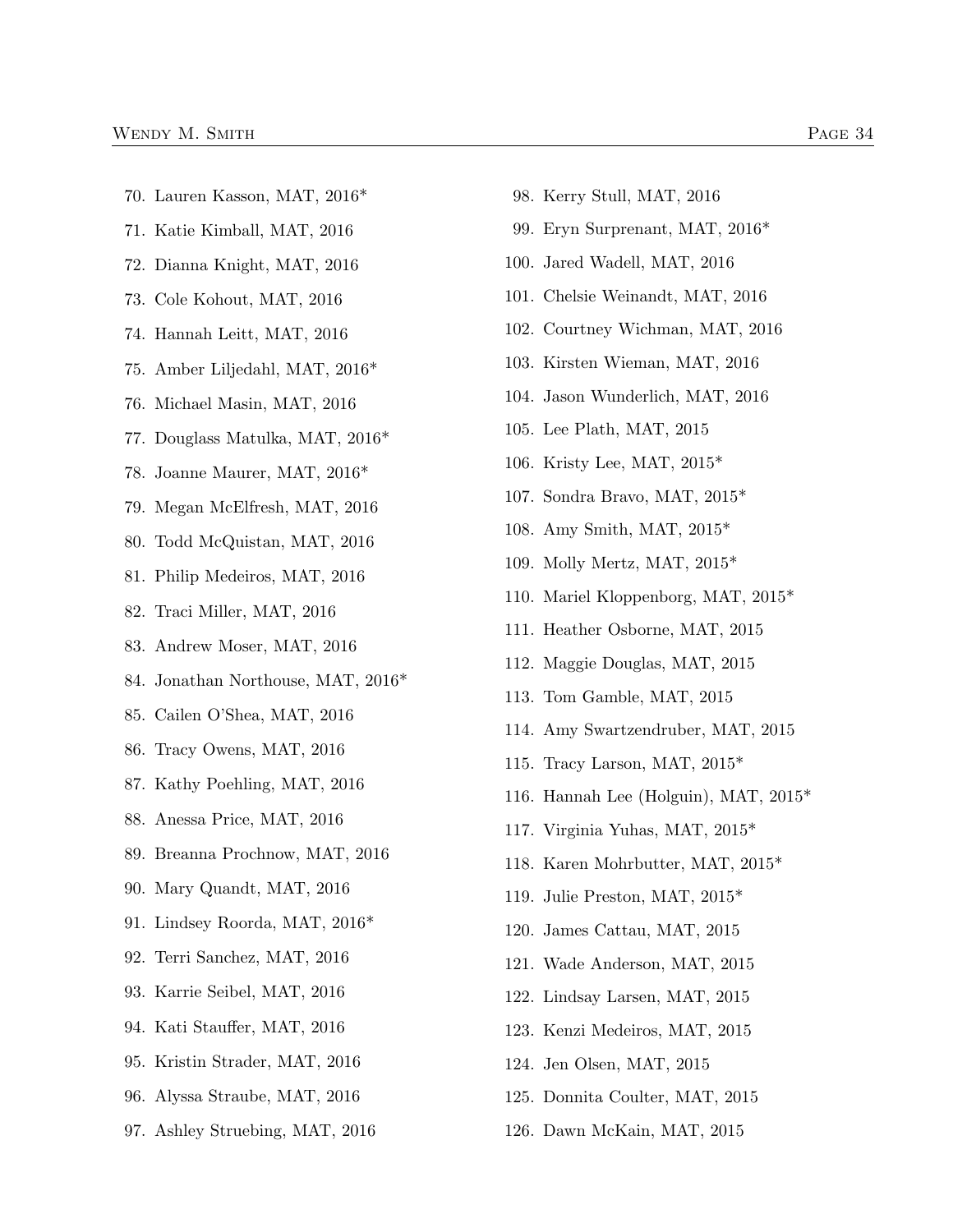- 127. Richard (RJ) Kammandel, MAT, 2015
- 128. Patricia Krause, MAT, 2015
- 129. Heather Waddell, MAT, 2015
- 130. Tyler Copsey, MAT, 2015
- 131. Emily Romkema, MAT, 2015
- 132. Sam Robb, MAT, 2015
- 133. April Sypal, MAT, 2015
- 134. Anthony Jacobson, MAT, 2015
- 135. Keith Schroetlin, MAT, 2015
- 136. Melissa Kosch, MAT, 2015
- 137. Lindsey Harders, MAT, 2015
- 138. Carol Goans, MAT, 2015
- 139. Stefanie Edwards, MAT, 2015
- 140. Duncan Davidson, MAT, 2015
- 141. Scott Rice, MAT, 2015
- 142. Alexandra Sitko, MAT, 2015
- 143. Emily Kroenke, MAT, 2015
- 144. Erin Carder, MAT, 2015
- 145. Kimberly McCoy, MAT, 2015
- 146. Daniel Martin, MAT, 2014
- 147. Tiffany Powers, MAT, 2014
- 148. Shannon Wiig, MAT, 2014
- 149. Kelli Roeber Schoening, MAT, 2014
- 150. Kyle Schwaninger, MAT, 2014
- 151. Jennifer Kreifels, MAT, 2014
- 152. Courtney Beach, MAT, 2014
- 153. Tiffany Ogden, MAT, 2014
- 154. Karen Clinch, MAT, 2014
- 155. Laura Novak, MAT, 2014
- 156. Mitchell Fricke, MAT, 2014
- 157. Amanda Kehm, MAT, 2014
- 158. Jeff DeVries, MAT, 2014
- 159. Bret Beerman, MAT, 2013
- 160. Chara Guthrie, MAT, 2013
- 161. Carrie Kopf, MAT, 2013
- 162. Megan Lund, MAT, 2013
- 163. Matthew James, MAT, 2013
- 164. Kathryn Niedbalski, MAT, 2013
- 165. Kimberly Ocampo, MAT, 2013
- 166. Heather Peters, MAT, 2013
- 167. Sarah Scofield, MAT, 2013
- 168. John Sweeney, MAT, 2013
- 169. Gina Vifquain, MAT, 2013
- 170. Anthony Hoffman, MAT, 2012
- 171. Jared Vitosh, MAT, 2012
- 172. Amber Vlasnik, MAT, 2012
- 173. Julie Lodes, MAT, 2012
- 174. Jeremy Long, MAT, 2012
- 175. Tahma Kuck, MAT, 2012\*

#### Masters' Supervisory Committee Member, TLTE (\*advisor/chair)

1. Jenna Foiles, MA, expected 2021\*, MA